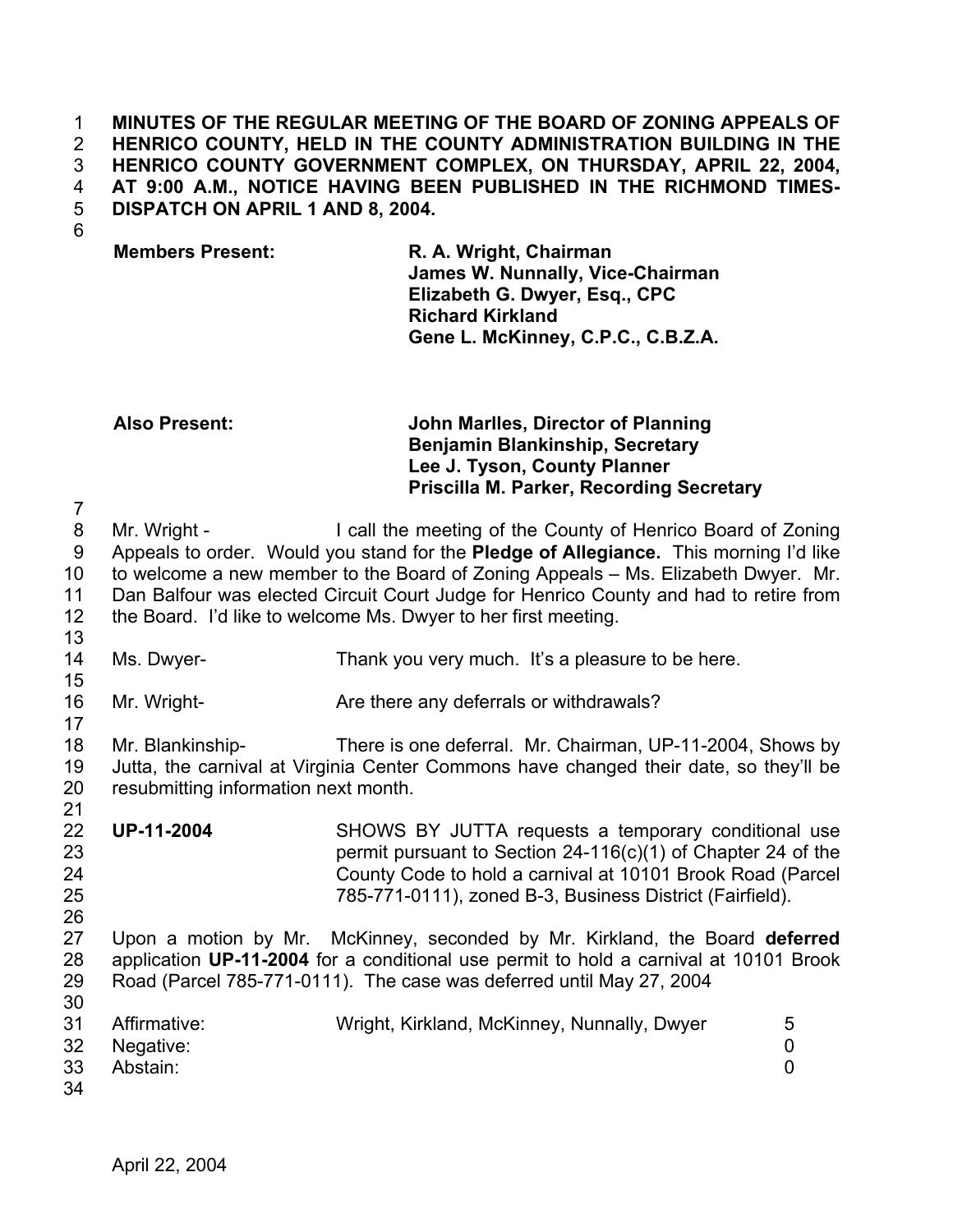35

Mr. Wright- OK, any others? That's the only deferral? Please call the

- 36 first case.
- 37
- 

38 39 40 41 42 43 44 45 46 47 48 49 50 51 52 53 54 Mr. Blankinship - Good morning, Mr. Chairman, Members of the Board, ladies and gentlemen. The rules for this meeting are as follows. As Secretary, I will call each case. Then at that time the applicant should come down to the podium. I will then ask all those who intend to speak, in favor or in opposition to the case, to stand and be sworn in. The applicants will then present their testimony. After the applicant has finished, anyone else who intends to speak will be given the opportunity. After everyone has spoken, the applicant, and only the applicant, will be given the opportunity for rebuttal. After hearing the case, and asking questions, the Board will take the matter under advisement. They will make all of their decisions at the end of the meeting. If you wish to know their decision on a specific case, you can either stay until the end of the meeting, or you can call the Planning Office later this afternoon, or you can check the Planning Office website. This meeting is being tape recorded, so we will ask everyone to speak directly into the microphone on the podium, and to state your name, and please spell your last name for the record. And finally, out in the foyer, there are two binders that contain the staff report for each case, including the conditions that have been recommended by the staff.

55 56 Mr. Blankinship- The first case was deferred from the last meeting, and there will not be a hearing on this case, but the Board will have a discussion.

- 58 59 60 61 62 63 64 65 66 67 68 69 **A-144-2003 RCI BUILDERS** requests a variance from Sections 24- 95(c)(2) and 24-95(k) of Chapter 24 of the County Code to build a one-family dwelling at 1800 Terrace Avenue (Hermitage Club Terrace) (Parcel 782-750-2829), zoned R-2, One-family Residence District (Fairfield). The rear yard setback and street side yard setback are not met. The applicant has 12 feet rear yard setback, and 10 feet street side yard setback, where the Code requires 25 feet rear yard setback and 25 feet street side yard setback. The applicant requests a variance of 13 feet rear yard setback and 10 feet street side yard setback.
- 70 71 Mr. Wright- **I** understand that we have a revised plan or plat that has been submitted?
- 72
- 73 74 75 Mr. Blankinship- Yes, sir. We have a written submission from both the applicant and some of the neighbors. We also received some photographs, which I passed around this morning. I hope everyone has had a chance to review those.
- 76

- 77 78 Mr. Wright - I don't think we need any more testimony. I think what we have before us is sufficient for us to consider.
- 79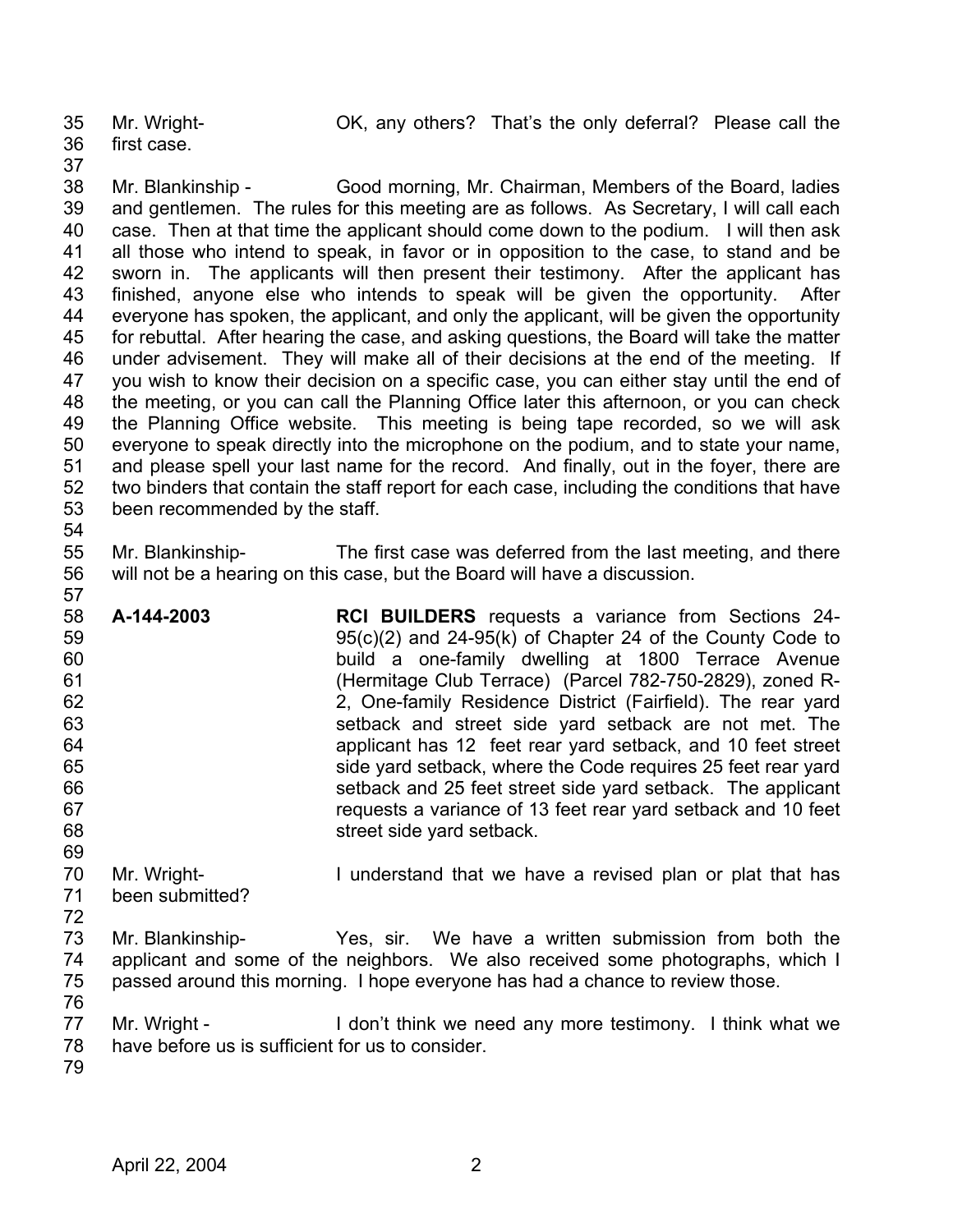80 81 82 83 84 85 86 87 88 89 90 91 92 93 94 95 96 97 98 99 100 101 102 103 104 105 106 107 108 109 110 111 112 113 114 115 116 117 118 119 120 121 122 123 124 125 Mr. Blankinship - There is one matter, Mr. Chairman, that I wanted to clarify. On the plat, the applicant shows a storage shed, but the distance isn't labeled – it appears to be 3 feet or so. The Code will not allow a shed to be built there. It would have to be at least 10 feet from the dwelling and 6 feet from the deck, as well as 3 feet from the property line. And because that is a reverse corner lot, you also have that huge setback from Club Road. So whether or not a freestanding storage building would be permitted on that lot at all, it would probably require a further variance. Mr. Wright- But that is not in the request? Mr. Blankinship- No, the variance for the shed has not been requested. Mr. Wright- **Allack** is this a representative from the applicant? Please state your name and identify yourself. Mr. Planz- Brian Planz – P-l-a-n-z. I'm representing Todd Rodgers this morning, who couldn't be here on behalf of RCI Builders. I think we've heard this one several times now, we're requesting a variance from the side and rear yard setbacks at 1800 Terrace Avenue. I believe Mr. Rodgers has addressed some of the concerns of the neighbors through the letter to Ms. Linda Chandler, which goes along with the sketch that was submitted. In brief, the driveway was kept to the left side of the lot… Mr. Blankinship- Mr. Chairman, are we going to take testimony? Mr. Wright- We're not taking any more testimony – we've heard plenty of testimony on this one – two meetings' worth. We've deferred it to permit the applicant to meet the neighbors and see if they can work something out and you've submitted what we need here. We have a copy of the letter to Ms. Chandler, and revised plan so… Mr. Planz- Can I just clarify about the future shed? Mr. Blankinship-<br>
He has to be sworn if he's going to testify. Mr. Wright- We're not going to take any more testimony. The future shed is not before us, it isn't in the application; we don't need to hear about it. Mr. Planz- **In the State of State 1** Just for my education, you said it had to be 3 feet from the property line? Mr. Blankinship- Yes. Mr. Wright- You can check with staff about that. Do any members of the Board have any questions? If not, we'll decide the case at the end of the docket. Call the next case.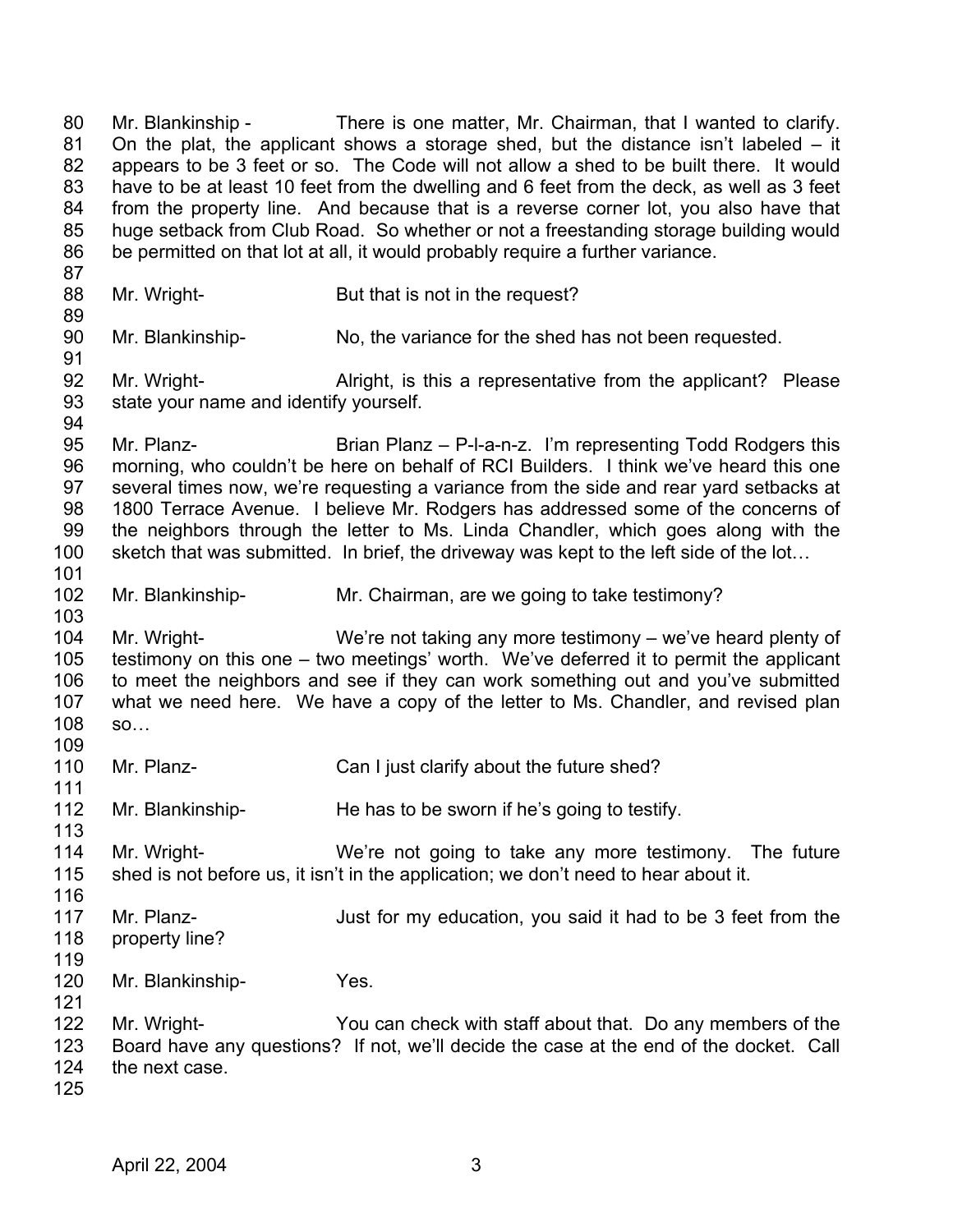126 127 128 129 130 131 132 133 134 135 136 137 138 139 140 141 142 143 144 145 146 147 148 149 150 151 152 153 154 155 156 157 158 159 160 161 162 163 164 165 166 167 168 169 170 171 After a public hearing, and on a motion by Mr. McKinney, seconded by Mr. Kirkland, the Board **granted** variance application **A-144-2003**, to build a one family dwelling at 1800 Terrace Avenue (Parcel: 782-750-2829), on the following conditions: 1. Only the improvements shown on the plans filed with the application may be constructed pursuant to this approval. No substantial changes or additions to the layout may be made without the approval of the Board of Zoning Appeals. Any additional improvements shall comply with the applicable regulations of the County Code. 2. The approval does not apply to the storage building shown on the plan. The proposed location of the storage building does not comply with the County Code. Affirmative: Dwyer, Kirkland, McKinney, Nunnaly, Wright 5 Negative: 0 Absent: 0 The Board granted this request, as it found from the evidence presented that, due to the unique circumstances of the subject property, strict application of the County Code would produce undue hardship not generally shared by other properties in the area, and authorizing this variance will neither cause a substantial detriment to adjacent property nor materially impair the purpose of the zoning regulations. **A-31-2004 SARAH J. BRITT** requests a variance from Section 24-9 of Chapter 24 of the County Code to build a one-family dwelling at 4720 South Laburnum Avenue (Parcel 816-715-1082), zoned R-3, One-family Residence District (Varina). The public street frontage requirement is not met. The applicant has 0 feet public street frontage, where the Code requires 50 feet public street frontage. The applicant requests a variance of 50 feet public street frontage. Mr. Wright- Does anyone else desire to speak on this case? All right, please raise your right hand and be sworn. Mr. Blankinship - Do you swear that the testimony you are about to give is the truth, the whole truth, and nothing but the truth, so help you God? Sharon Britt-<br>
I do. Mr. Wright- **Please state your name for the record and present your** case. Ms. Britt- **It's Sharon Britt.** I'm the daughter of Sarah Britt. The property is actually hers, and I'm trying to build a house for myself so I can watch over her. She's getting older.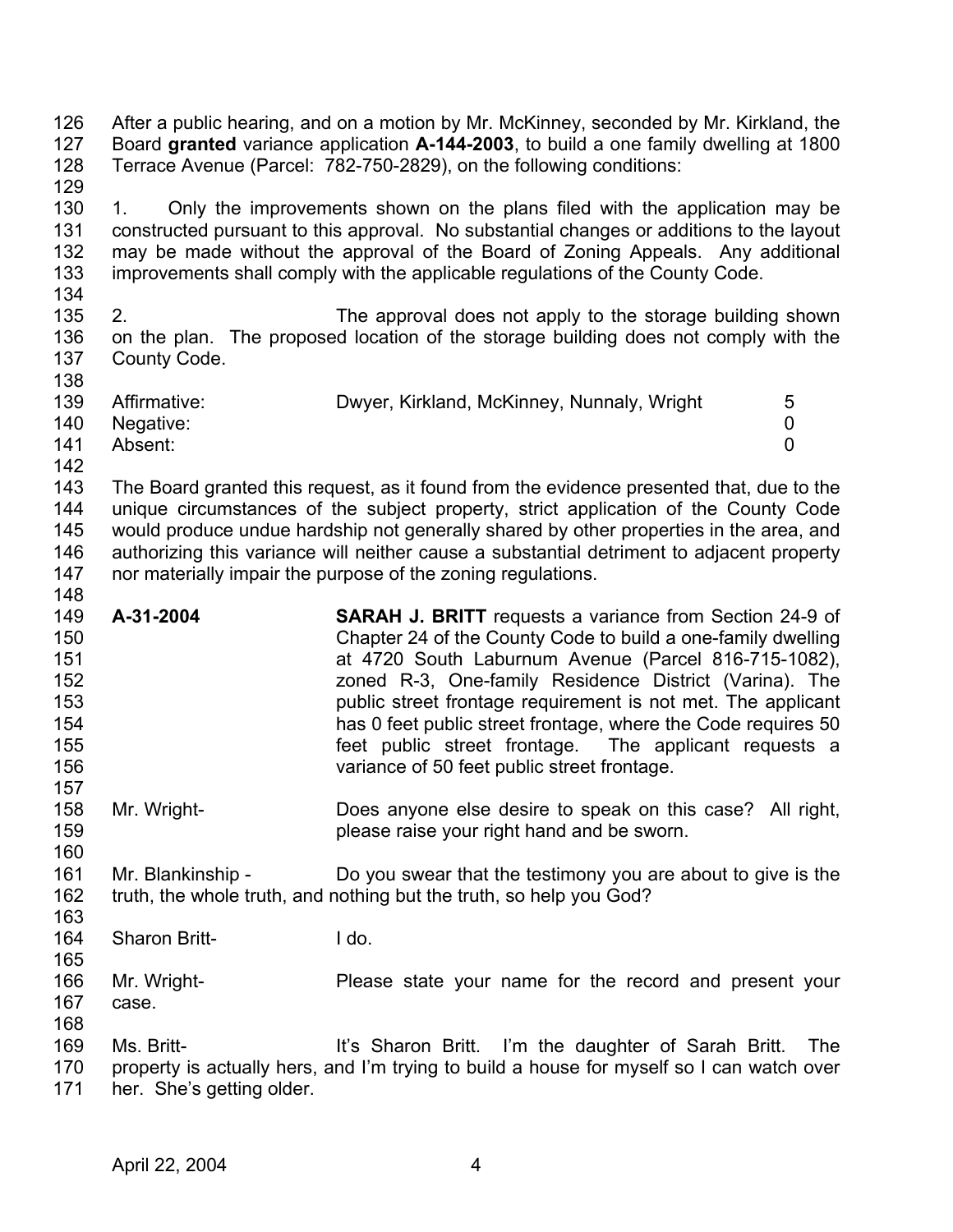172 173 174 175 176 177 178 179 180 181 182 183 184 185 186 187 188 189 190 191 192 193 194 195 196 197 198 199 200 201 202 203 204 205 206 207 208 209 210 211 212 213 214 215 216 217 Mr. Wright- I can't hear you, would you get closer to that microphone? Ms. Britt- **I** was saying that the idea of building another home on site is because my mother is getting older and that's the reason for another single family dwelling there. Mr. Wright- **How do you propose to access this property if this is** approved? Ms. Britt- As far as…? Mr. Blankinship- You don't have any street frontage. Mr. Wright- That's the sole purpose of your being here. You don't have street frontage and we have to know how you propose to access the property. How will you get into the property? Ms. Britt- I'll be using the existing driveway that's there now. Mr. Wright - Have you read the conditions that are suggested for the case? Ms. Britt- I haven't had a chance to look at them, no. Mr. Wright- **I'll point out certain conditions that must be met.** They are set forth in the package that was sent to the applicant. If this is approved, it will be subject to those conditions. Mr. Blankinship- I need to point out that when I drafted those conditions, I left off the one about access. Normally, you have a standard condition that states that at the time of building permit application she will show that she has acquired a legal access to the property. Mr. Wright- That's a requirement, and if we approve it, it'll have to be subject to that condition. What we're saying is that access is the owner's responsibility, not the County's. Ms. Britt- That's OK. Mr. Wright- You have to have legal proof of access when you get a building permit. Mr. Nunnally- Ms. Britt, you said that you were going to build this house for your use only?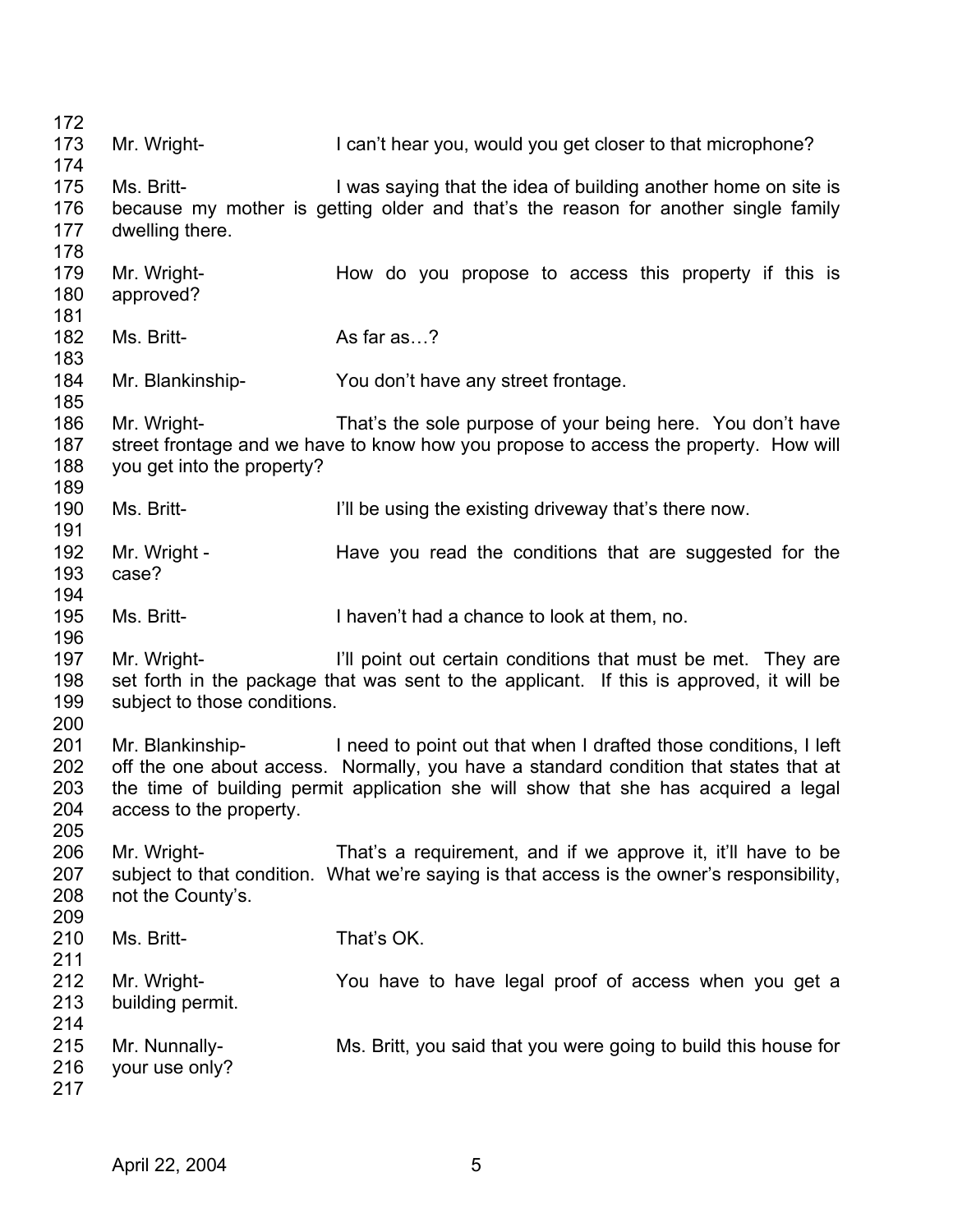| 218<br>219                      | Ms. Britt-                                                     | Yes.                                                                                                                                                                                                                                                             |
|---------------------------------|----------------------------------------------------------------|------------------------------------------------------------------------------------------------------------------------------------------------------------------------------------------------------------------------------------------------------------------|
| 220<br>221                      | Mr. Nunnally-                                                  | So you can watch out for your mother?                                                                                                                                                                                                                            |
| 222<br>223                      | Ms. Britt-                                                     | Yes.                                                                                                                                                                                                                                                             |
| 224<br>225<br>226               | Mr. Nunnally-                                                  | So you won't have any problem with us putting a condition<br>on this that you are going to live in this house yourself?                                                                                                                                          |
| 227<br>228                      | Ms. Britt-                                                     | Yes, I'm going to be the only one living in the house, yes.                                                                                                                                                                                                      |
| 229<br>230<br>231               | Mr. Nunnally-<br>public sewer there?                           | And you're going to be hooked up to County water and                                                                                                                                                                                                             |
| 232<br>233                      | Ms. Britt-                                                     | Yes, that's correct.                                                                                                                                                                                                                                             |
| 234<br>235                      | Mr. Nunnally-                                                  | You're going to build on the back of this lot, right?                                                                                                                                                                                                            |
| 236<br>237<br>238               | Ms. Britt-<br>right beside hers.                               | Actually yes, it is right across from my mother's house. It is                                                                                                                                                                                                   |
| 239<br>240                      | Mr. Nunnally-                                                  | Are you going to be close to the sewer line?                                                                                                                                                                                                                     |
| 241<br>242<br>243<br>244        | Ms. Britt-<br>because I have two alternative ways to go there. | I believe so. The owner had called me and told me, but I<br>hadn't had a chance to go by until Friday to see where that is. It wouldn't be a problem,                                                                                                            |
| 245<br>246<br>247               | Mr. Wright-                                                    | Anything further you wish to state? Is there any opposition<br>to this case? Hearing none, that concludes the case.                                                                                                                                              |
| 248<br>249<br>250<br>251        | Mr. McKinney-<br>mother have to dedicate this access?          | Excuse me, but if she builds on this lot adjacent to her<br>mother, the access that her mother uses, on this driveway, from a legal view, will her                                                                                                               |
| 252<br>253<br>254<br>255        | Mr. Wright-<br>permit. Thank you very much.                    | Yes, she would have to have a legal right to get to her<br>property. That would have to satisfy the Planning Office when she gets a building                                                                                                                     |
| 256<br>257<br>258<br>259<br>260 | the variance subject to the following conditions:              | After an advertised public hearing and on a motion by Mr. Nunnally, seconded by Mr.<br>Kirkland, the Board granted application A-31-2004 for a variance to build a one family<br>dwelling at 4720 South Laburnum Avenue (Parcel 816-715-1082). The Board granted |
| 261<br>262<br>263               | 1.                                                             | This variance applies only to the public street frontage requirement. All other<br>applicable regulations of the County Code shall remain in force.                                                                                                              |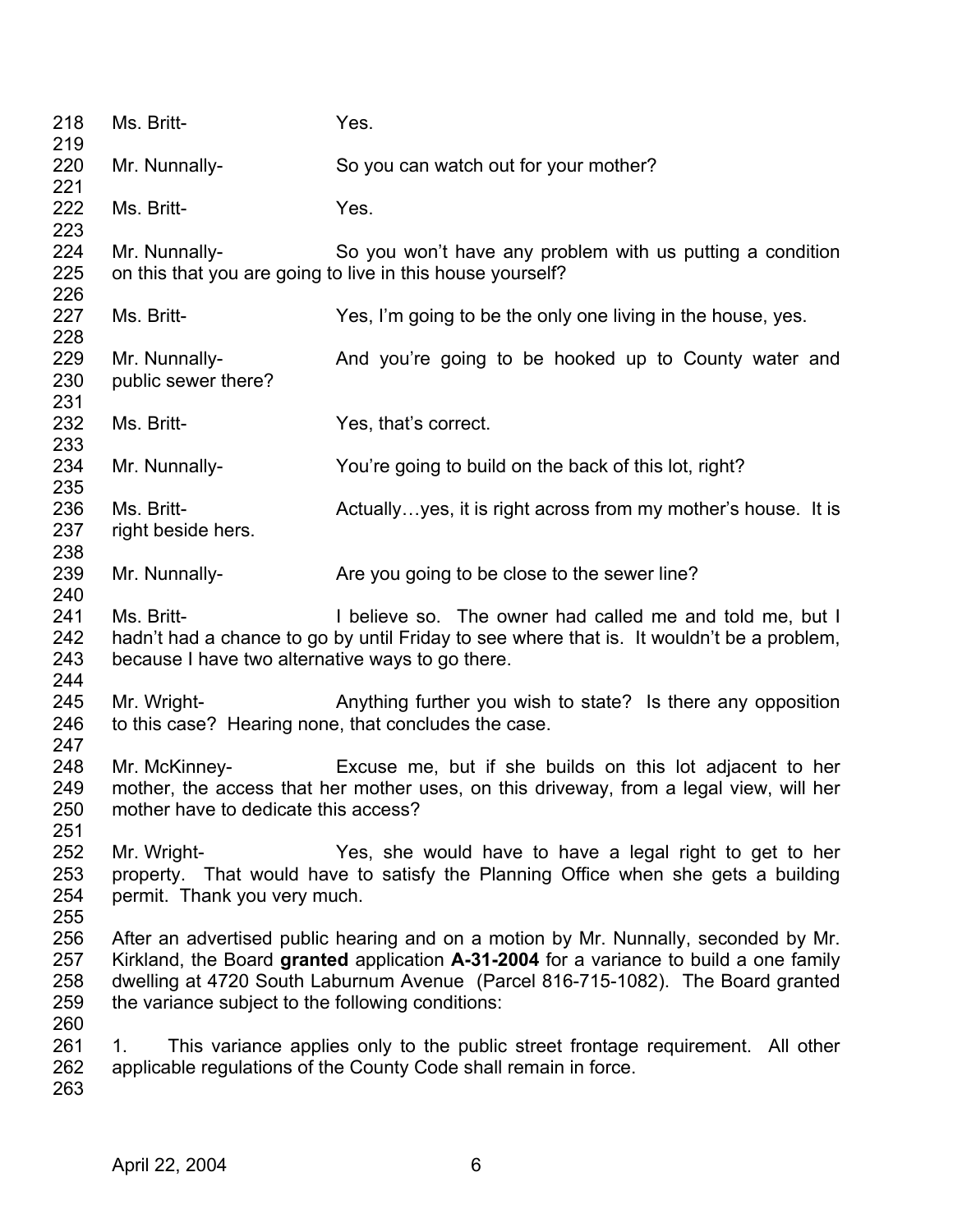264 265 266 2. The proposed division shall be revised to remove the narrow strip of land extending to South Laburnum Avenue.

267 268 269 3. [ADDED] At the time of building permit application the owner shall demonstrate that the parcel created by this division has been conveyed to members of the immediate family, and the subdivision ordinance has not been circumvented.

271 272 4. [ADDED] Connections shall be made to public water and sewer.

273 274 5. [ADDED] The applicant shall present proof with the building permit application that a legal access to the property has been obtained.

275 276

270

- 277 278 Affirmative: Dwyer, Kirkland, McKinney, Nunnally, Wright 5 Negative: 0
- 279 Absent: 0
- 280

301

304

281 282 283 284 285 286 The Board granted this request, as it found from the evidence presented that, due to the unique circumstances of the subject property, strict application of the County Code would produce undue hardship not generally shared by other properties in the area, and authorizing this variance will neither cause a substantial detriment to adjacent property nor materially impair the purpose of the zoning regulations.

- 287 288 289 290 291 292 293 294 295 296 297 298 **A-32-2004 ASHLEY LOHMAN** requests a variance from Section 24- 95(q)(5) of Chapter 24 of the County Code to build a screened porch at 8403 Valley Wood Road (Whitehall) (Parcel 754-737-4376), zoned R-3, One-family Residence District (Tuckahoe). The minimum side yard setback and rear yard setback are not met. The applicant has 6 feet minimum side yard setback and 22 feet rear yard setback, where the Code requires 8 feet minimum side yard setback and 35 feet rear yard setback. The applicant requests a variance of 2 feet minimum side yard setback and 13 feet rear yard setback.
- 299 300 Mr. Wright- **IS there anyone else here who desires to speak on this** case? Please raise your right hand and be sworn.
- 302 303 Mr. Blankinship- Do you swear that the testimony you are about to give is the truth, the whole truth, and nothing but the truth so help you God?
- 305 306 307 308 309 Ashley Loman- I do. Mr. Wright-<br>
Please state your name for the record. Ms. Loman- **Ashley Loman.**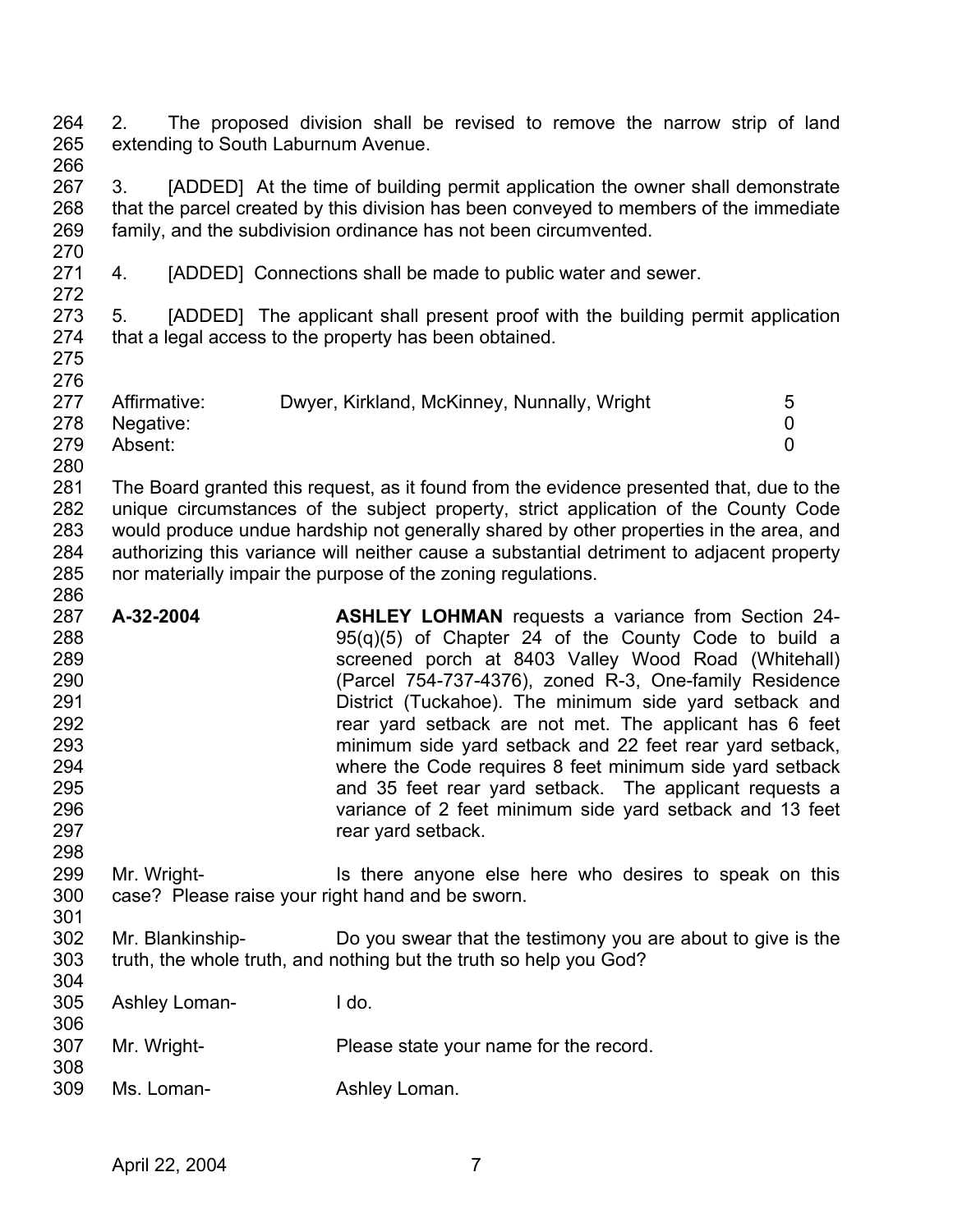310 311 312 313 314 315 316 317 318 319 320 321 322 323 324 325 326 327 328 329 330 331 332 333 334 335 336 337 338 339 340 341 342 343 344 345 346 347 348 349 350 351 352 353 354 355 Mr. Wright- Please present your case, Ms. Loman. Ms. Loman- When we bought the house four years ago, there was a deck on the back and it has been deteriorating quite a bit, and we don't use it all, so we would like to tear it down and replace it with a screen porch, which we thought we would get more use out of. Our lot is a funny shape. When we bought the house, we agonized about that. We had some friends who looked at the house as well, but would not put on offer on it because of the yard. We have 3 small children, and we want them to be able to enjoy the yard back there, so we thought that if we enhanced the back area, which would be a screened porch and landscaped area, the house would be much more desirable at resale. It would also help us enjoy the house while we're in it. Mr. Wright- Is there any screening to the rear of your property? Ms. Loman- No, it would have to be through landscaping, which is why I've hired a landscape architect. The neighbor right behind us had to get a variance several years ago in order to build her screened porch, and ours will be a lot like hers. She did some privacy planting, and we are planning to do some privacy planting in hopes that it will give each of us enough privacy, but at the same time allow both of us to enjoy our backyards. Mr. Wright- This porch will extend beyond what the size of the deck is? Ms. Loman- Slightly, yes. And I have my architect here to answer any other questions. Mr. Nunnally- You have quite a few trees back there, don't you? Ms. Loman- We do. We're going to remove some of these and replace them with taller shrubbery. Mr. Wright- **Anymore questions form member of the Board?** Ms. Dwyer- Ms. Loman, a trellis is shown on the plan. What is that? Is that an addition to the porch? Ms. Loman- That will help with the privacy. It is a beautiful trellis, made of wood. It will attached to the deck and we'll grow vines up it, just to add privacy. Ms. Dwyer- Would it be possible to move this addition 2 feet away from the side yard, so that you could at least comply with the side yard setback? You're asking for a 2 foot variance from the side yard. Mr. Wright- If your architect is going to speak, he'll have to be sworn.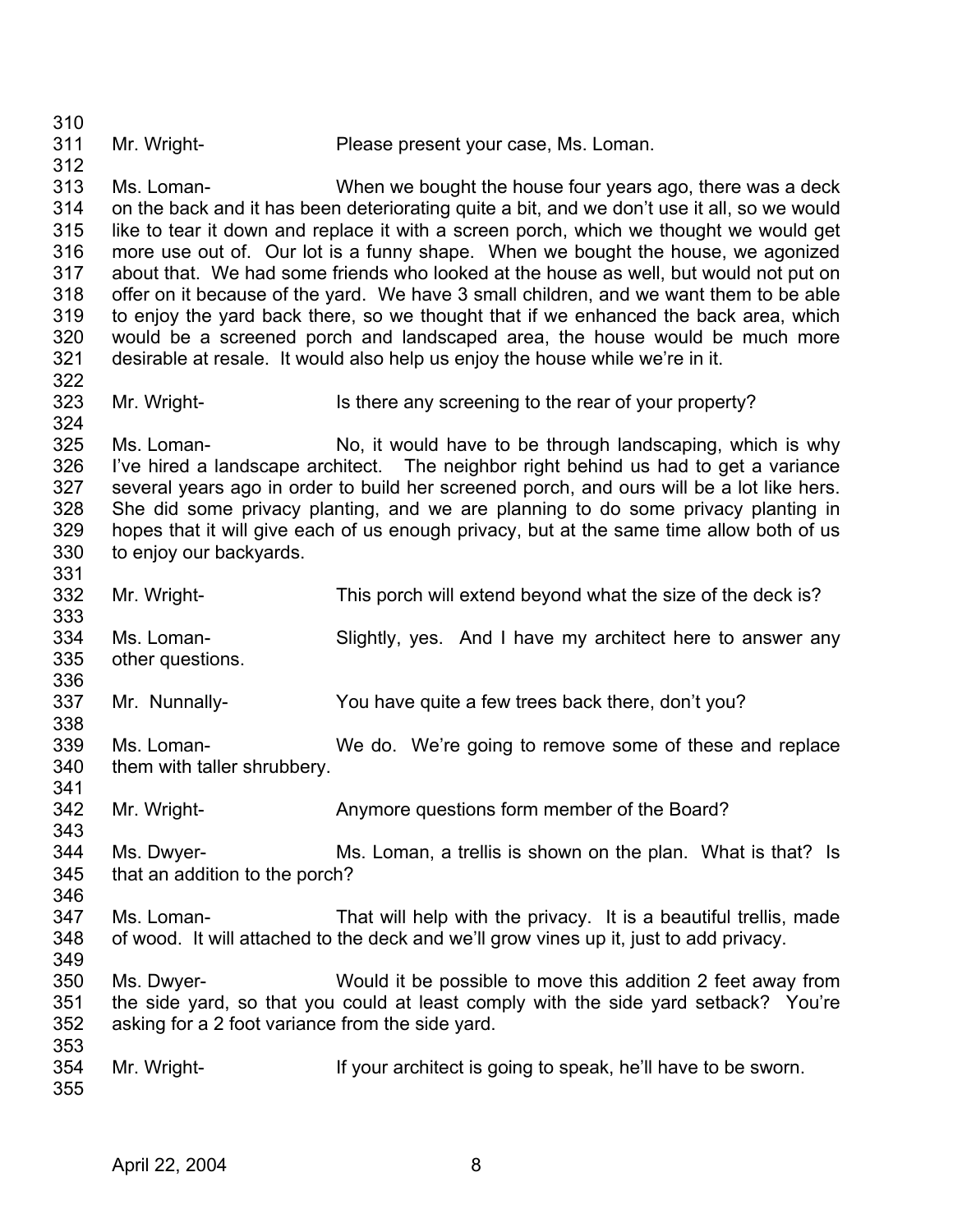| 356<br>357                      | Mr. Blankinship-                                         | Do you swear that the testimony you are about to give is the<br>truth, the whole truth, and nothing but the truth so help you God?                                                                                                              |
|---------------------------------|----------------------------------------------------------|-------------------------------------------------------------------------------------------------------------------------------------------------------------------------------------------------------------------------------------------------|
| 358<br>359<br>360               | <b>Robert Payne-</b>                                     | I do.                                                                                                                                                                                                                                           |
| 361<br>362<br>363               | Mr. Payne-                                               | It appears that we can probably get closer, but I'm worried<br>about the one further back it looks like 7 feet. No, I'm sorry9 feet.                                                                                                            |
| 364<br>365                      | Mr. McKinney-<br>feet, is that going to move the window? | Is that going to put it in the window? If you move it over 2                                                                                                                                                                                    |
| 366<br>367<br>368               | Mr. Payne-                                               | We'll need to get as close as we can.                                                                                                                                                                                                           |
| 369<br>370                      | Mr. McKinney-                                            | You don't have 2 feet between the deck and the window.                                                                                                                                                                                          |
| 371<br>372<br>373               | Ms. Loman-<br>doors.                                     | We're proposing that those windows become a French door,<br>so that's why we moved it closer to the side yard, so we'll have room there for those                                                                                               |
| 374<br>375<br>376               | Ms. Dwyer-                                               | So that window is going to be removed anyway?                                                                                                                                                                                                   |
| 377<br>378                      | Ms. Loman-                                               | Yes. It'll be the same space, but convert to French doors.                                                                                                                                                                                      |
| 379<br>380                      | Mr. McKinney-<br>Ms. Loman-                              | Is that your HVAC unit that's beside the steps?<br>The HVAC units are to the other sides.                                                                                                                                                       |
| 381<br>382<br>383               | Mr. McKinney-                                            | I was wonder what was to the right of the steps.                                                                                                                                                                                                |
| 384<br>385                      | Ms. Loman-                                               | That's just a place for our toys.                                                                                                                                                                                                               |
| 386<br>387                      | Mr. Wright-                                              | Is there anything further you wish to present?                                                                                                                                                                                                  |
| 388<br>389<br>390<br>391<br>392 | Ms. Dwyer-<br>existing house, or the new addition?       | I have one question for Mr. Blankinship. You mention in the<br>staff report that the northeast corner of the house is only 31 feet from the corner of the<br>lot, the same dimension as other houses on the block. So are you talking about the |
| 393<br>394                      | Mr. Blankinship-                                         | No, the house itself.                                                                                                                                                                                                                           |
| 395<br>396                      | Ms. Dwyer-                                               | So with the addition it will be even closer.                                                                                                                                                                                                    |
| 397<br>398                      | Mr. Blankinship-                                         | Yes.                                                                                                                                                                                                                                            |
| 399<br>400                      | Ms. Dwyer-                                               | Do you have that dimension?                                                                                                                                                                                                                     |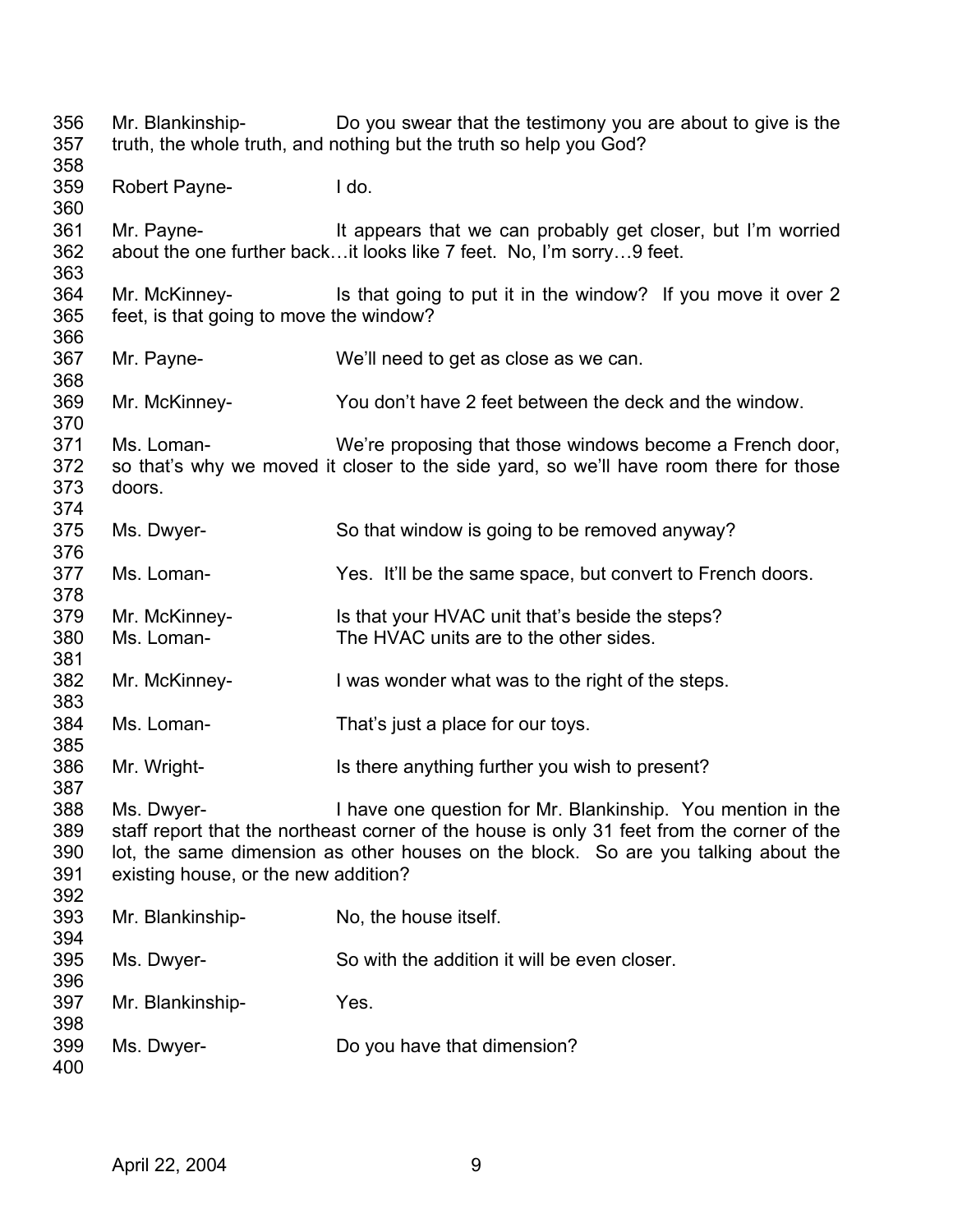401 402 Mr. Blankinship- It should be shown on the plans...that's the rear yard setback that's proposed.

- 403
- 404 405 Ms. Dwyer- So it would be about 22 feet, then?

406 407 408 Ms. Loman- When we bought the house, we really wrestled with that – the angles. The house is wonderful, but we really bought for the neighborhood. We said, "We'll find a way to fix this problem."

409

410 411 Mr. Wright- **Anything further from members of the Board?** Is there anyone here in opposition to this case? Hearing none this concludes the case.

412

431

441

413 414 415 416 417 418 419 420 After an advertised public hearing and on a motion by Ms. Dwyer, seconded by Mr. Kirkland, the Board **approved** application **A-32-2004** for variance to construct a screened porch at 8403 Valley Wood Road (Tax Parcel 754-737-4376). The Board approved the request as it found from the evidence presented that approving the permit would not be of substantial detriment to adjacent property nor would materially impair the purpose of the zoning regulations. The approval is subject to the following conditions:

421 422 423 424 425 1. Only the improvements shown on the plan filed with the application may be constructed pursuant to this approval. No substantial changes or additions to the layout may be made without the approval of the Board of Zoning Appeals. Any additional improvements shall comply with the applicable regulations of the County Code.

426 427 2. The new construction shall match the existing dwelling as nearly as practical.

428 429 430 3. [ADDED] This approval applies only to a screened porch. The porch may not be enclosed for three-season or year-round use without the approval of the Board of Zoning Appeals.

|     | 432 Affirmative: | Dwyer, Kirkland, McKinney, Nunnally, Wright | 5 |
|-----|------------------|---------------------------------------------|---|
|     | 433 Negative:    |                                             |   |
|     | 434 Absent:      |                                             |   |
| 435 |                  |                                             |   |

436 437 438 439 440 The Board granted this request, as it found from the evidence presented that, due to the unique circumstances of the subject property, strict application of the County Code would produce undue hardship not generally shared by other properties in the area, and authorizing this variance will neither cause a substantial detriment to adjacent property nor materially impair the purpose of the zoning regulations.

442 443 444 445 **UP-9-2004 TIDEWATER QUARRIES** requests a conditional use permit pursuant to Sections 24-52(d) and 24-103 of Chapter 24 of the County Code to extract materials from the earth at 11400 Staples Mill Road (Parcels 756-773-3302 and 759-773-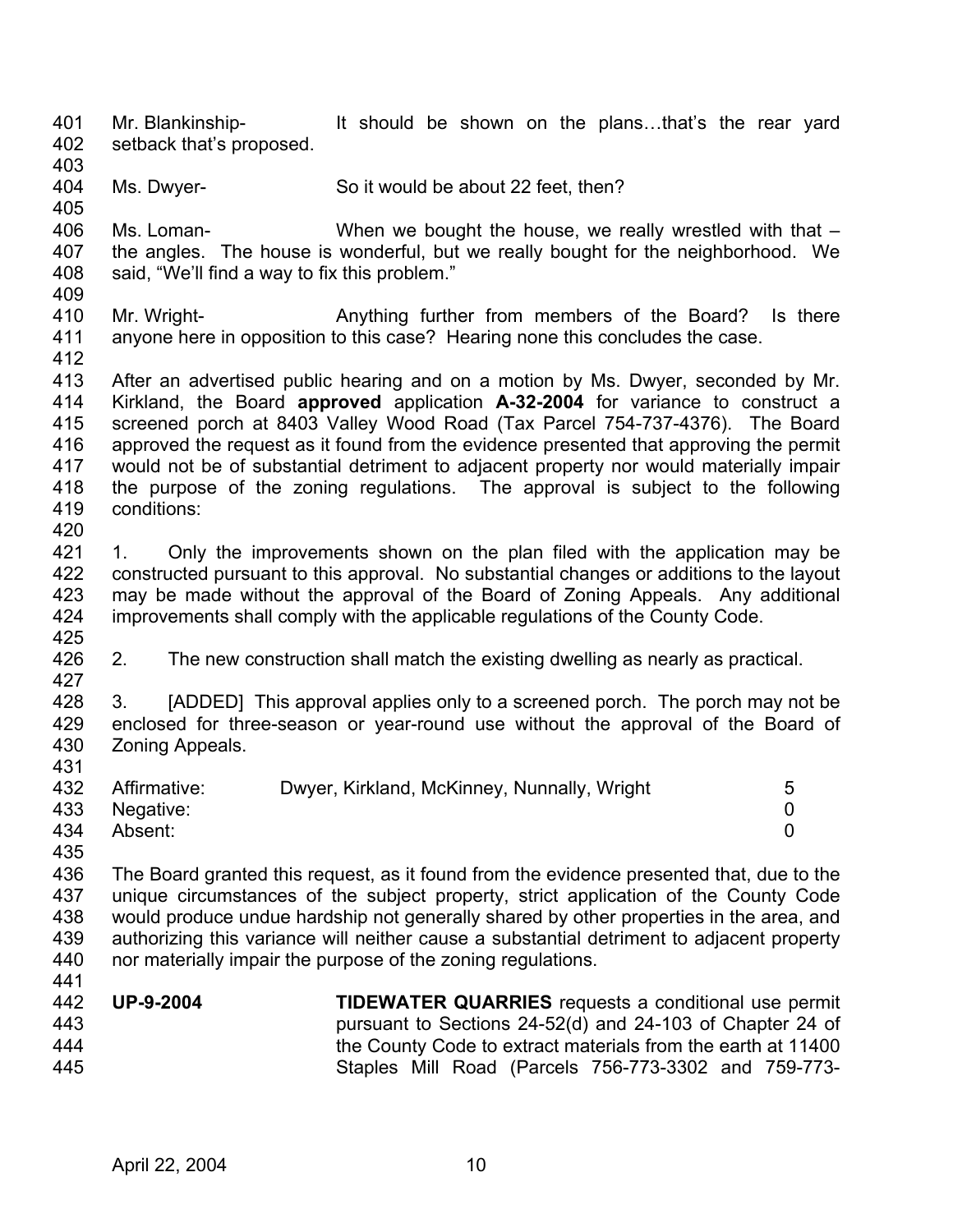- 446 447 448 4746), zoned A-1, Agricultural District and M-2C, General Industrial District (Conditional) (Three Chopt).
- 449 450 Mr. Wright- Is there anyone here in opposition, or desire to speak on this case? Would you please stand and be sworn at the same time?
- 452 453 454 Mr. Blankinship- Do you swear that the testimony you are about to give is the whole truth and nothing but the truth, so help you God?
- 455 (All those testifying swore the required oath).
- 456

451

457 Mr. Wright- Please state your name and present your case.

458 459 460 461 462 463 464 465 466 467 468 469 470 471 William Walsh- Mr. Chairman, members of the Board, Mr. Marlles, and Mr. Blankinship, my name is William Walsh, W-a-l-s-h, and I represent Tidewater Quarries, Inc. the applicant for this conditional use permit. This application requests the  $15<sup>th</sup>$ renewal of this use permit. The use permit was originally granted by the Board of Zoning Appeals in 1970 and has been renewed on 14 occasions, originally for a 1 year terms, then 2 year terms, then a 3 year term, and since for a 5 year term. With me this morning are the following individuals: Tom Keirn, who is currently the plant manager; Paul Saunders, who was formerly the plant manger and who has since been promoted; Dave Robins, who is with an outside company that supervises the land disturbance operations at the quarry; Michael Donohue, who is with Vibratech, which is a vibration monitoring consulting firm that has been engaged by Tidewater quarries since 1973; and, last, Jack Glazebrook, formerly the President of Tidewater Quarries, and now a consultant, who has been engaged with the quarry since 1973.

472

473 474 475 476 I would like to call Mr. Kern, the plant manager, to describe the operations at the plant and describe what we're requesting with this application, which is to continue operations at the quarry exactly like they've conducted since the last use permit was granted in 1999.

477

478 479 480 481 482 483 484 485 Mr. Tom Kern- Good morning, my name is Tom Keirn. I'm the plant manager at the Springfield Quarry. We are currently operating 6 days a week, we're very busy right now. We are operating the quarry in accordance with all of the terms and conditions of the 1999 use permit, and also within the requirements of all the State and Federal government regulations. As Bill mentioned, we are looking at a continuation of the operation. We currently blast at the operation 30-35 times a year. We notify the County prior to those blasts and give them the approximate time of the activity.

486

487 488 489 490 If there are any concerns, we address them or do our best to address them. We meet with neighbors to discuss them and we have an open line of communication with the neighbors so that we can address their concerns and do what we can do appease them.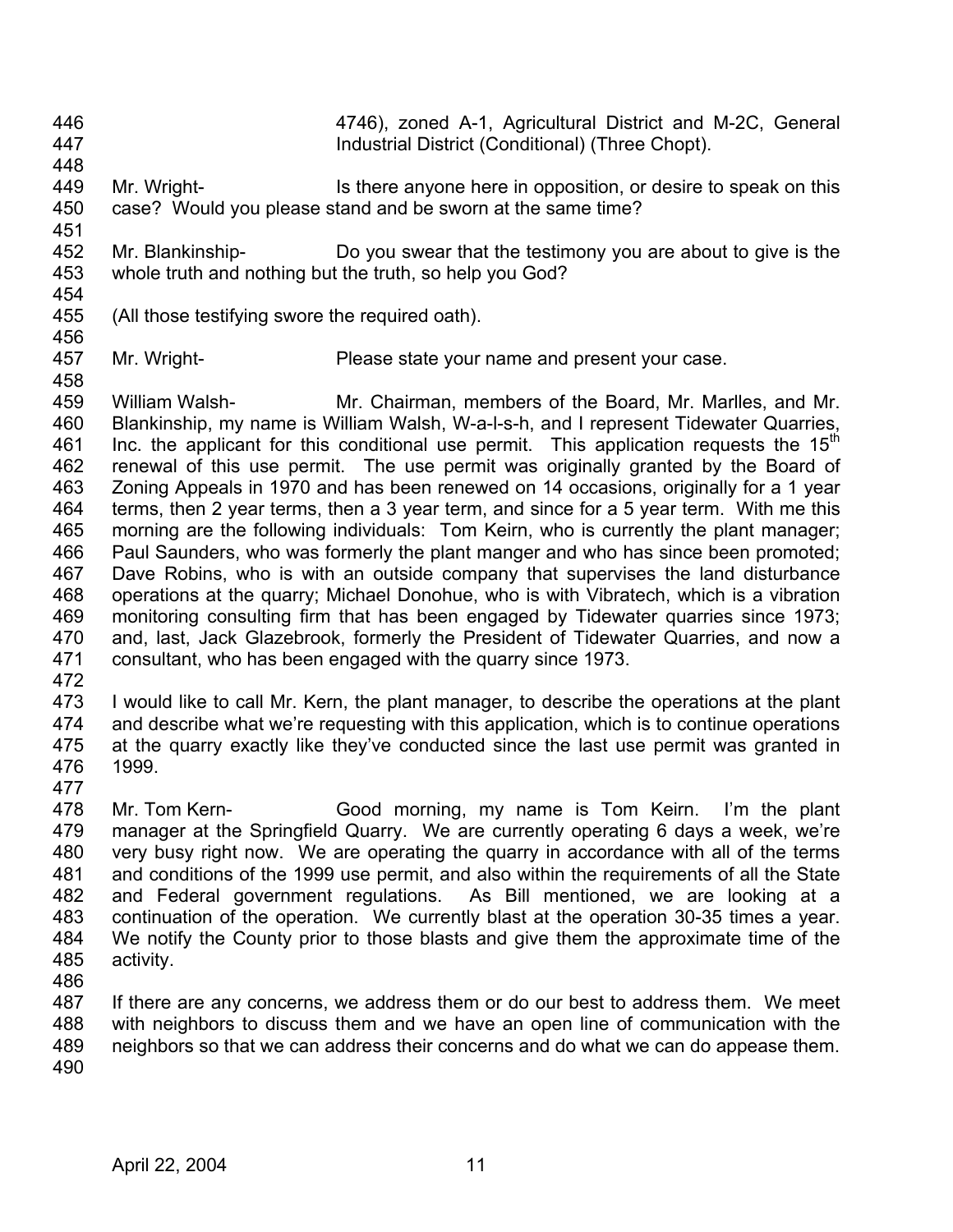| 491<br>492<br>493        | Mr. Walsh-<br>law during your time at the quarry?              | Mr. Keirn, have you ever received a notice of violation of any                                                                                                                                                     |
|--------------------------|----------------------------------------------------------------|--------------------------------------------------------------------------------------------------------------------------------------------------------------------------------------------------------------------|
| 494<br>495               | Mr. Keirn-                                                     | No, I haven't.                                                                                                                                                                                                     |
| 496<br>497<br>498        | Mr. Walsh-<br>of any of the use permits that have been issued? | Are you aware of any other violations of any law or condition                                                                                                                                                      |
| 499<br>500               | Mr. Keirn-                                                     | No.                                                                                                                                                                                                                |
| 501<br>502               | Mr. Walsh-                                                     | Does anyone have any questions for Mr. Keirn?                                                                                                                                                                      |
| 503<br>504               | Mr. Wright-                                                    | Does anyone have any questions?                                                                                                                                                                                    |
| 505<br>506               | Mr. McKinney-                                                  | How long have you been there?                                                                                                                                                                                      |
| 507<br>508               | Mr. Keirn-                                                     | I've been at this quarry for 6 months.                                                                                                                                                                             |
| 509<br>510               | Mr. McKinney-                                                  | So you only have knowledge of 6 months of operation?                                                                                                                                                               |
| 511<br>512               | Mr. Keirn-                                                     | Correct.                                                                                                                                                                                                           |
| 513<br>514               | Mr. McKinney-                                                  | Thank you.                                                                                                                                                                                                         |
| 515<br>516<br>517<br>518 | Mr. Walsh-<br>answer questions for that previous time period.  | I'd next like to ask Paul Saunders to come address the<br>Board. Mr. Saunders was the plant manager immediately preceding Mr. Keirn and can                                                                        |
| 519<br>520               | Paul Saunders -                                                | Paul Saunders, S-a-u-n-d-e-r-s.                                                                                                                                                                                    |
| 521<br>522<br>523        | Mr. Walsh-<br>manager at Springfield Quarry?                   | Mr. Saunders, during what period of time were you plant                                                                                                                                                            |
| 524<br>525<br>526        | Mr. Saunders-<br>over Springfield from 2000-2003.              | I was plant manager from 1990-2000, and the area manager                                                                                                                                                           |
| 527<br>528<br>529<br>530 | Mr. Walsh-                                                     | So basically, from the time directly prior to Mr. Keirn. Mr.<br>Saunders, during the time of your tenure as plant manager, were you aware of any<br>violations of the law with respect to operation of the quarry? |
| 531<br>532               | Mr. Saunders-                                                  | No, sir. We never violated the conditions of the use permit.                                                                                                                                                       |
| 533<br>534               | Mr. Walsh-<br>the operation of the quarry?                     | And were you aware of any violations from the County as to                                                                                                                                                         |
| 535<br>536               | Mr. Saunders-                                                  | No, sir.                                                                                                                                                                                                           |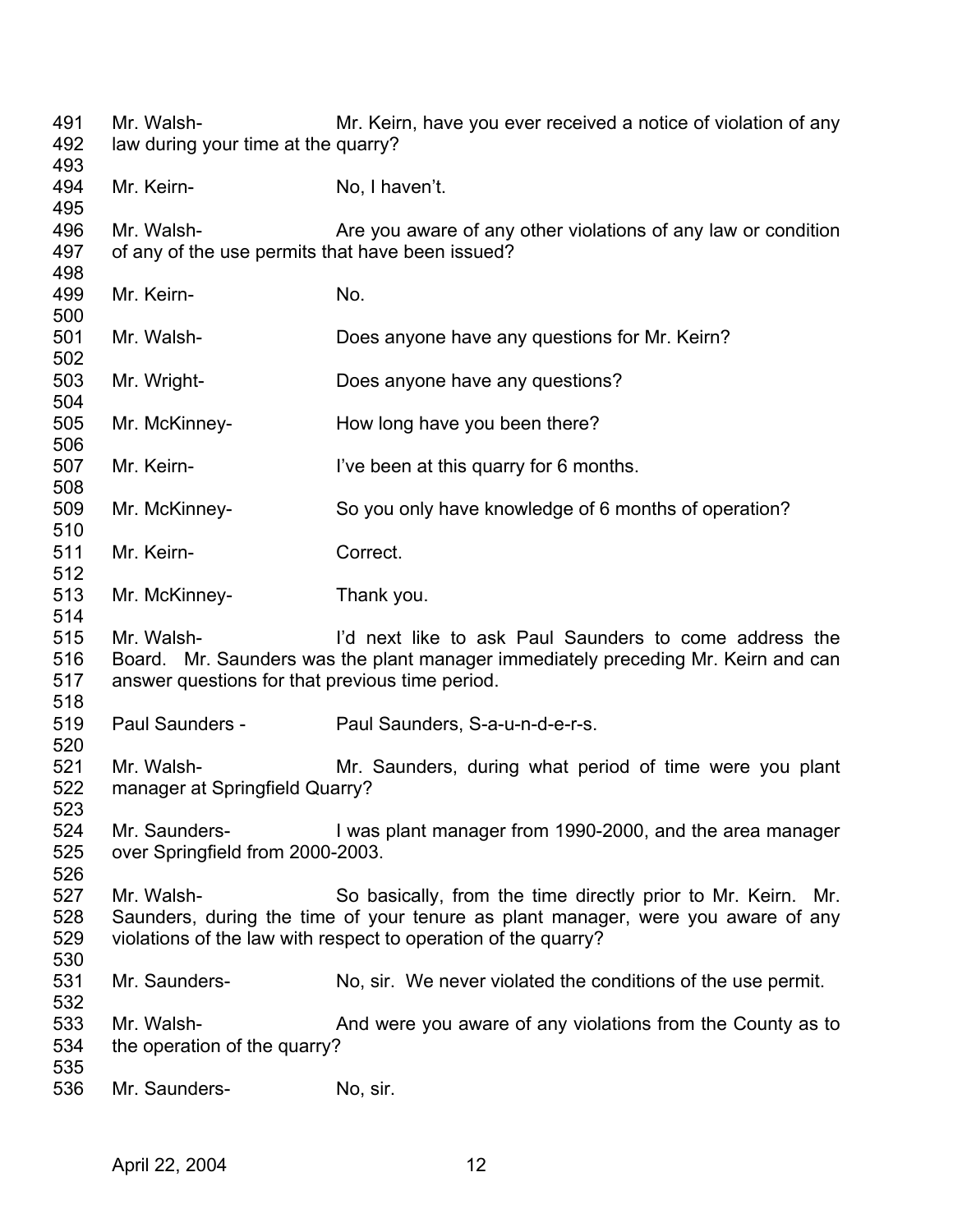| 537        |                                     |                                                                                     |
|------------|-------------------------------------|-------------------------------------------------------------------------------------|
| 538        | Mr. Walsh-                          | Does anyone have any further question for Mr. Saunders?                             |
| 539        |                                     |                                                                                     |
| 540        | Mr. Wright-                         | Mr. Saunders, did you receive any complaint or calls from                           |
| 541        | any of the neighbors?               |                                                                                     |
| 542        |                                     |                                                                                     |
| 543        | Mr. Saunders-                       | Yes, sir.                                                                           |
| 544        |                                     |                                                                                     |
| 545        | Mr. Wright-                         | Would you state the nature of those complaints.                                     |
| 546        |                                     |                                                                                     |
| 547        | Mr. Saunders-                       | Most of them were blasting complaints about vibration.                              |
| 548        |                                     |                                                                                     |
| 549        | Mr. Wright-                         | Were any complaints concerning damage to homes in the                               |
| 550        | area?                               |                                                                                     |
| 551        |                                     |                                                                                     |
| 552        | Mr. Saunders-                       | Yes, sir. There have been some concerns.                                            |
| 553<br>554 | Mr. Wright-                         | What type of damage?                                                                |
| 555        |                                     |                                                                                     |
| 556        | Mr. Saunders-                       | My recollection is that there were 2 instances where there                          |
| 557        | were concerns about glass breakage. |                                                                                     |
| 558        |                                     |                                                                                     |
| 559        | Mr. Wright-                         | Did you investigate those?                                                          |
| 560        |                                     |                                                                                     |
| 561        | Mr. Saunders-                       | Yes, sir. We did.                                                                   |
| 562        |                                     |                                                                                     |
| 563        | Mr. Wright-                         | What were the results of the investigation?                                         |
| 564        |                                     |                                                                                     |
| 565        | Mr. Saunders-                       | The results of the investigation showed that our blasting                           |
| 566        |                                     | compliance is well below the damage threshold. But in several instances we went     |
| 567        |                                     | ahead and paid for, purchased, and replaced the glass as a member of the community. |
| 568        |                                     | Our blasting records stand for themselves in that we're well below the damage       |
| 569        |                                     | threshold. As a member of the community, we have stepped forward on several         |
| 570        | occasions and did some repairs.     |                                                                                     |
| 571        |                                     |                                                                                     |
| 572        | Mr. Wright-                         | Could you give us an idea of when those complaints were                             |
| 573        | made?                               |                                                                                     |
| 574        |                                     |                                                                                     |
| 575        | Mr. Saunders-                       | Two that I'm aware of one was 8-10 months ago and one                               |
| 576        | was several years ago.              |                                                                                     |
| 577        |                                     |                                                                                     |
| 578        | Mr. Wright-                         | Those are the only two you recall?                                                  |
| 579        |                                     |                                                                                     |
| 580        | Mr. Saunders-                       | Those are the only two I recall, sir.                                               |
| 581        |                                     |                                                                                     |
| 582        | Mr. Wright-                         | Any you've been there since 2000?                                                   |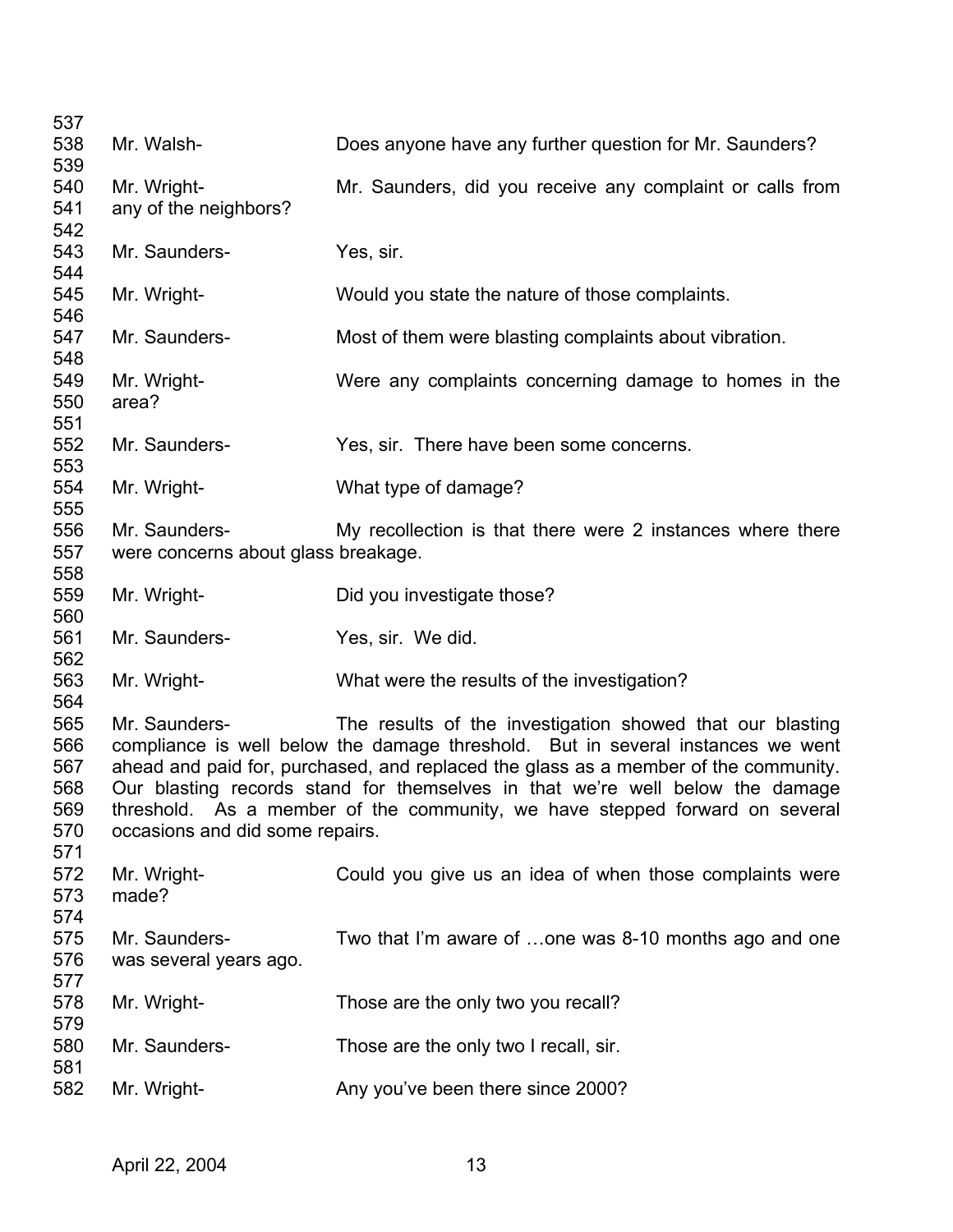583 584 585 586 587 588 589 590 591 592 593 594 595 596 597 598 599 600 601 602 603 604 605 606 607 608 609 610 611 612 613 614 615 616 617 618 619 620 621 622 623 624 625 626 627 628 Mr. Saunders- **I've been there since 1990.** Mr Wright- 1990? I'm sorry, I' missed that. Have you had any calls or complaints about cracked plaster or other damage to the houses? Mr. Saunders- We've had some calls about the potential to cracked plaster, but I've never witnessed any cracks themselves. Mr. Wright- **Any other questions.** Mr. Kirkland- Sir, in 1990 when you started with the plant, how many homes were built around the quarry? Was it well developed? Mr. Saunders- No, sir, it wasn't as well developed as it is now. Hartley Plantation Subdivision was not there at the time. Everything on the opposite side of 295 is new. Mr. Kirkland- OK, thank you. Ms. Dwyer- Mr. Saunders, you say that you are below the damage threshold – can you be more specific to a lay person? Or do you have another witness you can explain that? Mr. Walsh- I'd now like to call Mr. Michael Donohue. Mr. Donohue is with Vibratech. It is an independent vibrations monitoring consultant that has been involved at the quarry since 1973. Michael can testify as to the level of blasting that is done as it relates to the accepted standard for those activities. Michael Donohue- My name is Michael Donohue, D-o-n-o-h-u-e. You were asking me about the damage thresholds – the United States Bureau of Mines did a study where it wired about 76 homes near a mining operation and monitored 219 blasts to monitor vibration levels and how it correlates to damage to the homes. After 219 blasts they still weren't satisfied, so that hooked up mechanical shakers to each of the houses and with that continued to monitor until they could determine what parameters caused the damage. I have a piece of paper here that will show this information. Mr. Walsh- Mr. Donohue, can you explain exactly what that line means in terms of blasting? Mr. Donohue- The x-axis on the graph is frequency of the ground vibration, and the y-axis is the amplitude in inches per second of the particle velocity. What the USBoM determined from their study is that given frequency and particle velocity, if you're plot falls underneath this line, there's 0% chance of damage. If it falls above the line, that's when the possibility that damage could occur begins. That is not to say that there will be damage, just that there is the possibility.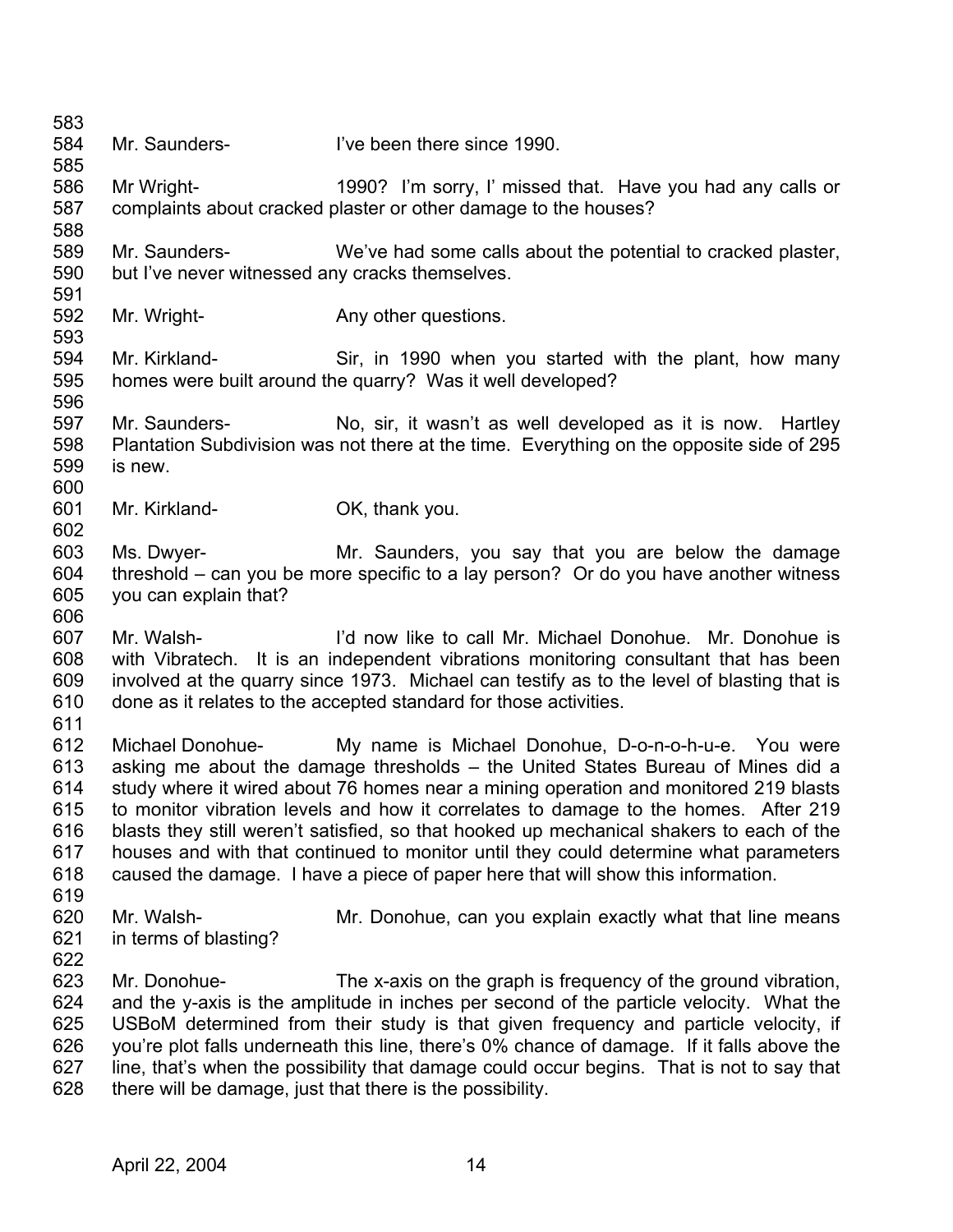629 630 631 632 633 634 635 636 637 638 639 640 641 642 643 644 645 646 647 648 649 650 651 652 653 654 655 656 657 658 659 660 661 662 663 664 665 666 667 668 669 670 671 672 673 674 Mr. Walsh- So, the line is the 0 possibility line. Am I correct in assuming that any events that fall below the line, fall below the 0% level of certainty? Mr. Donohue- That's correct. Mr. Walsh- Mr. Donohue, does Vibratech monitor on a continuing basis the operations at the Springfield Quarry to determine the levels of vibrations? Mr. Donohue-<br>
Yes, we do. Mr. Walsh- Can you summarize, for the members of the Board, the results…the duration of the monitoring activities…how long they've been in place, how frequently you do them…how you do them and then summarize what the results have been. Mr. Donohue- Every shot has been monitored, that I'm aware of, since 1999. Before that, I haven't been able to look at the records. We have a continuous monitor at 9212 Hartley Hill Court and that allows us to monitor everything, 24 hours a day, 7 days a week. The trigger level is 0.02 inches per second. They have not exceeded this. Mr. McKinney- Mr. Donohue, how do measure sound levels? Mr. Donohue- Audible sound, or air levels? We don't measure audible sound. We measure air overpressure, which is linear pressure pulse. It is like a clap of thunder that you feel in your chest – that's what we measure. The levels of those were measures and maintained at safe levels. Mr. McKinney-<br>
And what is that? Mr. Donohue- The BoM says that a safe level to maintain is 133 decibels on a linear scale. Damage doesn't begin to occur until 140-150 decibels. Mr. McKinney- 133 decibels – how far away can that be heard? Mr. Donohue- It isn't an audible measurement. You're thinking "decibels" like jet engine noise, this is a different measurement. Have you ever seen a film of a big gun on a warship being fired? You can see the pressure pulse come out? That's what we measure. Mr. McKinney- So you don't know how far away this can be heard? Mr. Donohue- No. We don't deal with the sound, we deal with the air overpressure.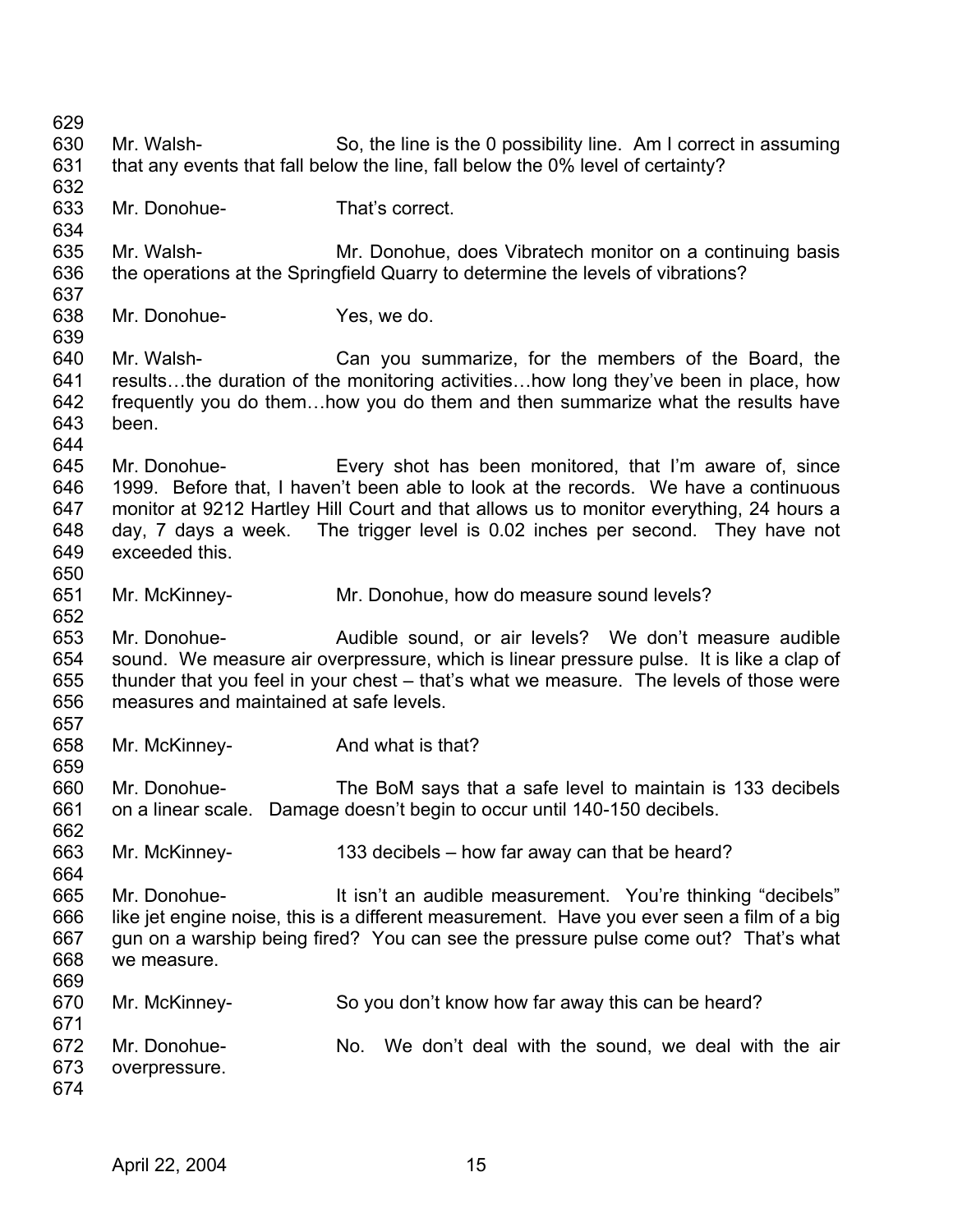675 676 677 678 679 680 681 682 683 684 685 686 687 688 689 690 691 692 693 694 695 696 697 698 699 700 701 702 703 704 705 706 707 708 709 710 711 712 713 714 715 716 717 718 719 720 Mr. McKinney- But the neighbors deal with the sound. Mr. Kirkland- Mr. Donohue, do you have any records of vibrations on the north side of Staples Mill, or has everything been on the other side? Mr. Donohue- To my knowledge, there are monitoring stations on the north side, but our stations are on the south side. Mr. Kirkland- **Have you checked anything over there?** There's a big development going on over there now. Mr. Saunders- We have a permanent set-up at Hartley Hills Plantation, but we also have a mobile unit we bounce around to different areas. I believe we've taken some readings in there as a precaution. Mr. Kirkland- Have you had any readings? Mr. Saunders- The Yes, we've done some readings and they're well in compliance. Mr. McKinney- Mr. Blankinship, do we have a standard against sound at property lines? Isn't that 65 dBs? Mr. Blankinship- We've used that for cooling towers and things that make a constant noise throughout the day, but they're talking about a sound that lasts for a few seconds once a week. I'm not sure how we'd go about regulating something like that. Mr. McKinney- I believe it's less than once a week. Mr. Blankinship- I think it would be impossible for them to operate the quarry in a way that would keep the sound below 65 dBs all the time. Mr. McKinney- How about a condition that when they blasted it would be a certain time of the day? Mr. Blankinship- That, I think, they could probably comply with. You'd have to ask them. Mr. Keirn- We could generally comply with that, but there some times circumstances which may arise throughout the day of operations where we have to vary from a specific time of day. I think a range of times would work the best. Mr. Walsh- Mr. McKinney, did you have specific times in mind? Mr. McKinney- Well, I haven't heard the opposition. If it can be worked out…Mr. Keirn says that it can be arranged. If you're going to blast, if you're getting into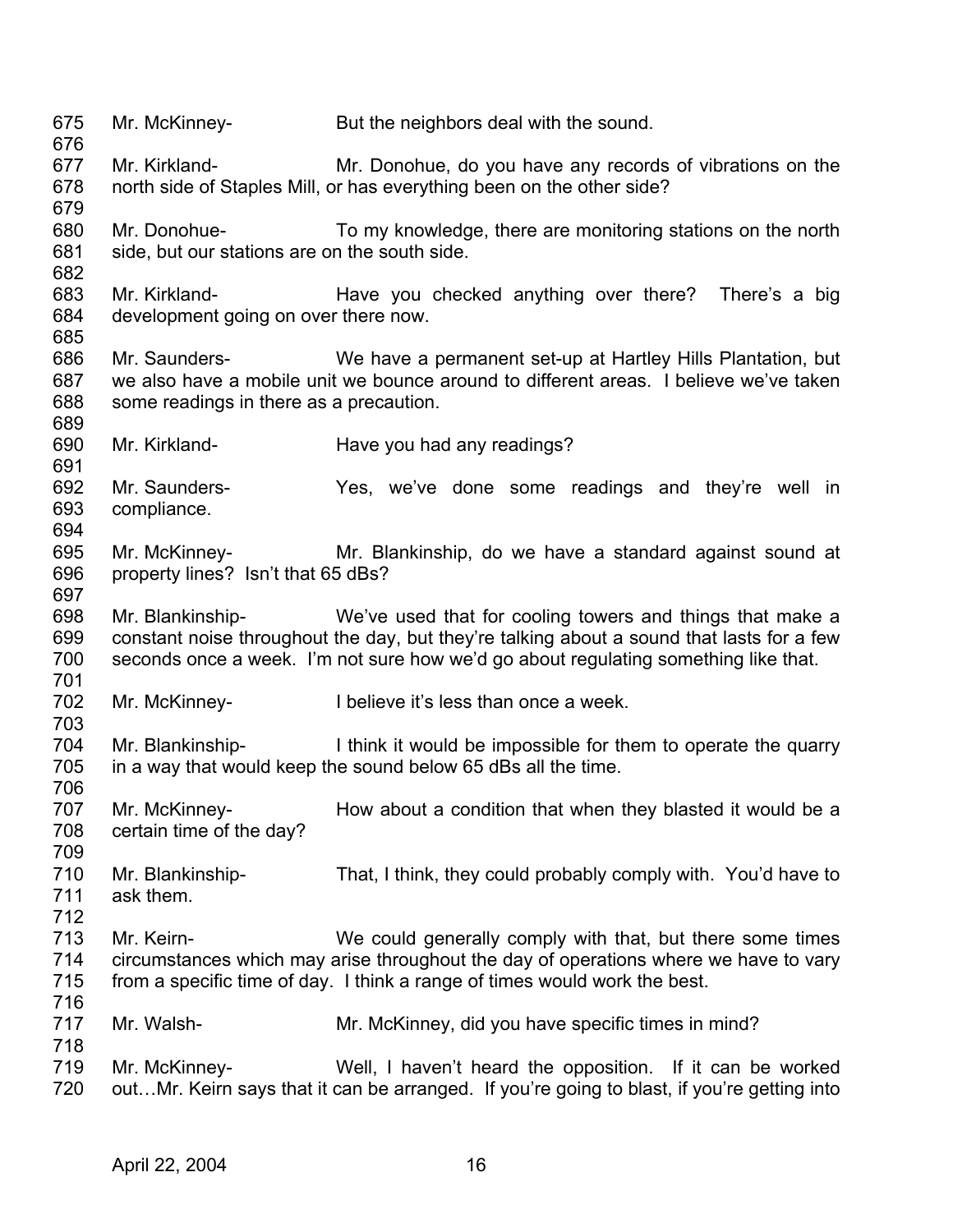- 721 722 723 724 where you're mining, I think you'll know approximately when you're going to blast. I don't know how far ahead you'll know this, but something to alleviate this as far as the neighbors is concerned might be in order. What about your Saturday operation?
- 725 Mr. Keirn- We don't conduct any blasting on weekends.
- 727 Mr. McKinney- Is that a condition, Mr. Blankinship?
- 729 730 Mr. Kirkland- I don't think so. Would you have any problem with a condition of no blasting on Saturdays?
- 732 733 Mr. McKinney- There's a condition of 6:00 a.m. to 8:00 p.m. for shipping, and that's different, but I think something should be in there.
- 735 736 Ms. Dwyer- When the blasting occurs, how long does it last? Is it done all day long, or might be 1 or 2 explosions? I'm trying to understand the impact.
- 738 739 740 741 742 743 Mr. Keirn- We schedule a blast to occur. We schedule with an outside company to come in, load the explosives into the holes which are drilled prior, and then we typically have between 9:00 a.m. and 5:00 p.m. as a window to detonate the shot. It takes 2 – 3 hours to load the shot and then we schedule the specific time to detonate it. It sounds like a clap of thunder. We clear the operation and make sure everything is safe and then the licenses blaster controls the detonation and shot.
- 745 746 Mr. Blankinship- But then it just goes once for a week or whatever the period of time is.
- 747

744

726

728

731

734

737

- 748 749 750 751 Mr. Keirn- Sometime we may have a couple done through the week. Usually it is done just once a day. It is fairly infrequent that it would be more than that. The blast only lasts a couple of seconds. There's a series of holes that would be detonated, but the time frame between them is so short that it sounds like one shot.
- 752

753 754 755 756 757 758 759 760 761 Mr. Walsh- Finally, the applicant has reviewed all the conditions proposed in the staff report and accepts all of them. The only condition we'd like to mention – there's a new condition at the end that has not been in prior that provides that if there are any violations the permit would automatically terminate, and we're assuming that would be read in conjunction with the Zoning Ordinance, which gives us 90 days to be heard. It wouldn't "automatically" be void – that's the only comment we have. All the other conditions have been reviewed thoroughly and the applicant will commit to accept them.

- 762 763 764 Mr. Wright- Alright, thank you. Any more questions from members of the Board at this point? We'll now hear from the opposition. Would that representative come forward?
- 765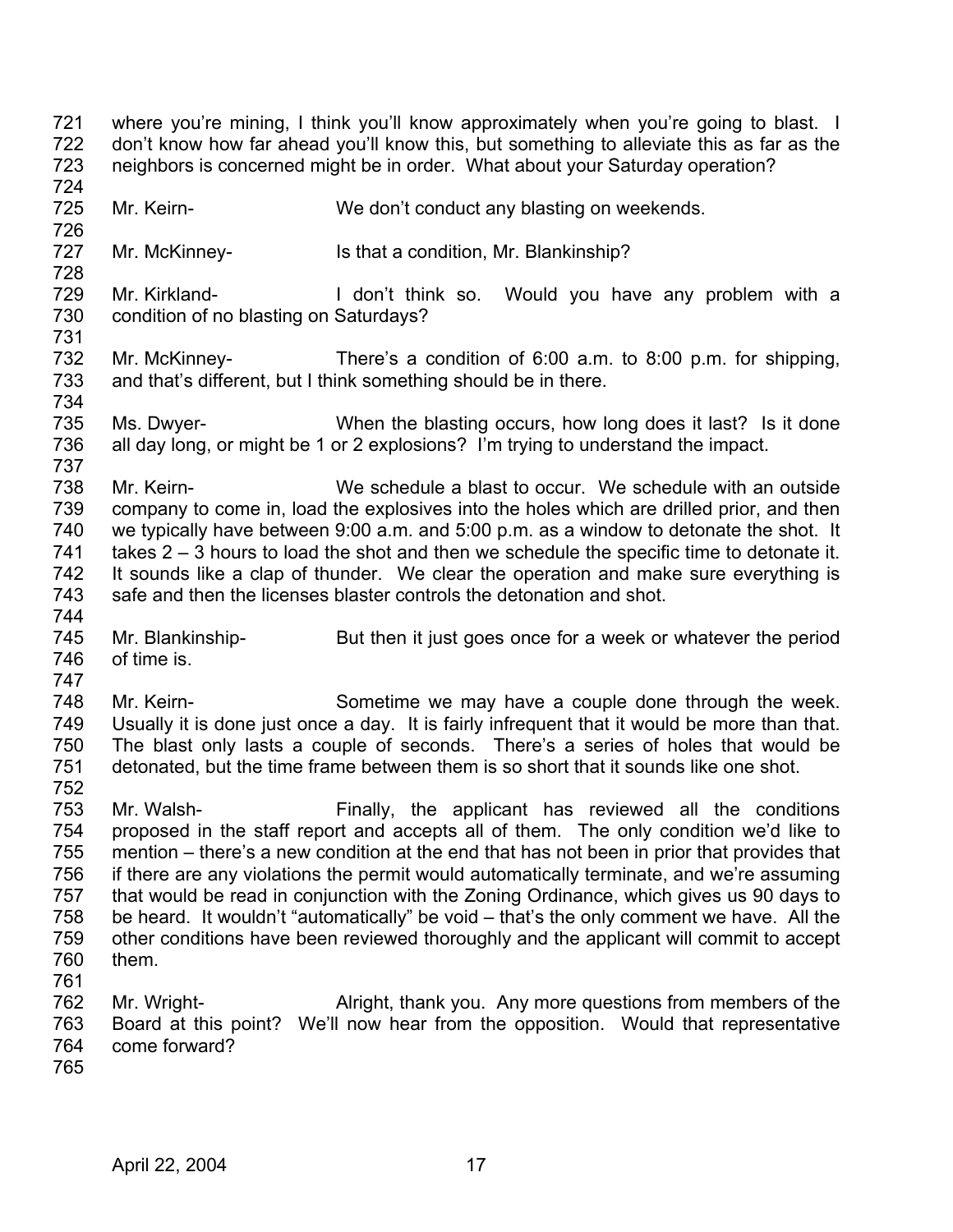766 767 768 769 770 771 772 773 Mike Shaughnessy- I'm Mike Shaughnessy, and I'm at 9212 Hartley Hill Court, and this is not opposition. The folks are to be commended for the work they've done. We have a seismograph in our back yard and for the past 4 years they've been monitoring the blasts and we were definitely among the folks who were against them 4 years ago when we moved here from California. Hearing a blast at 11:00 a.m. and feeling your house move- they more than took care of those issues. What I would like to suggest, is that the County consider getting the data from the blast monitors and in future CUPs consider how they're improving their blasting techniques.

- 774 775 776 777 778 779 780 781 782 783 784 785 786 787 Mr. McKinney- Mr. Shaughnessy, who put the seismograph in your rear yard? Mr. Shaughnessy- Tidewater Quarries paid for it and put it in. Mr. McKinney-<br>
So it is permanent? Mr. Shaughnessy-<br>
I'd say it's fairly permanent, yes. Mr. Wright- So, by and large you're satisfied with the operation? Mr. Shaughnessy- I'm very impressed with the operation. About 4 years ago, we would have liked nothing more than to have seen them close, but they've gone out
- 788 789 of their way to show us how they're going to mitigate the effects.
- 790 Mr. McKinney- Mr. Shaughnessy, where do you live in relation to this site?
- 791 792 793 794 Mr. Shaughness- Right across 295. I'm not sure where that would be on the map.
- 795 796 Mr. Blankinship- You were notified as an adjoining property owner?
- 797 Mr. Shaughnessy-<br>
Yes, I was.
- 799 800 801 Mr. Wright - Thank you very much for appearing. Anyone else desire to speak in opposition or to make any statements with respect to this case? Hearing none, you have the opportunity to rebut for a minute if you'd like Mr. Walsh.
- 803 804 Mr. Walsh- **I** don't Mr. Chairman. Thank you for your time.
- 805 806 807 808 809 After an advertised public hearing and on a motion by Mr. McKinney, seconded by Mr. Kirkland, the Board of Zoning Appeals **granted** application **UP-9-2004** for a conditional use permit to operate a quarry at 11400 Staples Mill Road (GPIN: 756-773-3302 and 759-773-4746). The Board granted the use permit subject to the following conditions:
- 810 811 Affirmative: Dwyer, Kirkland, McKinney, Nunnally, Wright 5 Negative: 0

798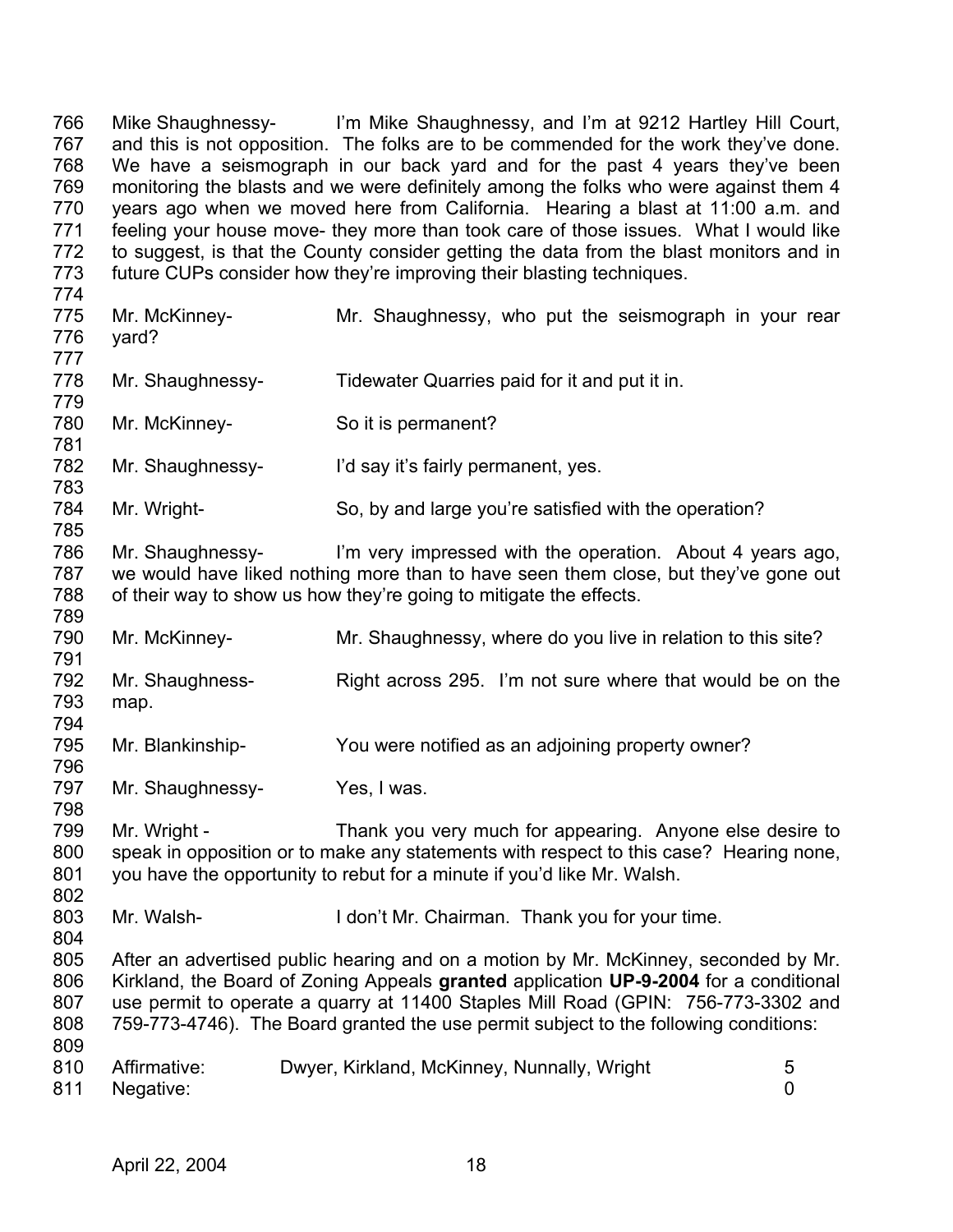812 Absent: 0

813

814 815 1. This use permit is subject to all requirements of Section 24-103 of Chapter 24 of the County Code.

816 817 818 819 820 821 822 823 824 825 826 827 828 829 2. Before beginning any work, the applicant shall provide a financial guaranty in an amount of \$2,000 per acre for each acre of land to be disturbed, for a total of \$178,180, guaranteeing that the land will be restored to a reasonably level and drainable condition. This permit does not become valid until the financial guaranty has been approved by the County Attorney. The financial guaranty may provide for termination after 90 days notice in writing to the County. In the event of termination, this permit shall be void, and work incident thereto shall cease. Within the next 90 days the applicant shall restore the land as provided for under the conditions of this use permit. Termination of such financial guaranty shall not relieve the applicant from its obligation to indemnify the County of Henrico for any breach of the conditions of this use permit. If this condition is not satisfied within 90 days of approval, the use permit shall be void. The operator shall submit certification from the bonding company on or before April 30 each year verifying that the premiums have been paid and the bond remains in effect.

830 831 832 833 834 835 836 837 3. Before beginning any work, the applicant shall submit erosion control plans to the Department of Public Works for review and approval. Throughout the life of the operation, the applicant shall continuously satisfy the Department of Public Works that erosion control procedures are properly maintained, and shall furnish plans and bonds that the department deems necessary. The applicant shall provide certification from a licensed professional engineer that dams, embankments and sediment control structures meet the approved design criteria as set forth by the State. If this condition is not satisfied within 90 days of approval, the use permit shall be void.

838

839 840 841 842 4. Before beginning any work, the applicant shall obtain a mine license from the Virginia Department of Mines, Minerals and Energy. If this condition is not satisfied within 90 days of approval, the use permit shall be void.

843 844 845 846 847 848 5. Before beginning any work, the areas approved for mining under this permit shall be delineated on the ground by five-foot-high metal posts at least five inches in diameter and painted in alternate one foot stripes of red and white. These posts shall be so located as to clearly define the area in which the mining is permitted. They shall be located, and their location certified, by a certified land surveyor. If this condition is not satisfied within 90 days of approval, the use permit shall be void.

849

850 851 852 853 6. In the event that the Board's approval of this use permit is appealed, all conditions requiring action within 90 days will be deemed satisfied if the required actions are taken within 90 days of final action on the appeal.

854 855 856 857 7. The applicant shall comply with the Chesapeake Bay Preservation Act and all state and local regulations administered under such act applicable to the property, and shall furnish to the Planning Office copies of all reports required by such act or regulations.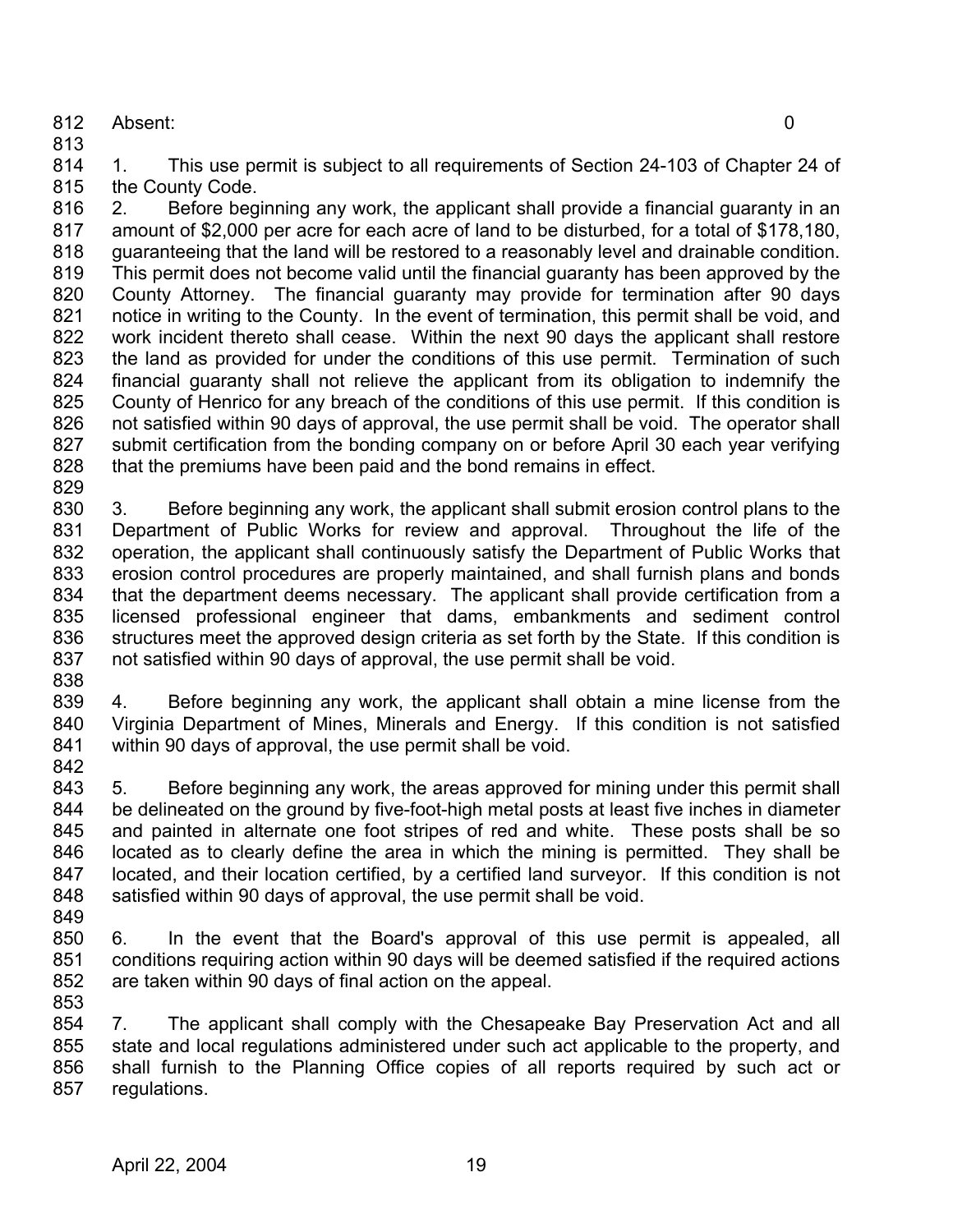- 858 859 860 861 862 8. [AMENDED] Hours of operation shall be limited to 9:00 a.m to 5:00 p.m. Monday through Friday for blasting, 6:00 a.m. to 8:00 p.m. for shipping, and 7:00 a.m. to 6:00 p.m. for all other operations.
- 863 864 9. No operations of any kind are to be conducted at the site on Sundays or national holidays.
- 866 867 10. The 30-foot private access road leading from Staples Mill Road to the property shall be maintained in good repair at all times.
- 868

- 869 870 871 872 11. The applicant shall erect a continuous fence around the quarry and gates at all entrances to the property. These gates shall be locked at all times, except when authorized representatives of the applicant are on the property.
- 873 874 875 876 877 12. The applicant shall post and maintain a sign at the entrance to the mining site stating the name of the operator, the use permit number, the mine license number, and the telephone number of the operator. The sign shall be 12 square feet in area and the letters shall be three inches high.
- 878 879 880 881 882 883 13. The applicant shall post and maintain "No Trespassing" signs every 250 feet along the perimeter of the property. The letters shall be three inches high. The applicant shall furnish the Chief of Police a letter authorizing the Division of Police to enforce the "No Trespassing" regulations, and agreeing to send a representative to testify in court as required or requested by the Division of Police.
- 884 885 886 887 14. The applicant shall provide a flagman to control traffic from the site onto the public road, with the flagman yielding the right of way to the public road traffic at all times. This flagman will be required whenever the Division of Police deems necessary.
- 888 889 890 15. All roads used in connection with this use permit shall be effectively treated with calcium chloride or other wetting agents to eliminate any dust nuisance.
- 891 892 893 894 16. All power-driven or power-producing machinery shall be located within the boundary of the 89-acre site and shall be at least 600 feet from the property boundary. All such machinery shall be enclosed where practicable.
- 895 896 897 17. The applicant shall maintain the property, fences, and roads in a safe and secure condition indefinitely, or convert the property to some other safe use.
- 898 899 900 901 902 903 18. No offsite-generated materials shall be deposited on the mining site without prior written approval of the Director of Planning. To obtain such approval, the operator shall submit a request stating the origin, nature and quantity of material to be deposited, and certifying that no contaminated or hazardous material will be included. The material to be deposited on the site shall be limited to imperishable materials such as stone, bricks, tile, sand, gravel, soil, asphalt, concrete and like materials, and shall not include any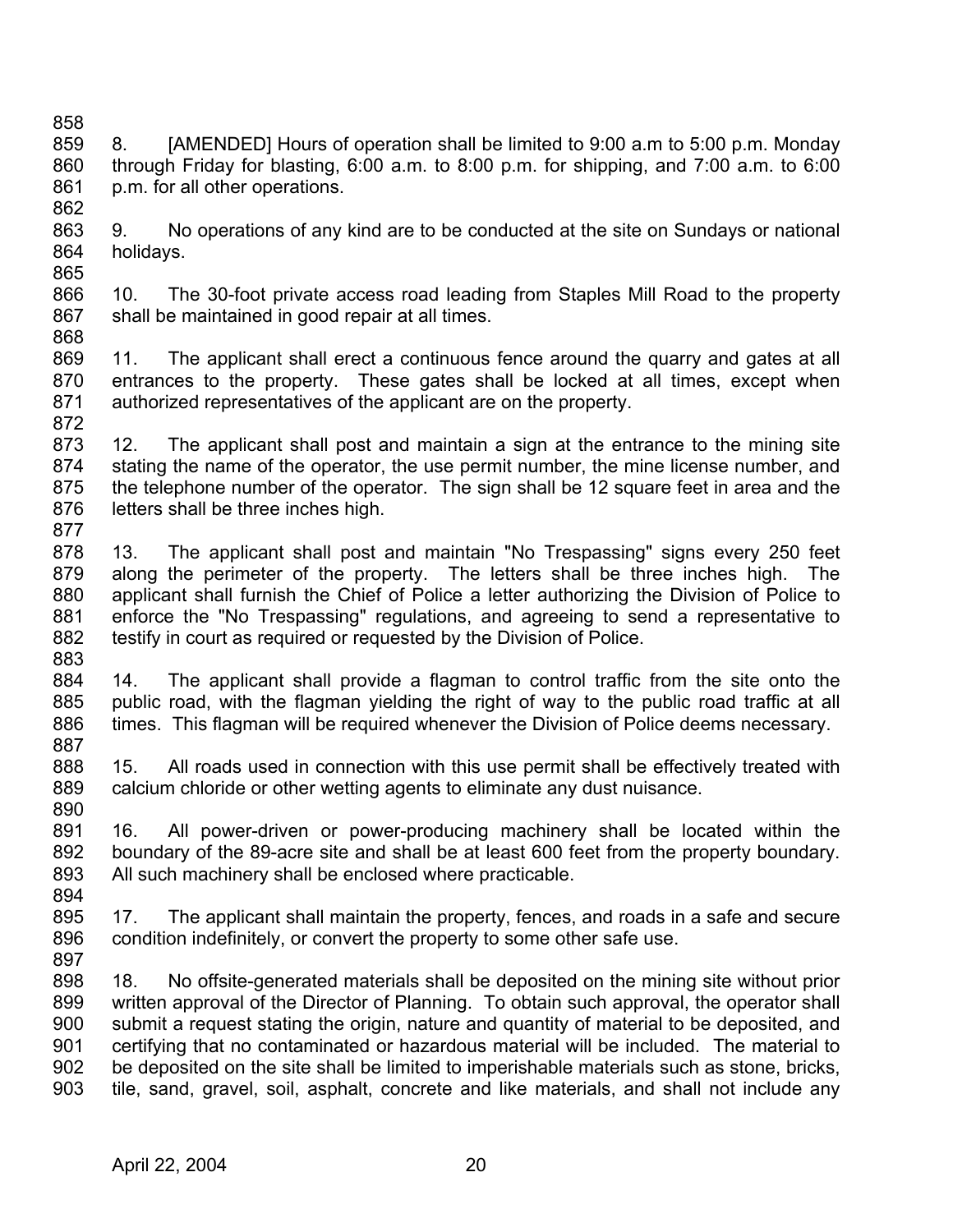904 905 hazardous materials as defined by the Virginia Hazardous Waste Management Regulations.

- 906 907 908 909 910 911 19. A superintendent, who shall be personally familiar with all the terms and conditions of Section 24-103 of Chapter 24 of the County Code, as well as the terms and conditions of this use permit, shall be present at the beginning and conclusion of operations each work day to see that all the conditions of the Code and this use permit are observed.
- 912

913 914 915 916 917 918 20. A progress report shall be submitted to the Board on April 30 of each year. This progress report must contain information concerning how much property has been mined to date of the report, the amount of land left to be mined, how much rehabilitation has been performed, when and how the remaining amount of land will be rehabilitated, and any other pertinent information about the operation that would be helpful to the Board.

919

920 921 922 923 21. Excavation shall be discontinued by April 30, 2009, and restoration accomplished by not later than April 30, 2010, unless a new permit is granted by the Board of Zoning Appeals.

- 924 925 926 927 928 929 22. Blasting shall be conducted in conformance with standards promulgated by the Virginia Department of Mines, Minerals and Energy and shall not endanger the public health or safety. The amount of explosives shall be limited to 1,000 pounds per time delay. Blasting shall not be conducted when atmospheric conditions would produce undesirable effects. The operator shall submit a record of all blasting to the Planning Office every three months.
- 930

940

931 932 933 23. Failure to comply with any of the foregoing conditions shall automatically void this permit.

| 934 | Affirmative:  | Dwyer, Kirkland, McKinney, Nunnally, Wright | 5 |
|-----|---------------|---------------------------------------------|---|
|     |               |                                             |   |
|     | 935 Negative: |                                             |   |
| 936 | Absent:       |                                             |   |
| 937 |               |                                             |   |

938 939 The Board granted the request because it found the proposed use will be in substantial accordance with the general purpose and objectives of Chapter 24 of the County Code.

- 941 942 943 944 945 946 947 **UP-10-2004 HHHUNT CORPORATION** requests a conditional use permit pursuant to Section 24-12(b) of Chapter 24 of the County Code to expand the recreation facility at 4601 Twin Hickory Lake Drive (Parcel 743-767-5081), zoned C-1, Conservation District, R-5C, and R-6C, General Residence District (Conditional) (Three Chopt).
- 948 949 Mr. Wright- Does anyone else desire to speak in this case? Alright, some take the podium and tell us who's going to speak.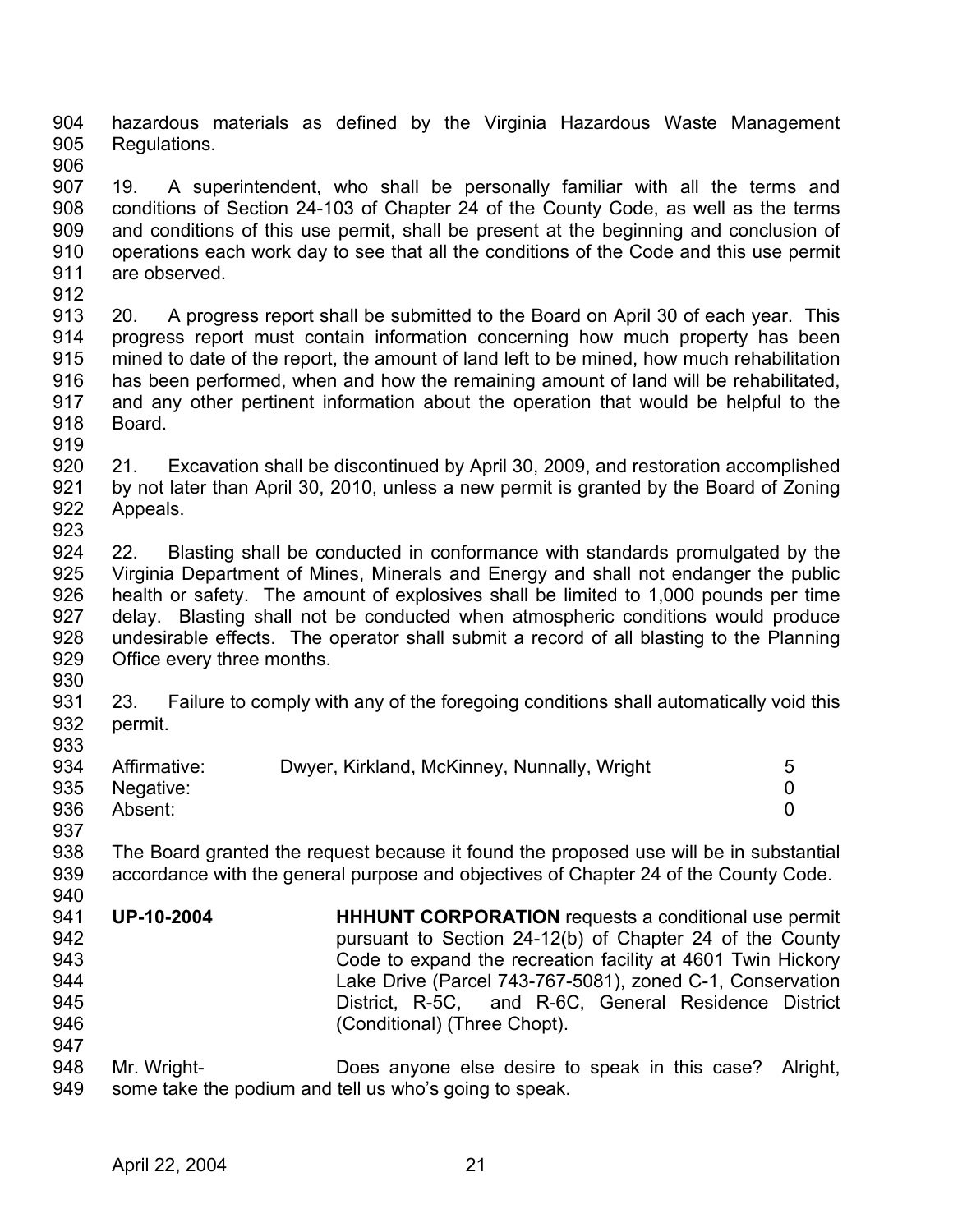950

955

- 951 952 Mr. Web Tyler- I do. For the record, my name is Webb Tyler; I'm with Youngblood Tyler and Associates, here today representing HH Hunt Corporation.
- 953 954 Mr. Wright- Does anyone else desire to speak?
- 956 957 958 Mr. Blankinship- Do you swear that the testimony you are about to give is the truth, the whole truth, and nothing but the truth, so help you God?
- 959 Mr. Tyler-<br>
I do.
- 960 961 Mr. Wright- Mr. Tyler, please continue.
- 962 963 964 965 966 967 968 969 970 971 972 973 974 975 Mr. Tyler- The proposed project is an addition to the lake house at Twin Hickory, which is a recreational facility serving the Twin Hickory community abutting 295 between Nuckils Road and Pouncey Tract Road. The proposed addition is the culmination of agreements between HH Hunt Corporation and existing residents of Twin Hickory that initially started as a result of the expansion of the community. That expansion precipitated a dialogue between HH Hunt and the residents because of the residents' concerns regarding the capacity of the facility to accept the additional development. As a result, there was a myriad of meetings between HH Hunt and the residents in the form of their Pool Committee and their lake house committee in an effort to come to some compromise as to how the expansion could occur and what it should entail. HH Hunt employed the services of a club consultant and the proposed improvements that are before you have represent the product of those conversations.
- 976 977 978 979 We seek your approval of this. We have read the conditions as outlined and find those to be acceptable. If you have any questions, or would like for me to go into a more formal presentation, I'll be more than happy to do so.
- 980 981 Mr. Wright- Mr. Blankinship, are they standard conditions that operations could begin at 6:00 a.m.?
- 982

- 983 984 985 Mr. Blankinship-<br>I don't know if that's standard, or if they were developed specifically for this case 4 years ago. It does seem unusually early.
- 986 Mr. Wright- It seems to be kind of unusual.
- 988 989 990 991 Mr. Tyler- We have swim team meets and practices, particularly in the summer, with each having different age categories. Because of the limited availability of time due to the heat, we desire to be able to let our teams start as early as 6:00.
- 992 993 994 Mr. Wright- Would you have starting guns and public address systems going at that time?
- 995 Mr. Tyler- No, sir.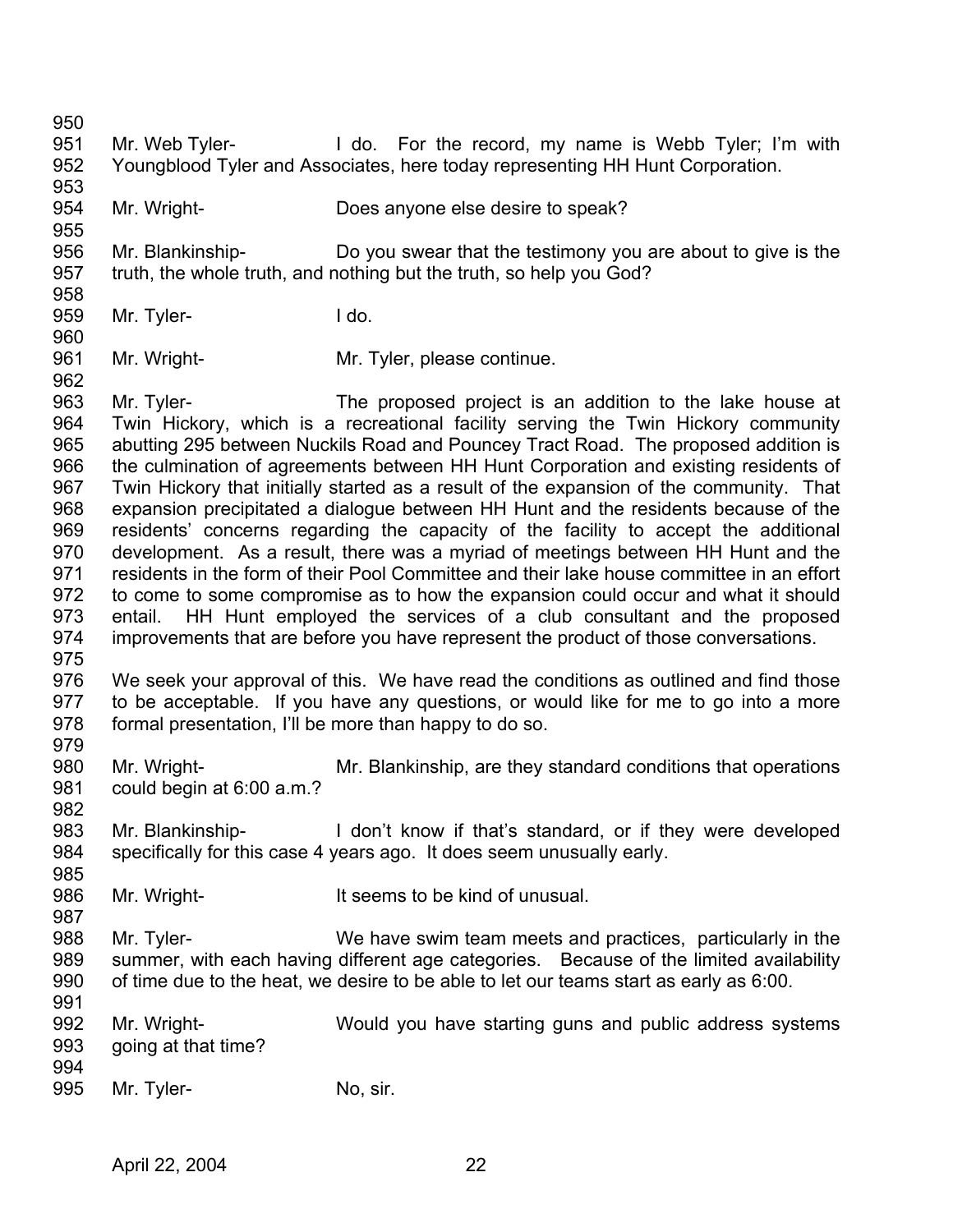| 996  |                                          |                                                                             |                                                                                              |
|------|------------------------------------------|-----------------------------------------------------------------------------|----------------------------------------------------------------------------------------------|
| 997  | Mr. Wright-                              | That would be my concern.                                                   |                                                                                              |
| 998  |                                          |                                                                             |                                                                                              |
| 999  | Mr. Tyler-                               |                                                                             | We would have whistles. There would be no meets at that                                      |
| 1000 | $time - just practices.$                 |                                                                             |                                                                                              |
| 1001 |                                          |                                                                             |                                                                                              |
| 1002 | Mr. Wright-                              | When would the meet normally begin?                                         |                                                                                              |
| 1003 |                                          |                                                                             |                                                                                              |
| 1004 | Mr. Tyler-                               | I believe they are in the afternoon and evening.                            |                                                                                              |
| 1005 |                                          |                                                                             |                                                                                              |
| 1006 | Mr. Wright-                              |                                                                             | That's been my experience. Any questions from members of                                     |
| 1007 |                                          |                                                                             | the Board? Anything futher? Is there any opposition to this request? Hearing none,           |
| 1008 | that concludes the case.                 |                                                                             |                                                                                              |
| 1009 |                                          |                                                                             |                                                                                              |
| 1010 |                                          |                                                                             | After an advertised public hearing and on a motion by Mr. Nunnally, seconded by Mr.          |
| 1011 |                                          |                                                                             | Kirkland, the Board granted UP-10-2004 for a conditional use permit to expand the            |
| 1012 |                                          |                                                                             | recreation facilities at 4601 Twin Hickory Drive (Parcel: 743-767-5081), subject to the      |
| 1013 | following conditions:                    |                                                                             |                                                                                              |
| 1014 |                                          |                                                                             |                                                                                              |
| 1015 | 1.                                       |                                                                             | The property shall be developed in substantial conformance with the plan filed               |
| 1016 |                                          |                                                                             | with the application. No changes or additions to the layout may be made without the          |
| 1017 | approval of the Board of Zoning Appeals. |                                                                             |                                                                                              |
| 1018 |                                          |                                                                             |                                                                                              |
| 1019 | 2.                                       |                                                                             | The recreation center shall be operated on a nonprofit basis and be open only to             |
| 1020 | members and their guests.                |                                                                             |                                                                                              |
| 1021 |                                          |                                                                             |                                                                                              |
| 1022 | 3.                                       |                                                                             | Hours of operation shall be limited to 6.00 AM to 10.00 PM for outdoor activities            |
| 1023 |                                          |                                                                             | and 6:00 AM to 12:00 midnight for indoor activities. The pool season shall be limited to     |
| 1024 | May 1 to September 30.                   |                                                                             |                                                                                              |
| 1025 |                                          |                                                                             |                                                                                              |
| 1026 | 4.                                       |                                                                             | Up to four times per year, the pool hours may be extended to 12:00 Midnight for              |
| 1027 |                                          |                                                                             | swimming meets. Public address systems, starter guns and similar equipment may be            |
| 1028 |                                          | used at swimming meets, but at no other time except for emergency purposes. |                                                                                              |
| 1029 |                                          |                                                                             |                                                                                              |
| 1030 | 5.                                       |                                                                             | The parking lot, driveways, and loading areas shall be subject to the                        |
| 1031 |                                          | requirements of Section 24-98 of Chapter 24 of the County Code.             |                                                                                              |
| 1032 |                                          |                                                                             |                                                                                              |
| 1033 | 6.                                       |                                                                             | The applicant shall present a complete grading, drainage, and erosion control                |
| 1034 |                                          |                                                                             | plan prepared by a Professional Engineer certified in the state of Virginia to the           |
| 1035 |                                          |                                                                             | Department of Public Works for approval. This plan must include the necessary                |
| 1036 | floodplain information if applicable.    |                                                                             |                                                                                              |
| 1037 |                                          |                                                                             |                                                                                              |
| 1038 | 7.                                       |                                                                             | A detailed site lighting plan shall be included with the landscaping plans for               |
| 1039 |                                          |                                                                             | Planning Office review and approval. All exterior lighting shall be shielded to direct light |
| 1040 |                                          |                                                                             | away from adjacent property and streets. For safety and security, lights beamed only         |
|      |                                          |                                                                             |                                                                                              |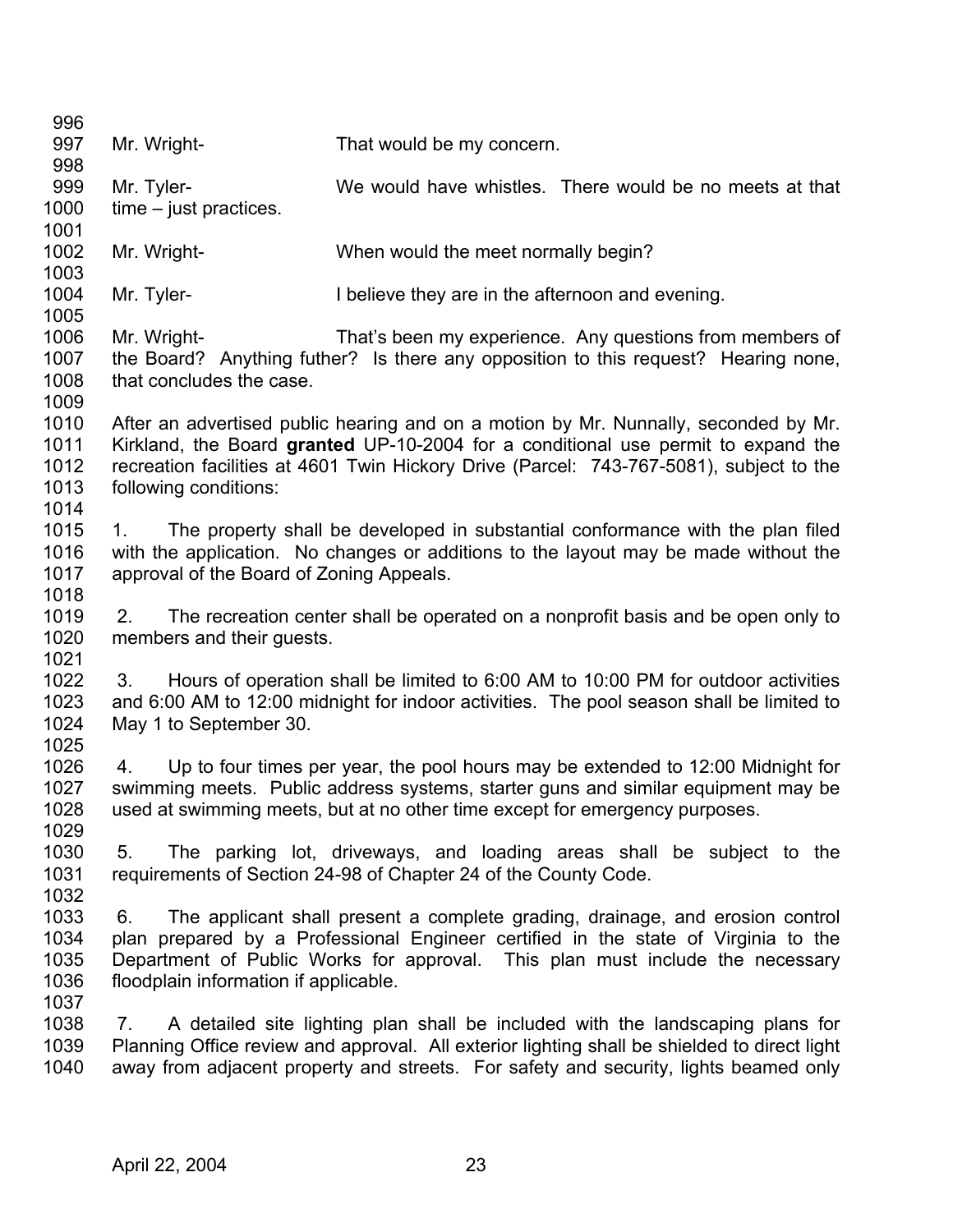1041 1042 1043 1044 1045 1046 1047 1048 1049 1050 1051 1052 1053 1054 1055 1056 1057 1058 1059 1060 1061 1062 1063 1064 1065 1066 1067 1068 1069 1070 1071 1072 1073 1074 1075 1076 1077 1078 1079 1080 1081 1082 1083 1084 1085 1086 on the swimming pool, and operated on a time clock, shall be provided whenever water is in the pool. 8. All landscaping shall be maintained in a healthy condition at all times. Dead plant materials shall be removed within a reasonable time and replaced during the normal planting season. 9. The swimming pool shall be enclosed by a wrought-iron fence six feet tall. 10. Connections shall be made to public water and sewer. Affirmative: Dwyer, Kirkland, McKinney, Nunnally, Wright 5 Negative: 0 Absent: 0 The Board granted the request because it found the proposed use will be in substantial accordance with the general purpose and objectives of Chapter 24 of the County Code. **A-33-2004 SCOTT AND KAREN MEARDON** request a variance from Section 24-94 of Chapter 24 of the County Code to build an addition at 13317 Shady Knoll Court (Autumn Chase at Wellesley) (Parcel 733-760-9165), zoned R-4AC, Onefamily Residence District (Conditional) (Three Chopt). The rear yard setback is not met. The applicants have 30 feet rear yard setback, where the Code requires 35 feet rear yard setback. The applicants request a variance of 5 feet rear yard setback. Mr. Wright- Does anyone else desire to speak in reference to this case? Please raise your hand and be sworn. Mr. Blankinship- Do you swear that the testimony you are about to give is the truth, the whole truth, and nothing but the truth, so help you God? Scott Meardon- I do. Scott Meardon, M-e-a-r-d-o-n. We live in a cul-de-sac, and because the setback from the front is farther than normal, we need a 5-foot variance to build an addition to the rear of our house. We have no neighbors to the rear – it is a street that's behind us. Mr. Wright- is this just an open area? Is it wooded? Mr. Meardon- Partially wooded, in one of the corners it is treed and natural area out to a path. Beyond that is the street. It is all common area behind us. Mr. Wright- What kind of construction will this be?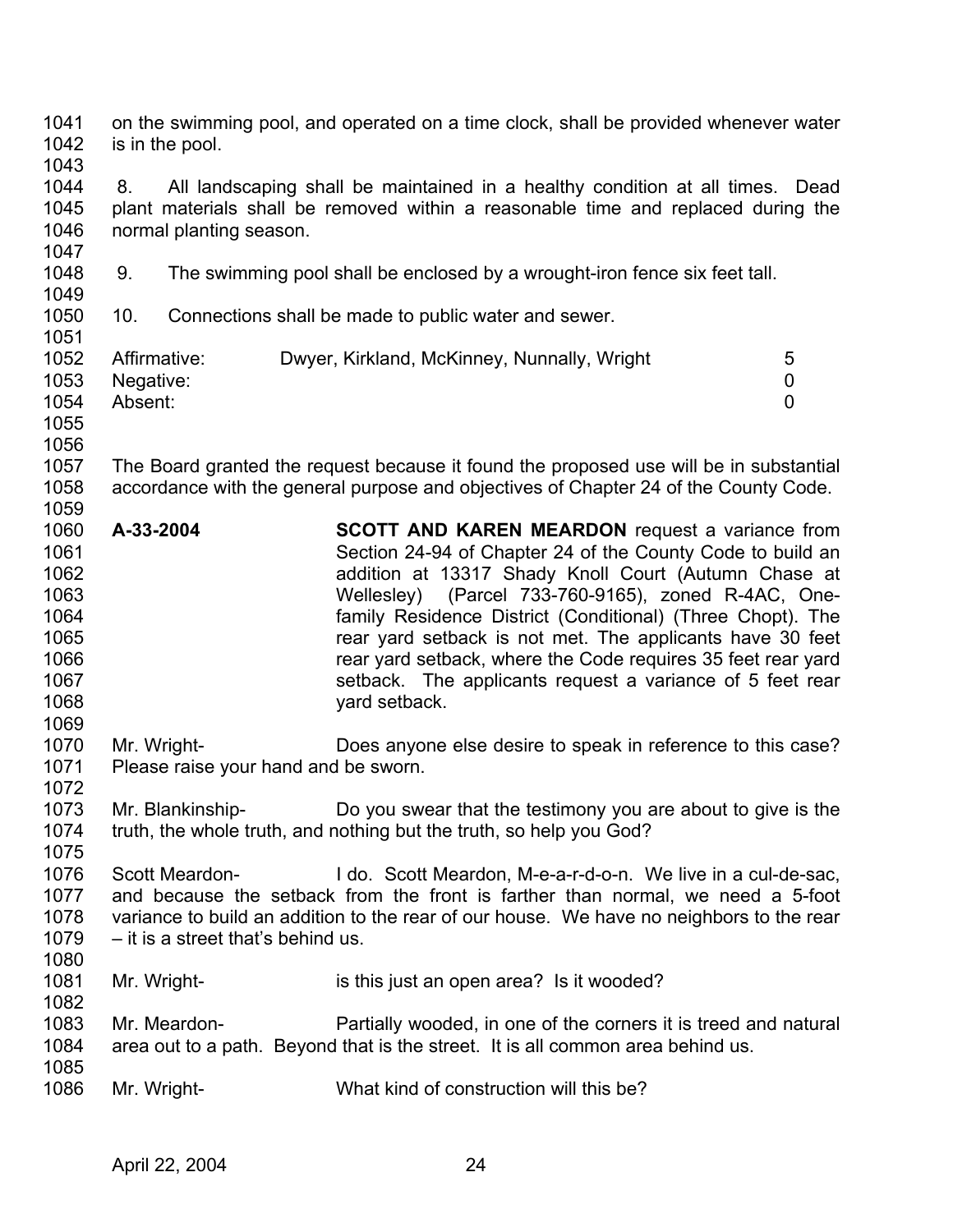| 1087 |                                                |                                                                                           |                |
|------|------------------------------------------------|-------------------------------------------------------------------------------------------|----------------|
| 1088 | Mr. Meardon-                                   | We're going to match exactly what's there now.                                            |                |
| 1089 |                                                |                                                                                           |                |
| 1090 | Mr. Nunnally-                                  | An identical request was approved by this Board in October                                |                |
| 1091 | 2002. Are you ready to begin construction now? |                                                                                           |                |
| 1092 |                                                |                                                                                           |                |
| 1093 | Mr. Meardon-                                   | Yes, we are. We were last fall, but the hurricane occurred                                |                |
| 1094 | and nothing happened after that.               |                                                                                           |                |
| 1095 |                                                |                                                                                           |                |
| 1096 | Mr. Wright-                                    | Anything further? Any other questions?<br>Anyone here in                                  |                |
| 1097 |                                                | opposition to this request? Hearing none this concludes the case.                         |                |
| 1098 |                                                |                                                                                           |                |
| 1099 |                                                | After an advertised public hearing, on a motion by Mr. Nunnaly, seconded by Mr.           |                |
| 1100 |                                                | McKinney, the Board of Zoning Appeals granted application A-33-2004, for a variance       |                |
| 1101 |                                                | to build an addition at 13317 Shady Knoll Court (Parcel: 733-760-9165). The Board         |                |
| 1102 |                                                | granted the variance subject to the following conditions:                                 |                |
| 1103 |                                                |                                                                                           |                |
| 1104 | 1.                                             | The new construction shall match the existing dwelling as nearly as practical.            |                |
| 1105 |                                                |                                                                                           |                |
| 1106 | 2.                                             | The property shall be developed in substantial conformance with the plan filed            |                |
| 1107 |                                                | with the application. No substantial changes or additions to the layout may be made       |                |
| 1108 |                                                | without the approval of the Board of Zoning Appeals.                                      |                |
| 1109 |                                                |                                                                                           |                |
| 1110 | Affirmative:                                   | Dwyer, Kirkland, McKinney, Nunnally, Wright                                               | 5              |
| 1111 | Negative:                                      |                                                                                           | 0              |
| 1112 | Absent:                                        |                                                                                           | $\overline{0}$ |
| 1113 |                                                |                                                                                           |                |
| 1114 |                                                |                                                                                           |                |
| 1115 |                                                | The Board granted this request, as it found from the evidence presented that, due to the  |                |
| 1116 |                                                | unique circumstances of the subject property, strict application of the County Code       |                |
| 1117 |                                                | would produce undue hardship not generally shared by other properties in the area, and    |                |
| 1118 |                                                | authorizing this variance will neither cause a substantial detriment to adjacent property |                |
| 1119 |                                                | nor materially impair the purpose of the zoning regulations.                              |                |
| 1120 |                                                |                                                                                           |                |
| 1121 | A-34-2004                                      | <b>MARTHA HERBERT</b> requests a variance from Section 24-                                |                |
| 1122 |                                                | $95(c)(2)$ of Chapter 24 of the County Code to allow the                                  |                |
| 1123 |                                                | existing dwelling to remain at 1009 La Von Drive (Lakeside                                |                |
| 1124 |                                                | Terrace) (Parcel 785-752-2408), zoned R-3, One-family                                     |                |
| 1125 |                                                | Residence District (Fairfield). The rear yard setback is not                              |                |
| 1126 |                                                | met. The applicant has 23 feet rear yard setback, where the                               |                |
| 1127 |                                                | Code requires 25 feet rear yard setback. The applicant                                    |                |
| 1128 |                                                | requests a variance of 2 feet rear yard setback.                                          |                |
| 1129 |                                                |                                                                                           |                |
| 1130 | Mr. Wright-                                    | Is there anyone who desires to speak in reference to this                                 |                |
| 1131 | case? Please raise your hand and be sworn.     |                                                                                           |                |
| 1132 |                                                |                                                                                           |                |
|      |                                                |                                                                                           |                |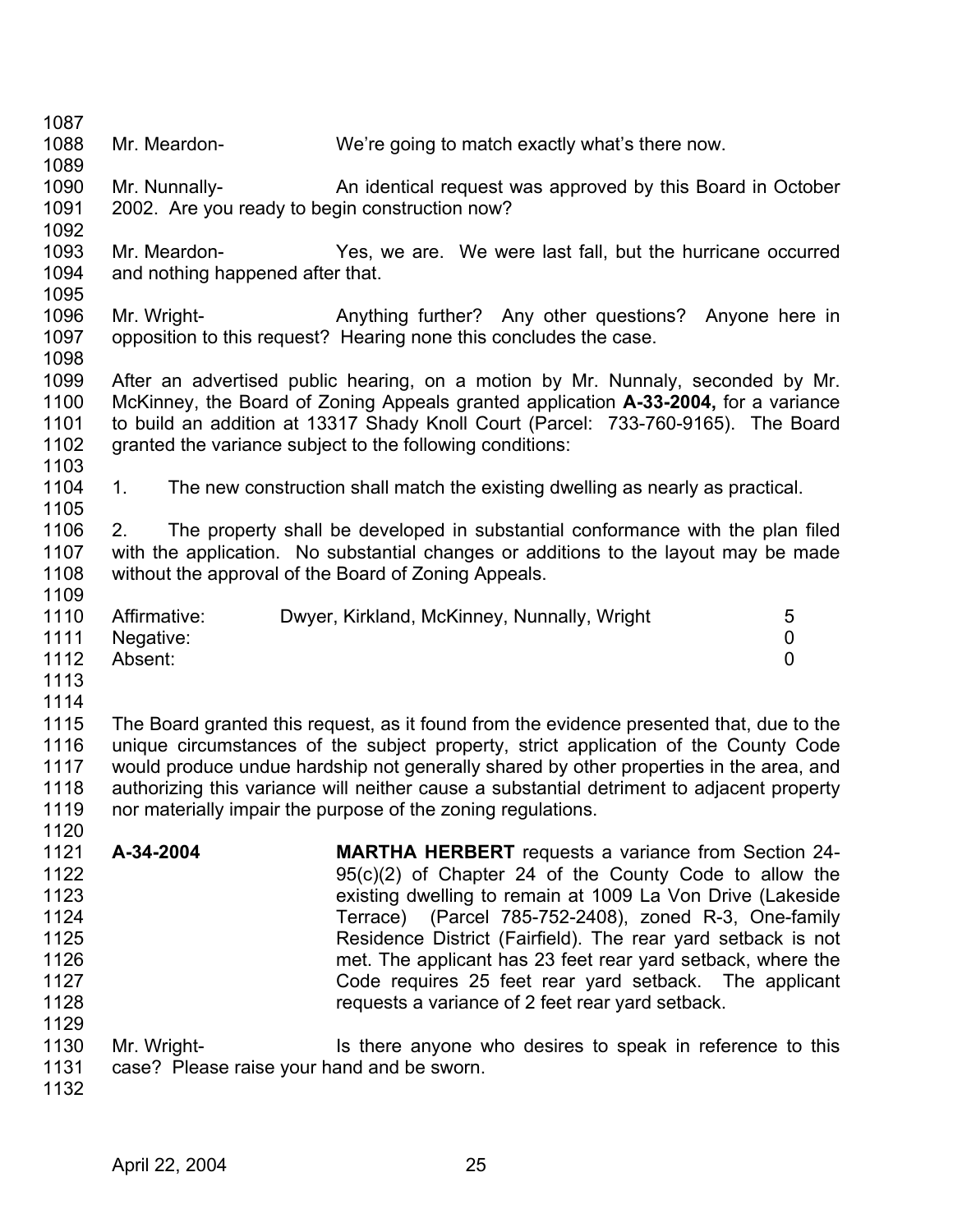1133 1134 1135 Mr. Blankinship- Do you swear that the testimony you are about to give is the truth, the whole truth and nothing but the truth, so help you God?

- 1136 1137 1138 1139 1140 1141 Mr. R. B. Blake- I do. I'm R. B. Blake, B-I-a-k-e. I'm the general contractor on the house in question. Martha Herbert is the owner of record and is sitting right there. I submitted this plan to Henrico County for a building permit. I built the house as approved, got all my inspections, and was ready to close and the Planning Inspector told me my utility room was 1 foot over the rear setback line on the house.
- 1142 1143 1144 1145 1146 1147 I was blindsided. I've been working in Henrico for 30 some years and never had this happen before. I got in touch with Mr. Blankinship and started this process. It is under contract and I can't tear anything off the house without losing a significant amount of money. I've got a contract on the house. I'm asking for a 2-foot variance so this house will close. It has already held me up 60 days.
- 1148 1149 Mr. Wright- What's the situation, Mr. Blankinship?
- 1150 1151 1152 Mr. Blankiship- Exactly as Mr. Blake described it. The technician who reviewed the building permit just mis-read the plans.
- 1153 Mr. Wright-<br>
It was clear?
- 1155 Mr. Blankinship- Yes, it was clear.
- 1157 1158 Mr. McKinney- Is the Building Inspection Department going to pay for the variance?
- 1160 Mr. Blankinship-<br>I believe we did waive the fee.
- 1162 Mr. McKinney- You did waive the fee?
- 1164 Mr. Marlles- Was that reviewed in the Permit Center?
- 1166 Mr. Blankinship- Yes, it was.
- 1168 1169 Mr. Wright- **Any opposition to this request?** Hearing none, that concludes the case.
- 1170

1154

1156

1159

1161

1163

1165

1167

1175

1171 1172 1173 1174 After an advertised public hearing, and on a motion by Mr. McKinney, seconded by Mr. Kirkland, the Board **granted** application **A-34-2004**, for a variance to allow an existing house to remain at 1009 La Von Drive (Parcel 785-752-2408), subject to the following conditions:

1176 1177 1178 1. This variance applies only to the existing improvements as shown on the plan submitted with the variance application. All other applicable regulations of the County Code shall remain in force.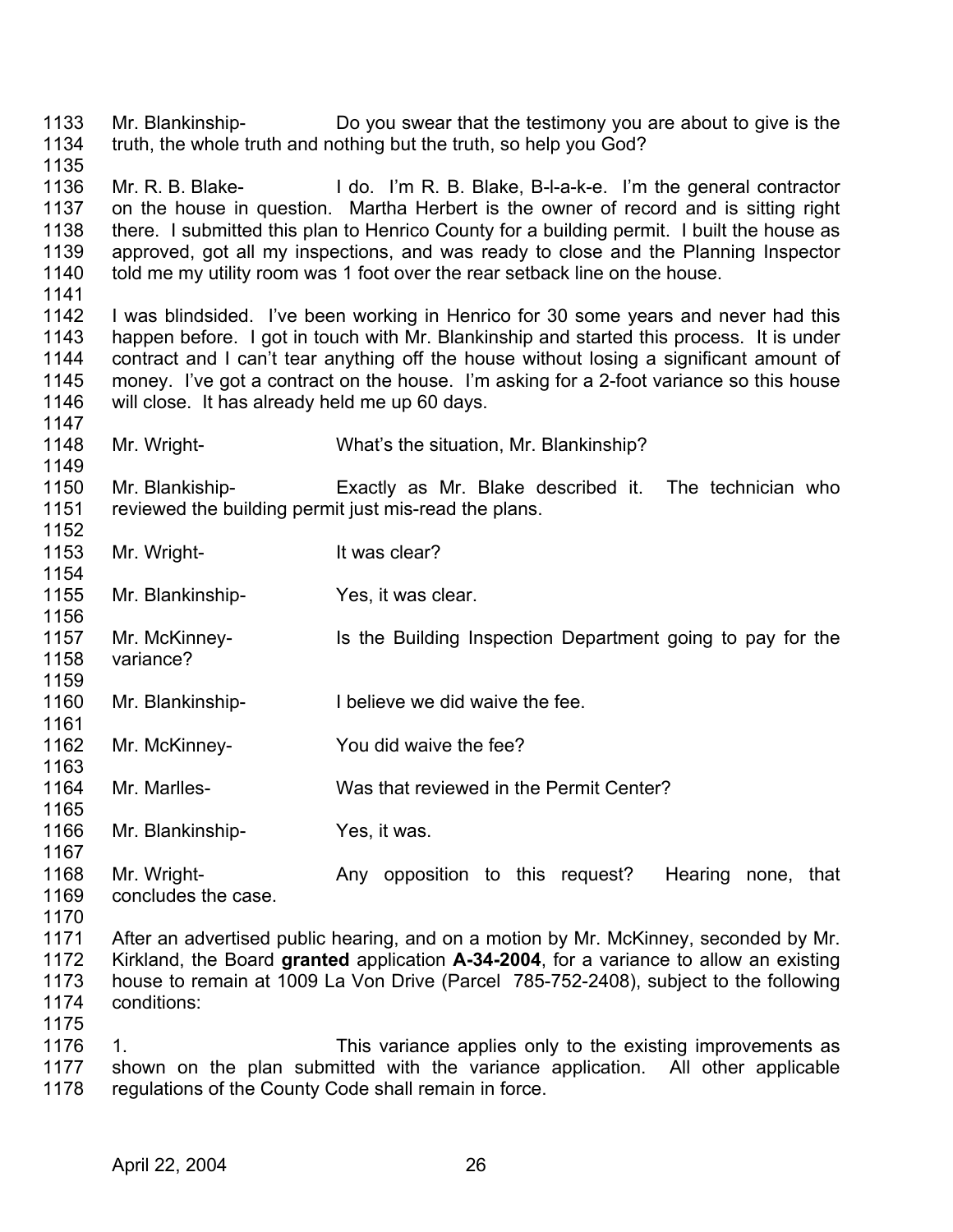1179 1180 1181 1182 Affirmative: Dwyer, Kirkland, McKinney, Nunnally, Wright 5 Negative: 0 Absent: 0

1183 1184 1185 1186 1187 The Board granted this request, as it found from evidence presented that, due to the unique circumstances of the subject property, strict application of the County Code would produce undue hardship not generally shared by other properties in the area, and authorizing the variance will neither cause a substantial detriment to adjacent properties nor materially impair the purpose of the zoning regulations.

- 1189 1190 1191 1192 1193 1194 1195 1196 1197 **A-35-2004 ROBERT T. ADAMS** requests a variance from Section 24- 94 of Chapter 24 of the County Code to build a two-story addition at 13300 Shady Knoll Court (Autumn Chase at Wellesley) (Parcel 734-760-2771), zoned R-4AC, Onefamily Residence District (Conditional) (Three Chopt). The rear yard setback is not met. The applicant has 18 feet rear yard setback, where the Code requires 35 feet rear yard setback. The applicant requests a variance of 17 feet rear yard setback.
- 1199 1200 Mr. Wright- **Anyone else desire to speak in reference to this case?** Please raise your right hand and be sworn, and present your case.
- 1202 1203 1204 Mr. Blankinship- Do you swear that the testimony you are about to give is the truth, the whole truth, and nothing but the truth, so help you God?

1205 1206 1207 1208 1209 1210 Mr. Robert T. Adams: I do. My name is Robert T. Adams, A-d-a-m-s. We have a wonderful neighborhood, and we've outgrown our home. We have three children, and I own my own business and work from my home quite a bit. In order to do that, we'd like to build a garage that has an office above it so that we can work outside of family space. We'd like to stay in our neighborhood and school district.

| 1211<br>1212 | Mr. Nunnally-          | What kind of business are you in, Mr. Adams?             |
|--------------|------------------------|----------------------------------------------------------|
| 1213<br>1214 | Mr. Adams-             | I have a market research company.                        |
| 1215<br>1216 | Mr. Nunnally-          | Do you have people coming to your house?                 |
| 1217<br>1218 | Mr. Adams-             | No, sir. It is jut me.                                   |
| 1219<br>1220 | Mr. Wright-            | What type of construction will this be?                  |
| 1221<br>1222 | Mr. Adams-             | It will match exactly the look of the existing house.    |
| 1223<br>1224 | Mr. Wright-<br>garage. | I notice that this is a 26x26 garage – that's a sizeable |

1188

1198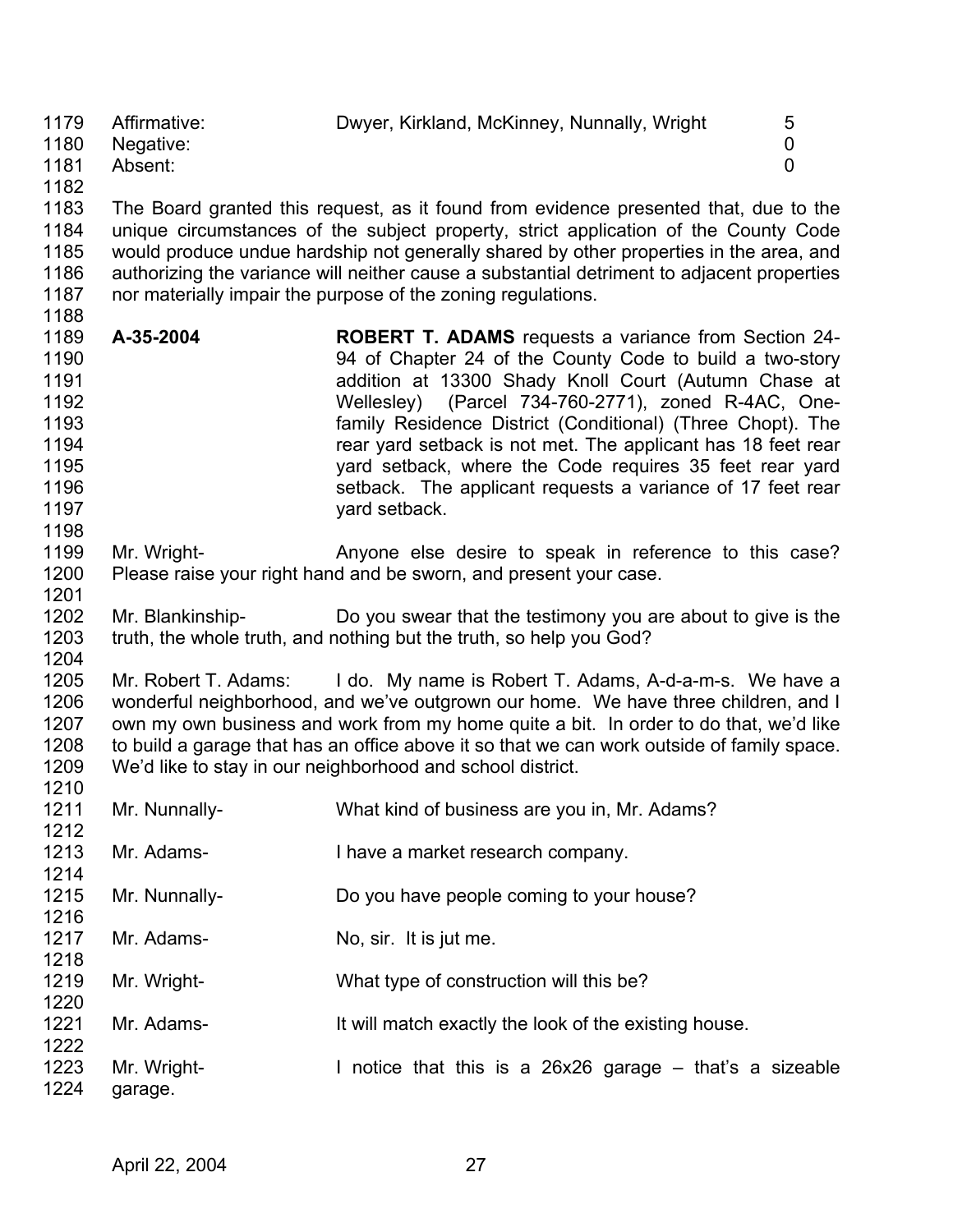| 1225                                                 |                                                              |                                                                                                                                                                                                                                                                                                                                                                                                                             |
|------------------------------------------------------|--------------------------------------------------------------|-----------------------------------------------------------------------------------------------------------------------------------------------------------------------------------------------------------------------------------------------------------------------------------------------------------------------------------------------------------------------------------------------------------------------------|
| 1226                                                 | Mr. Adams-                                                   | Yes, sir.                                                                                                                                                                                                                                                                                                                                                                                                                   |
| 1227                                                 |                                                              |                                                                                                                                                                                                                                                                                                                                                                                                                             |
| 1228<br>1229                                         | Mr. Wright-                                                  | Does it have to be that large – I guess that's my question?                                                                                                                                                                                                                                                                                                                                                                 |
| 1230<br>1231<br>1232<br>1233                         | Mr. Adams-                                                   | We looked at other options, but in order to have a garage<br>that both of our cars could fit in, and enough space to have an office in that area, we felt<br>that this size was appropriate. We met with our neighbors and they all have garages.<br>We are the one house that doesn't, and feel that it would add to the neighborhood.                                                                                     |
| 1234<br>1235<br>1236                                 | Mr. McKinney-                                                | Mr. Adams, do you have any plans for this garage?                                                                                                                                                                                                                                                                                                                                                                           |
| 1237                                                 | Mr. Adams-                                                   | No, sir. We have contacted several firms, but we felt like                                                                                                                                                                                                                                                                                                                                                                  |
| 1238                                                 |                                                              | spending that money prior to getting Board approval was not the best use of our money.                                                                                                                                                                                                                                                                                                                                      |
| 1239                                                 |                                                              |                                                                                                                                                                                                                                                                                                                                                                                                                             |
| 1240<br>1241                                         | Mr. McKinney-                                                | Is this a one story garage?                                                                                                                                                                                                                                                                                                                                                                                                 |
| 1242                                                 | Mr. Adams-                                                   |                                                                                                                                                                                                                                                                                                                                                                                                                             |
|                                                      |                                                              | It will have an office above the garage, and will be the same                                                                                                                                                                                                                                                                                                                                                               |
| 1243                                                 | height as our house.                                         |                                                                                                                                                                                                                                                                                                                                                                                                                             |
| 1244                                                 |                                                              |                                                                                                                                                                                                                                                                                                                                                                                                                             |
| 1245                                                 | Mr. McKinney-                                                | How many square feet will be in the upstairs?                                                                                                                                                                                                                                                                                                                                                                               |
| 1246                                                 |                                                              |                                                                                                                                                                                                                                                                                                                                                                                                                             |
| 1247                                                 | Mr. Adams-                                                   | I don't have an exact square footage, but it would be the                                                                                                                                                                                                                                                                                                                                                                   |
| 1248<br>1249                                         | area above the garage.                                       |                                                                                                                                                                                                                                                                                                                                                                                                                             |
| 1250                                                 | Mr. McKinney-                                                | Well, your garage is 670 square feet on the first floor.                                                                                                                                                                                                                                                                                                                                                                    |
| 1251                                                 |                                                              |                                                                                                                                                                                                                                                                                                                                                                                                                             |
| 1252<br>1253<br>1254<br>1255<br>1256<br>1257<br>1258 | garage for a garage with 2 bay doors.                        | Ms. Rebecca Adams- My name is Rebecca Adams. The reason that we're<br>proposing the garage to be so large is because the roof lines will match the existing<br>roof lines of our house and when you have a pitched roof like that it decreased the<br>square footage on the second floor. The reason we're requesting a 26x26 garage is to<br>increase the square footage above the bays. Our builder recommended a 26 foot |
| 1259<br>1260                                         | Mr. Wright-                                                  | I know you need at least 24x24.                                                                                                                                                                                                                                                                                                                                                                                             |
| 1261<br>1262<br>1263                                 | Ms. Adams-<br>desirable.                                     | Exactly, and he said that 26x26 would be much more                                                                                                                                                                                                                                                                                                                                                                          |
| 1264<br>1265                                         | Mr. Blankinship-                                             | This will give you separate doors.                                                                                                                                                                                                                                                                                                                                                                                          |
| 1266<br>1267<br>1268                                 | Mr. Dwyer-<br>addition out closer to the rear property line? | You'll also have a mud room and porch that bumps the                                                                                                                                                                                                                                                                                                                                                                        |
| 1269<br>1270                                         | Ms. Adams-                                                   | Yes, coming off the porch there is just some steps coming<br>into the side yard, and we'd maintain the side setback of 12.5 feet.                                                                                                                                                                                                                                                                                           |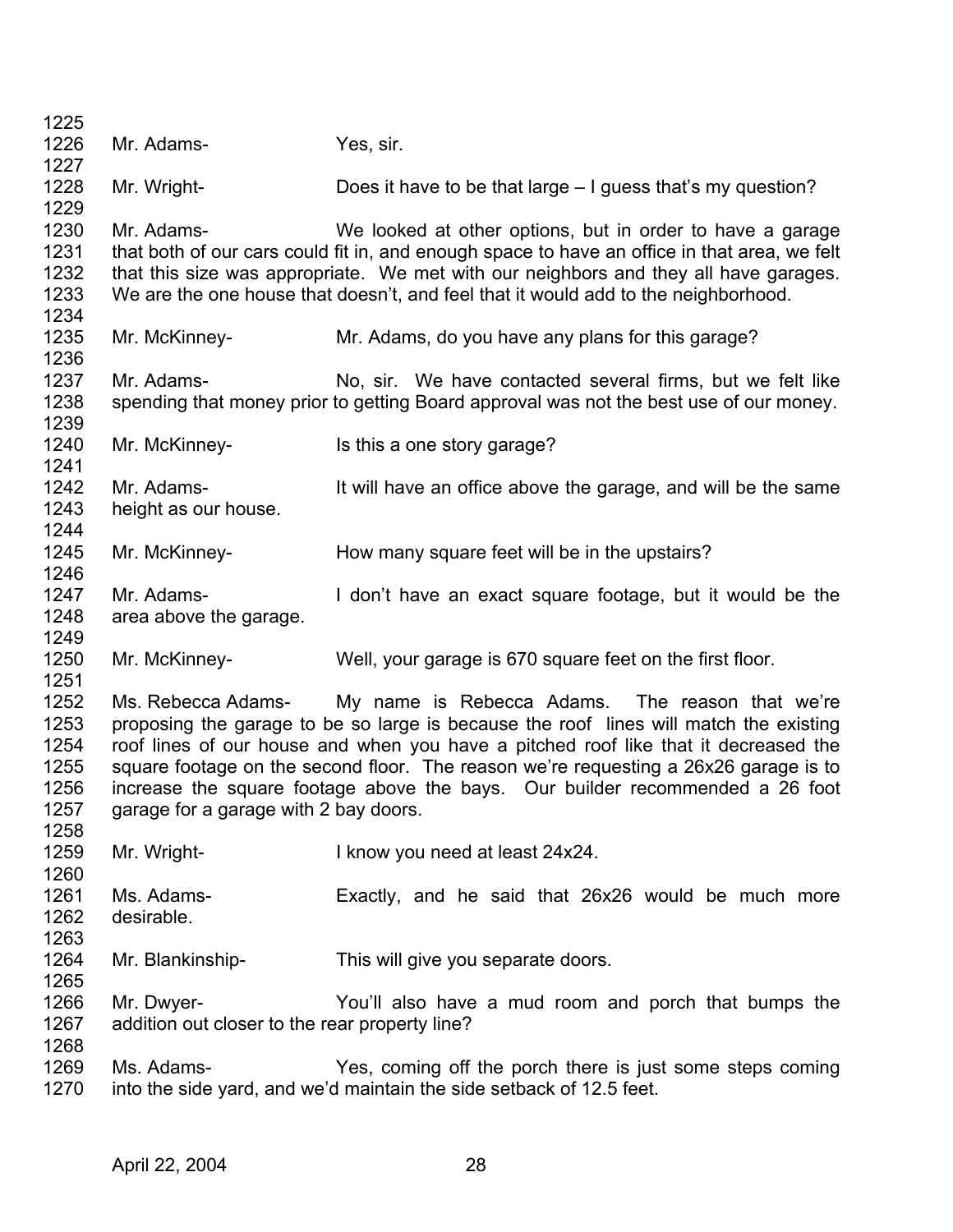| 1271<br>1272                         | Ms. Dwyer-                                                   | What are the dimensions of the mud room/porch addition                                                                                                                                                                                                              |
|--------------------------------------|--------------------------------------------------------------|---------------------------------------------------------------------------------------------------------------------------------------------------------------------------------------------------------------------------------------------------------------------|
| 1273<br>1274                         | between the house and garage?                                |                                                                                                                                                                                                                                                                     |
| 1275<br>1276<br>1277<br>1278         | Ms. Adams-<br>Ms. Dwyer-<br>of the addition.                 | It is approximately 8 feet from the house to the garage.<br>That could save you some footage there if that were not part                                                                                                                                            |
| 1279<br>1280<br>1281<br>1282         | Ms. Adams-<br>That's why we're proposing a covered porch.    | Possibly, but you need a transition area between the garage<br>and the house, because the room on the right end of the house has two French doors<br>and is a playroom for our children, and we'd like to keep those French doors open.                             |
| 1283<br>1284<br>1285<br>1286         | Mr. McKinney-<br>office? Will there be a playroom, bedrooms? | How will you finish the upstairs? Is it only going to be an                                                                                                                                                                                                         |
| 1287<br>1288<br>1289<br>1290         | Mr. Adams-                                                   | No, sir. It will be an office that will be finished just like our<br>home, but will be situated so that we can computer space. We haven't finished the<br>design, but it would match the existing house. It will not be another bedroom.                            |
| 1291<br>1292<br>1293                 | Mr. McKinney-<br>conditioning?                               | So you'll condition this area with<br>heating<br>and<br>air                                                                                                                                                                                                         |
| 1294<br>1295                         | Mr. Adams-                                                   | Yes, sir.                                                                                                                                                                                                                                                           |
| 1296<br>1297<br>1298                 | Mr. McKinney-<br>the inside?                                 | How will you access the upstairs of the garage? Steps on                                                                                                                                                                                                            |
| 1299<br>1300                         | Mr. Adams-                                                   | Yes, steps on the inside of the garage.                                                                                                                                                                                                                             |
| 1301<br>1302<br>1303<br>1304         | Mr. Wright-<br>case.                                         | Anything further? Any questions from members of the<br>Board? Anyone here in opposition to this request? Hearing none that concludes the                                                                                                                            |
| 1305<br>1306<br>1307<br>1308<br>1309 | conditions:                                                  | After an advertised public hearing, and on motion by Mr. Nunnally, seconded by Mr.<br>McKinney, the Board granted application A-35-2004 for a variance to build a two-story<br>addition at 13300 Shady Knoll Court (Parcel: 737-760-2771), subject to the following |
| 1310<br>1311                         | 1.                                                           | The new construction shall match the existing dwelling as nearly as practical.                                                                                                                                                                                      |
| 1312<br>1313<br>1314<br>1315<br>1316 | 2.                                                           | The property shall be developed in substantial conformance with the plan filed<br>with the application. No substantial changes or additions to the layout may be made<br>without the approval of the Board of Zoning Appeals.                                       |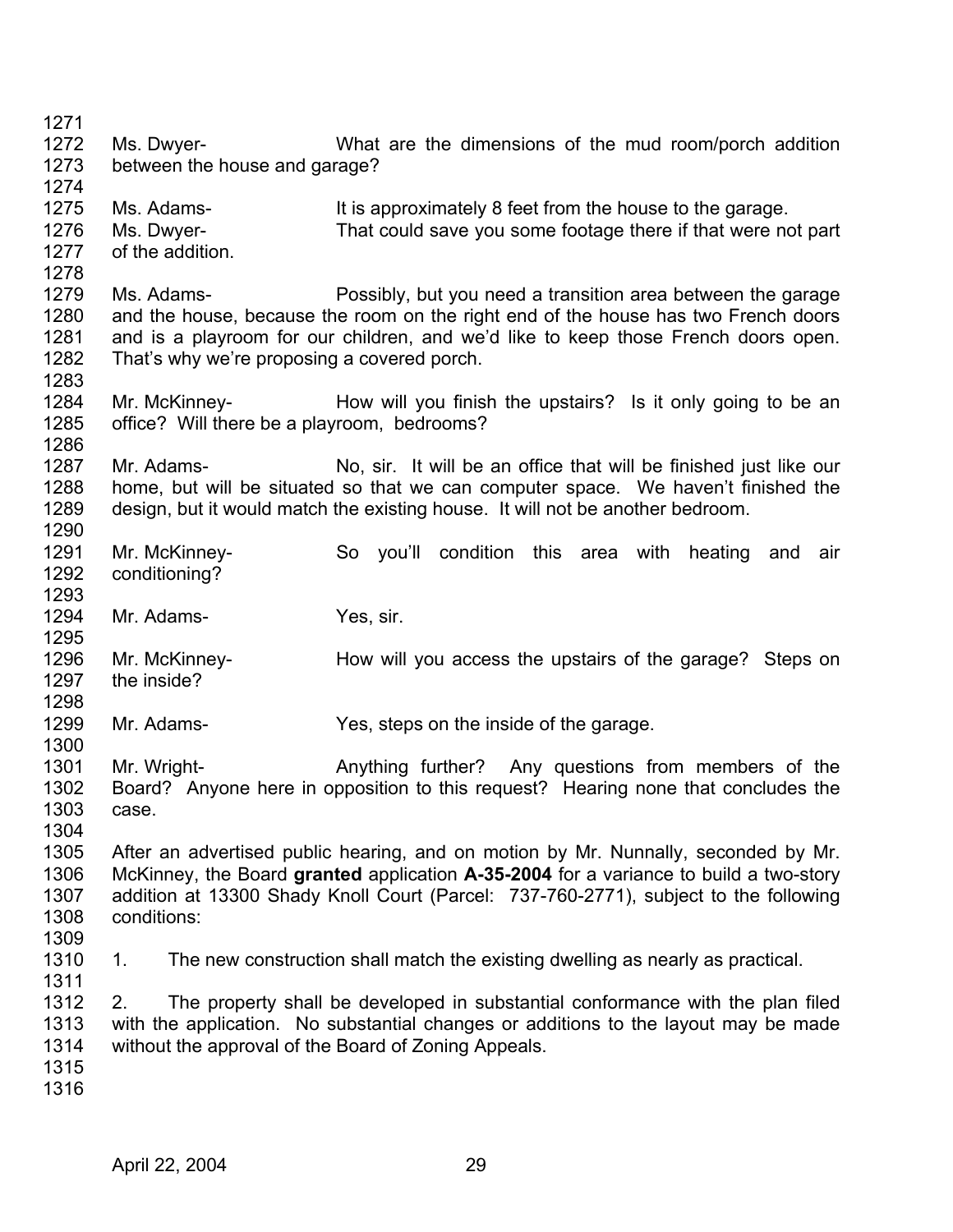1317 1318 1319 1320 Affirmative: Dwyer, Kirkland, McKinney, Nunnally, Wright 5 Negative: 0 Absent: 0

1321 1322 1323 1324 1325 1326 The Board granted this request, as it found from evidence presented that, due to the unique circumstances of the subject property, strict application of the County Code would produce undue hardship not generally shared by other properties in the area, and authorizing the variance will neither cause a substantial detriment to adjacent properties nor materially impair the purpose of the zoning regulations.

- 1327 1328 1329 1330 1331 1332 1333 1334 1335 1336 **A-36-2004 MIKE AND JENNIFER HUNEYCUTT** request a variance from Section 24-94 of Chapter 24 of the County Code to build a screened porch on the existing deck at 10820 Pepperbush Court (The Meadows at Innsbrook) (Parcel 751-766-7302), zoned R-3AC, One-family Residence District (Conditional) (Three Chopt). The rear yard setback is not met. The applicants have 31 feet rear yard setback, where the Code requires 35 feet rear yard setback. The applicants request a variance of 4 feet rear yard setback.
- 1337 1338 Mr. Wright- **Anyone else desire to speak in reference to this case?** Please raise your right hand and be sworn.
- 1340 1341 1342 Mr. Blankinship- Do you swear that the testimony you are about to give is the truth, the whole truth, and nothing but the truth, so help you God?

1343 1344 1345 1346 1347 1348 1349 Ms. Jennifer Huneycutt- I do. My name is Jennifer Huneycutt, H-u-n-e-y-c-u-t-t. My family purchased this home in 2002, in the Fall. Last summer was our first summer there, and our house backs up on a pond. Las summer we had no idea how horrible the mosquito problem is, which is a significant problem for all the families that live around the pond. We have two small children. The sole purpose for this screened porch is the safety of our children. I'm very concerned about the West Nile Virus, and I think that a screened porch will give my family more time to spend outside.

1351 1352 1353 1354 1355 1356 1357 1358 1359 1360 1361 1362 Mr. Wright- So the pond is creating the problem? Behind your house is an open area? Ms. Huneycutt-<br>
Yes, it is a common area. Mr. Wright- Your lot seems to be a little irregular in shape? Ms. Huneycutt-<br>
Yes, quite irregular. Mr. Wright- **Any further questions from members of the Board?** Anyone in opposition to this request? Hearing none, this concludes the case.

1339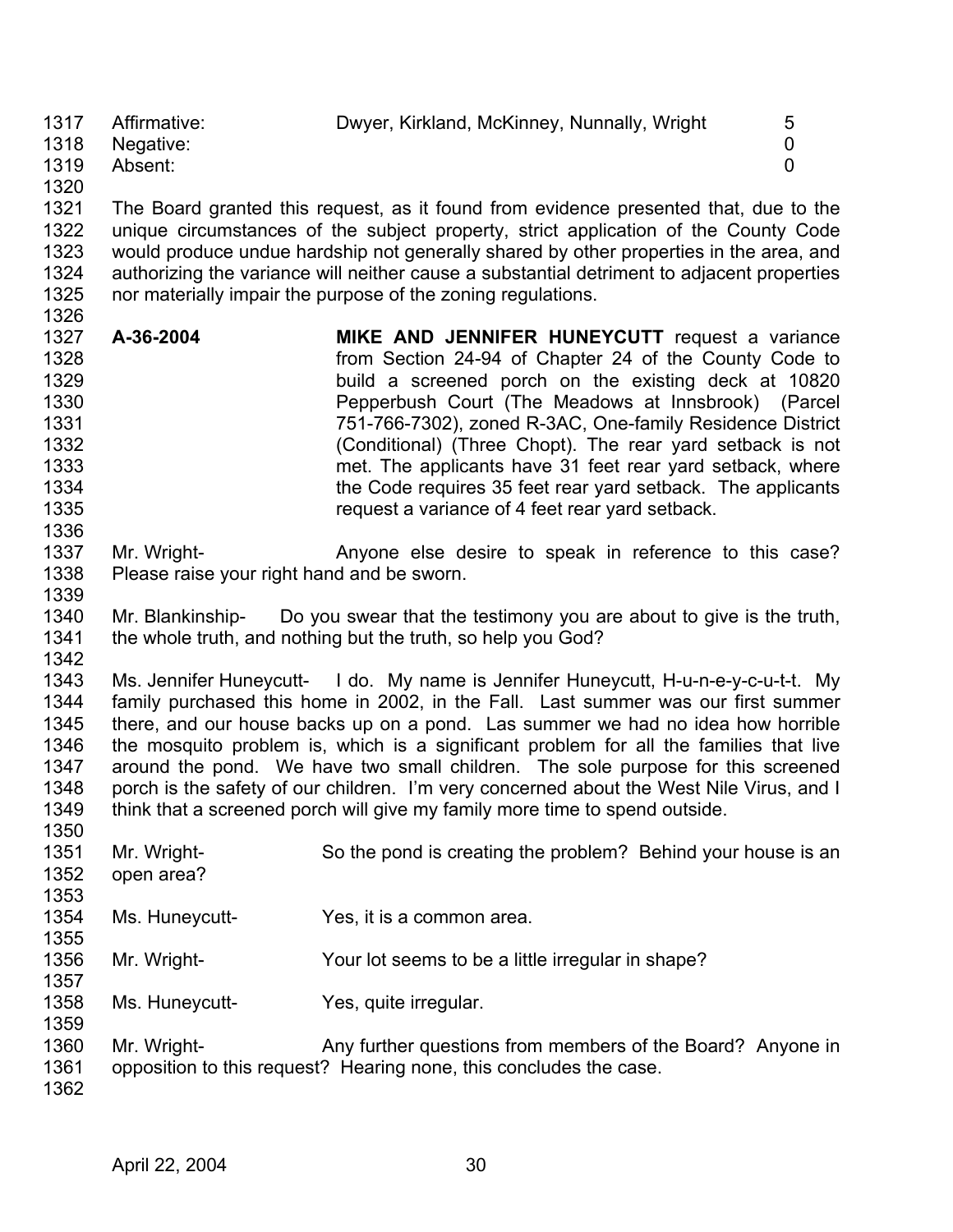1363 1364 1365 1366 After an advertised public hearing, and on motion by Mr. Nunnally, seconded by Mr. McKinney, the Board **granted** application **A-36-2004** for a variance to build screened porch at 10820 Pepperbush Court (Parcel: 751-766-7302), subject to the following conditions:

1368 1369 1. The new construction shall match the existing dwelling as nearly as practical.

1370 1371 1372 1373 2. The property shall be developed in substantial conformance with the plan filed with the application. No substantial changes or additions to the layout may be made without the approval of the Board of Zoning Appeals.

1374 1375 1376 1377 1378 Affirmative: Dwyer, Kirkland, McKinney, Nunnally, Wright 5 Negative: 0 Absent: 0

1379 1380 1381 1382 1383 The Board granted this request, as it found from evidence presented that, due to the unique circumstances of the subject property, strict application of the County Code would produce undue hardship not generally shared by other properties in the area, and authorizing the variance will neither cause a substantial detriment to adjacent properties nor materially impair the purpose of the zoning regulations.

- 1385 1386 1387 1388 1389 1390 1391 1392 1393 1394 1395 1396 **A-37-2004 WILLIAM P. ZICKAFOOSE** requests a variance from Section 24-94 of Chapter 24 of the County Code to build an addition at 3203 Townhouse Road (Dumbarton Plaza) (Parcel 773-745-6693), zoned R-2, One-family Residence District (Brookland). The minimum side yard setback and rear yard setback are not met. The applicant has 3 feet minimum side yard setback and 6 feet rear yard setback, where the Code requires 33 feet minimum side yard setback and 25 feet rear yard setback. The applicant requests a variance of 30 feet minimum side yard setback and 19 feet rear yard setback.
- 1397 1398 Mr. Wright- **Anyone else desire to speak in reference to this case?** Please raise your right hand and be sworn.
- 1400 1401 Mr. Blankinship- Do you swear that the testimony you are about to give is the truth, the whole truth, and nothing but the truth, so help you God?
- 1402

1399

1367

- 1403 1404 1405 1406 Mr. William Zickafoose - I do. William Zickafoose, Z-I-c-k-a-f-o-o-s-e. This variance looks a little ridiculous. This is an old house, I don't know when it was built. Probably back in the 20s. What I'm doing to it is just squaring it off.
- 1407 1408 The house is very small, and I need some space for my wife's hospital bed. I don't have it unless I add another room. And that's the whole idea – that's what I'm doing.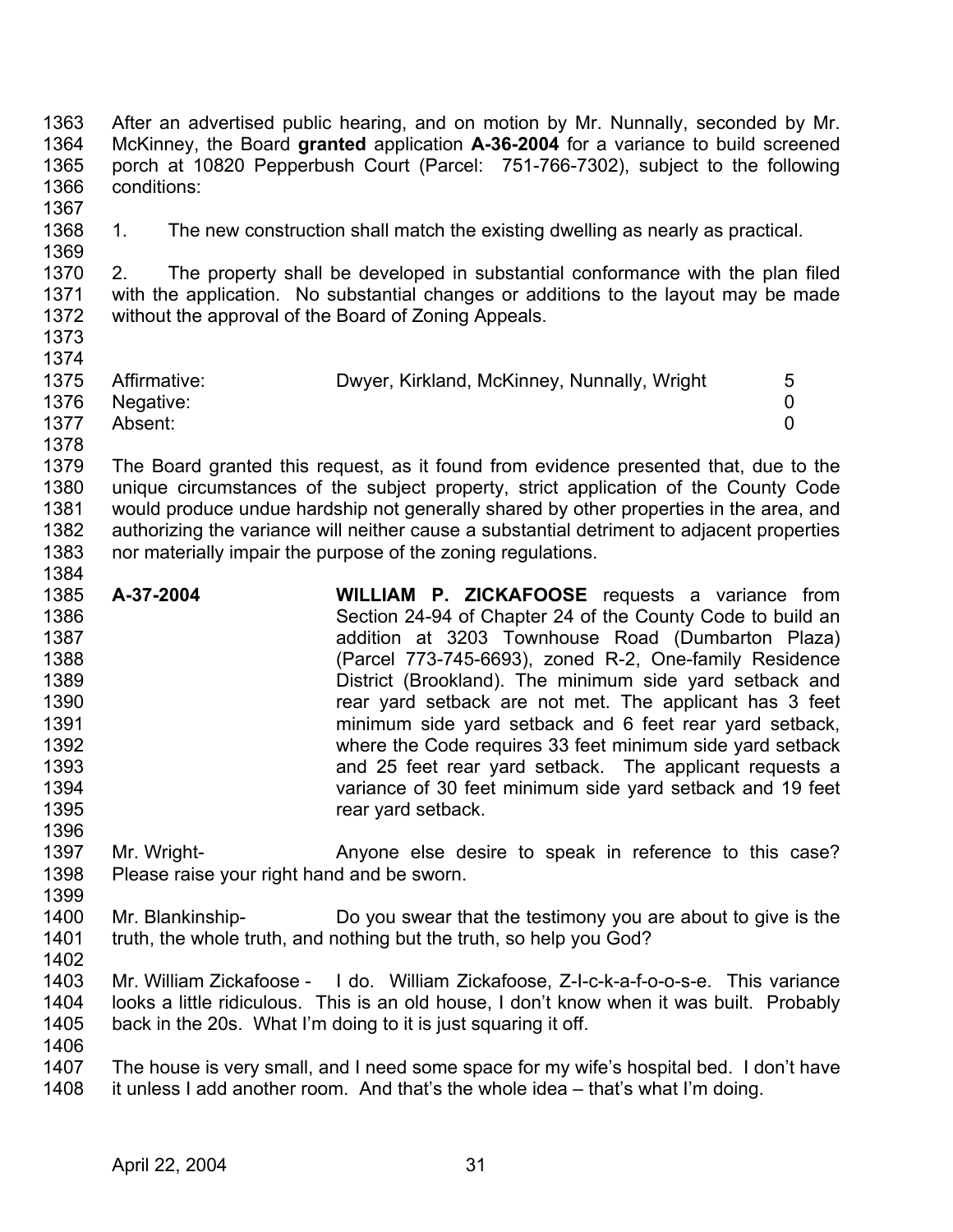Mr. Wright- So this addition will not extend any closer to the side line than your house already does? Mr. Zickafoose- What I'm doing is jut extending the perimeter. I'm just squaring it off. I don't know if it's closer or not. Mr. Wright- It appears that the addition will in line with side and rear of the house. Mr. Zickafoose- That's what I thought, too, but someone told me it was about 3 inches out of square. I have to follow what I've got. Mr. Wright- What type of construction will it be? Consistent with what's there? Mr. Zickafoose- Yes, the same thing. I'm not changing the character of the building. I'm just adding space to that area of the house. Mr. Wright- **Anything further you wish to add?** Mr. Zickafoose- No. Mr. Wright- **Anything further from members of the Board?** Mr. Charles Field- I'm the architect. I just wanted to point out that the property boundary is a large fence put up by the neighbor… Mr. Wright- **You'll need to be sworn in.** Mr. Blankinship- Do you swear that the testimony you're about to give is the truth, the whole truth, and nothing but the truth? Mr. Field- **I** do. That boundary is just a wooden fence, and across the fence is an apartment complex parking lot. It isn't intruding on neighbors. Mr. Wright- Thank you, sir. Mr. Blankinship- Mr. Chairman, yesterday I spoke to the neighbor to the South, and when I explained that it wouldn't be coming any closer she expressed no opposition. Mr. Wright- **Anyone in opposition to this request?** Hearing none that concludes the case. After an advertised public hearing, and on motion by Mr. Kirkland, seconded by Mr.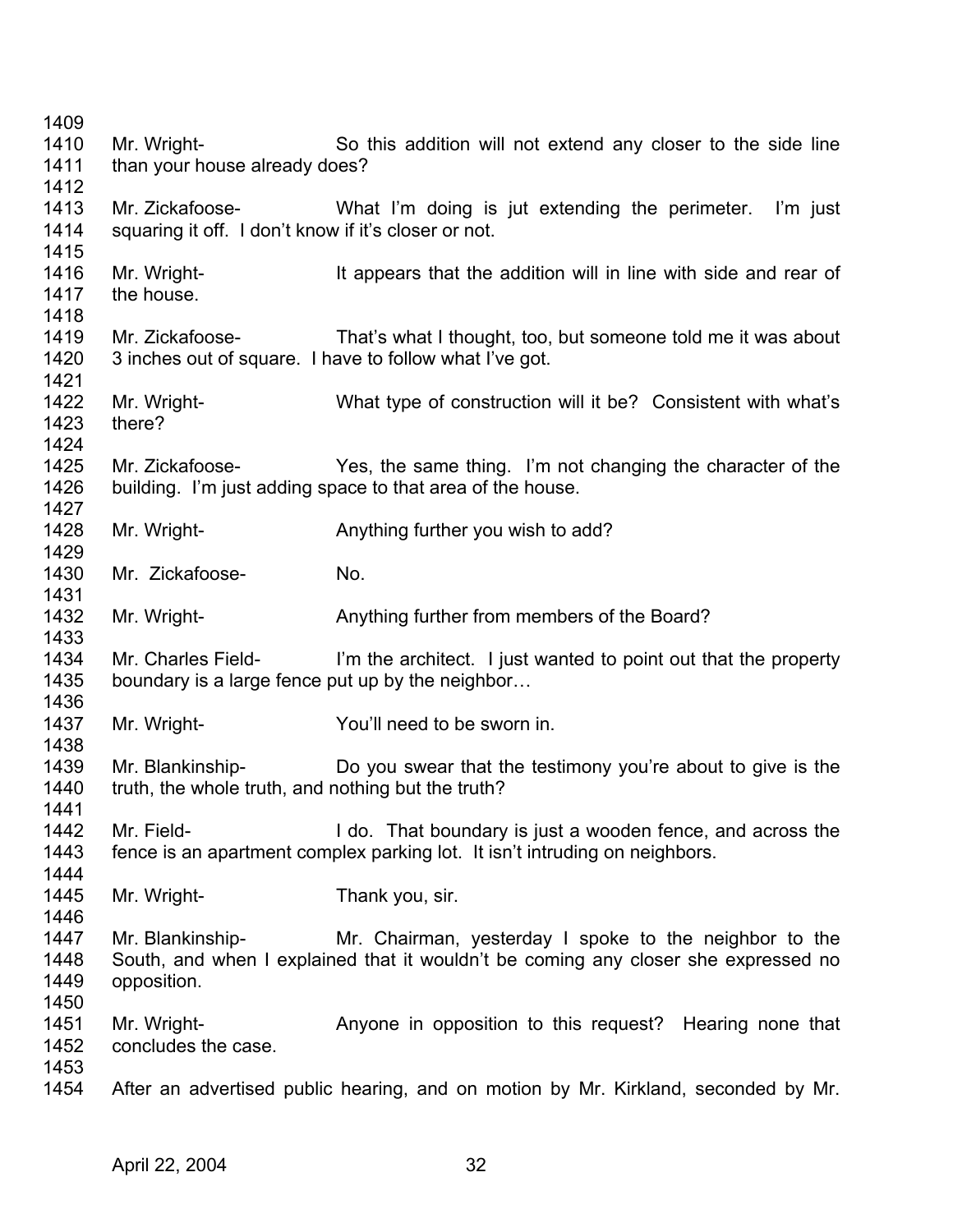Nunnally, the Board **granted** application **A-37-2004** for a variance to build an addition at 8203 Townhouse Road (Parcel: 773-745-6693), subject to the following conditions: 1455 1456 1457

1458 1459 1460 1461 1462 1. Only the improvements shown on the plan filed with the application may be constructed pursuant to this approval. No substantial changes or additions to the layout may be made without the approval of the Board of Zoning Appeals. Any additional improvements shall comply with the applicable regulations of the County Code.

1463  $1464$ 2. The new construction shall match the existing dwelling as nearly as practical.

| Affirmative: | Dwyer, Kirkland, McKinney, Nunnally, Wright | 5 |
|--------------|---------------------------------------------|---|
| Negative:    |                                             |   |
| Absent:      |                                             |   |
|              |                                             |   |

1468

1469 1470 1471 1472 1473 1474 The Board granted this request, as it found from evidence presented that, due to the unique circumstances of the subject property, strict application of the County Code would produce undue hardship not generally shared by other properties in the area, and authorizing the variance will neither cause a substantial detriment to adjacent properties nor materially impair the purpose of the zoning regulations.

- 1475 1476 1477 1478 1479 **UP-12-2004 SIMONS HAULING** requests a conditional use permit pursuant to Sections 24-52(d) and 24-103 of Chapter 24 of the County Code to extract materials from the earth at 2655 Lacywood Lane (Parcel 840-722-1635), zoned A-1, Agricultural District (Varina).
- 1481 1482 1483 Mr. Wright- **Anyone else desire to speak in reference to this case?** Please raise your right hand and be sworn.
- 1484 1485 1486 Mr. Blankinship- Do you swear that the testimony you are about to give is the truth, the whole truth, and nothing but the truth, so help you God?
- 1487 1488 1489 1490 1491 Mr. John Cochran- I do. My name is John Cochran, with Youngblood, Tyler and Associates. We represent Simons Hauling Company for this use permit. This is a renewal for a permit that first came before you in 1990. Since our last visit before you, there have been no materials extracted. This is a borrow pit for the exclusive use of Simons Hauling. They haven't seen the need to extract anything.
- 1492

1480

1493 1494 1495 1496 The materials would be extracted using an excavator and loaded into trucks either owned by Simons or leased to them. We are in agreement with all conditions, and Mr. Greenwood of Simons is here if you have any questions.

| 1497<br>1498 | Mr. Wright-      | Mr. Blankinship, have there been any complaints? |
|--------------|------------------|--------------------------------------------------|
| 1499<br>1500 | Mr. Blankinship- | None that I'm aware of.                          |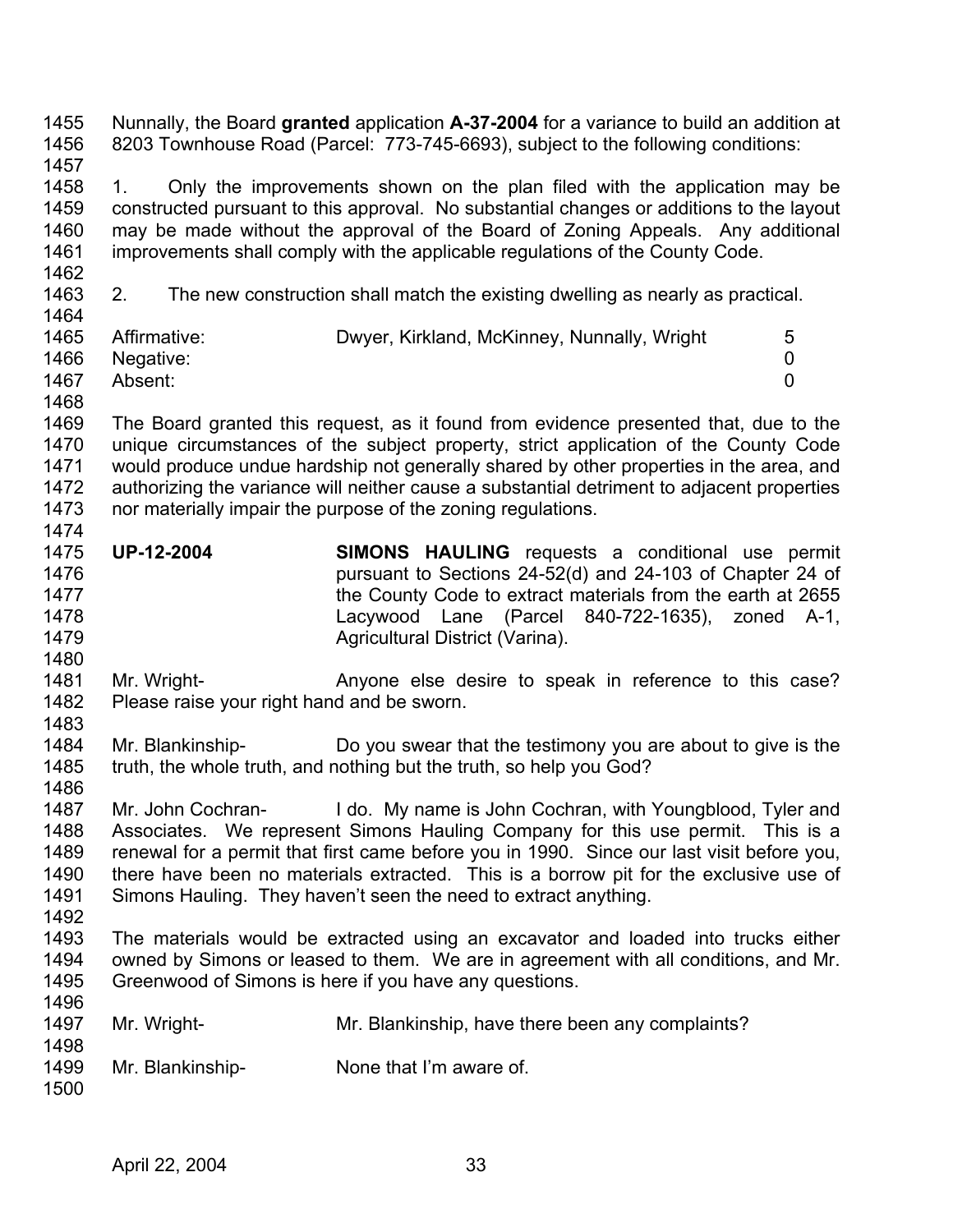1501 1502 Mr. Wright- Any questions from members of the Board? Anyone here in opposition? Hearing none that concludes the case.

1503

1504 1505 1506 1507 After an advertised public hearing, and on motion by Mr. Nunnally, seconded by Mr. McKinney, the Board **granted** application **UP-12-2004** for a use permit to extract materials from the Earth at 2655 Lacywood Lane (Parcel: 840-722-1635), subject to the following conditions:

1508

1509 1510 1. This use permit is subject to all requirements of Section 24-103 of Chapter 24 of the County Code.

1511

1512 1513 1514 1515 1516 1517 1518 1519 1520 1521 1522 1523 2. Before beginning any work, the applicant shall provide a financial guaranty in an amount of \$2,000.00 per each acre of land to be disturbed, for a total of \$74,000.00 guaranteeing that the land will be restored to a reasonably level and drainable condition. This permit does not become valid until the financial guaranty has been approved by the County Attorney. The financial guaranty may provide for termination after 90 days notice in writing to the County. In the event of termination, this permit shall be void, and work incident thereto shall cease. Within the next 90 days the applicant shall restore the land as provided for under the conditions of this use permit. Termination of such financial guaranty shall not relieve the applicant from its obligation to indemnify the County of Henrico for any breach of the conditions of this use permit. If this condition is not satisfied within 90 days of approval, the use permit shall be void.

- 1524 1525 1526 1527 1528 1529 1530 1531 1532 3. Before beginning any work, the applicant shall submit erosion control plans to the Department of Public Works for review and approval. Throughout the life of the operation, the applicant shall continuously satisfy the Department of Public Works that erosion control procedures are properly maintained, and shall furnish plans and bonds that the department deems necessary. The applicant shall provide certification from a licensed professional engineer that dams, embankments and sediment control structures meet the approved design criteria as set forth by the State. If this condition is not satisfied within 90 days of approval, the use permit shall be void.
- 1533 1534 1535 4. Before beginning any work, the applicant shall obtain a mine license from the Virginia Department of Mines, Minerals and Energy. If this condition is not satisfied within 90 days of approval, the use permit shall be void.
- 1536 1537 1538 1539 1540 1541 1542 1543 5. Before beginning any work, the areas approved for mining under this permit shall be delineated on the ground by five-foot-high metal posts at least five inches in diameter and painted in alternate one foot stripes of red and white. These posts shall be so located as to clearly define the area in which the mining is permitted. They shall be located, and their location certified, by a certified land surveyor. If this condition is not satisfied within 90 days of approval, the use permit shall be void.

1544 1545 1546 6. In the event that the Board's approval of this use permit is appealed, all conditions requiring action within 90 days will be deemed satisfied if the required actions are taken within 90 days of final action on the appeal.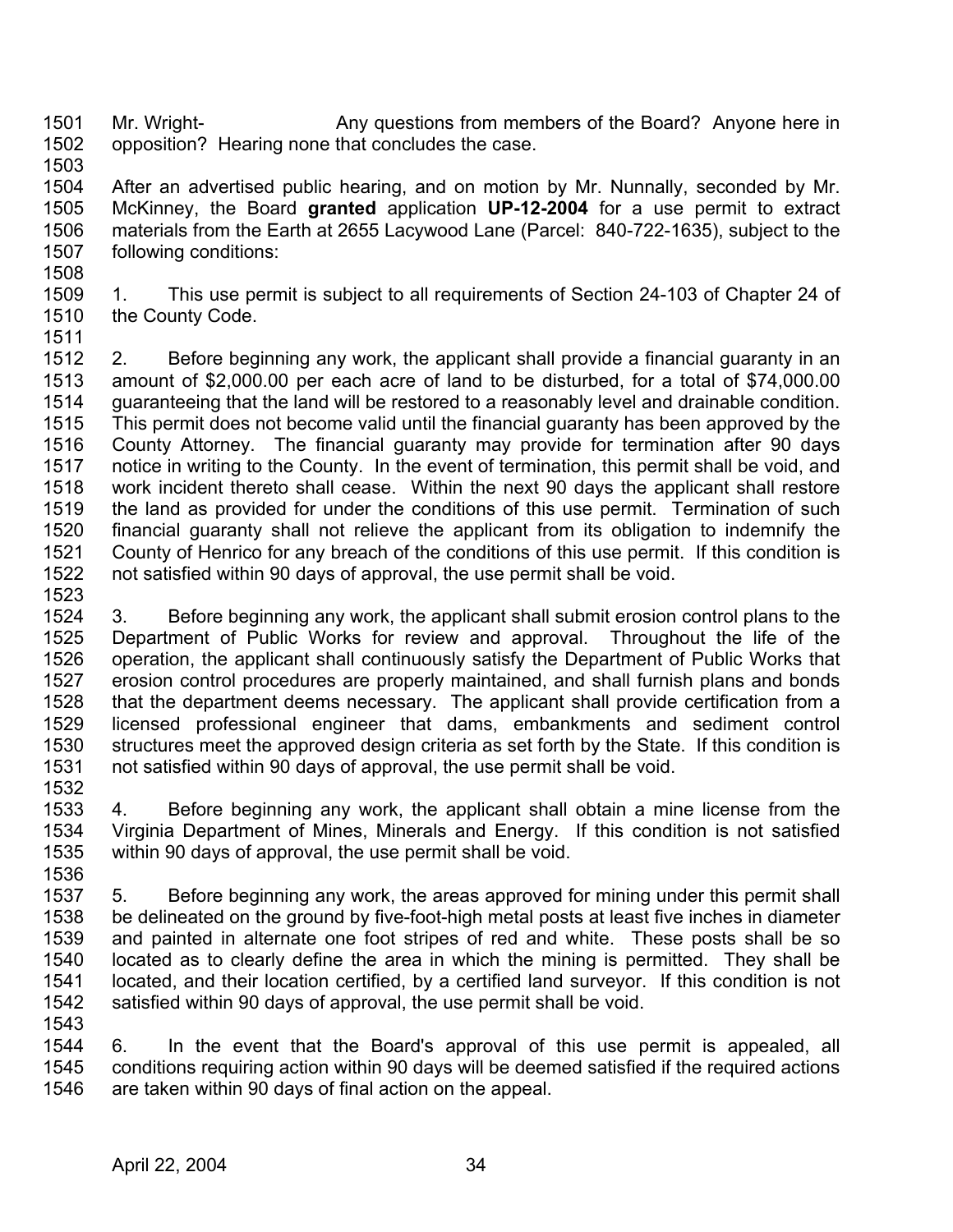1547 1548 1549 1550 1551 1552 7. The applicant shall comply with the Chesapeake Bay Preservation Act and all state and local regulations administered under such act applicable to the property, and shall furnish to the Planning Office copies of all reports required by such act or regulations.

- 1553 1554 1555 8. Hours of operation shall be from 6:00 a.m. to 6:00 p.m. when Daylight Savings Time is in effect, and from 7:00 a.m. to 5:00 p.m. at all other times.
- 1556 1557 1558 9. No operations of any kind are to be conducted at the site on Saturdays, Sundays, or national holidays.
- 1559 1560 1561 10. All means of access to the property shall be from the established entrance onto Grapevine Road.
- 1562 1563 1564 1565 11. The applicant shall erect and maintain gates at all entrances to the property. These gates shall be locked at all times, except when authorized representatives of the applicant are on the property.
- 1566 1567 1568 1569 1570 12. The applicant shall post and maintain a sign at the entrance to the mining site stating the name of the operator, the use permit number, the mine license number, and the telephone number of the operator. The sign shall be 12 square feet in area and the letters shall be three inches high.
- 1571 1572 1573 1574 1575 1576 13. The applicant shall post and maintain "No Trespassing" signs every 250 feet along the perimeter of the property. The letters shall be three inches high. The applicant shall furnish the Chief of Police a letter authorizing the Division of Police to enforce the "No Trespassing" regulations, and agreeing to send a representative to testify in court as required or requested by the Division of Police.
- 1577 1578 1579 1580 14. Standard "Truck Entering Highway" signs shall be erected on Grapevine Road on each side of the entrances to the property. These signs will be placed by the County, at the applicant's expense.
- 1581 1582 1583 15. The applicant shall post and maintain a standard stop sign at the entrance to Grapevine Road.
- 1584 1585 1586 1587 16. The applicant shall provide a flagman to control traffic from the site onto the public road, with the flagman yielding the right of way to the public road traffic at all times. This flagman will be required whenever the Division of Police deems necessary.
- 1588 1589 1590 1591 17. All roads used in connection with this use permit shall be effectively treated with calcium chloride or other wetting agents to eliminate any dust nuisance. The haul road shall be paved to a minimum width of 24 feet back to the Binns property line.
	- April 22, 2004 35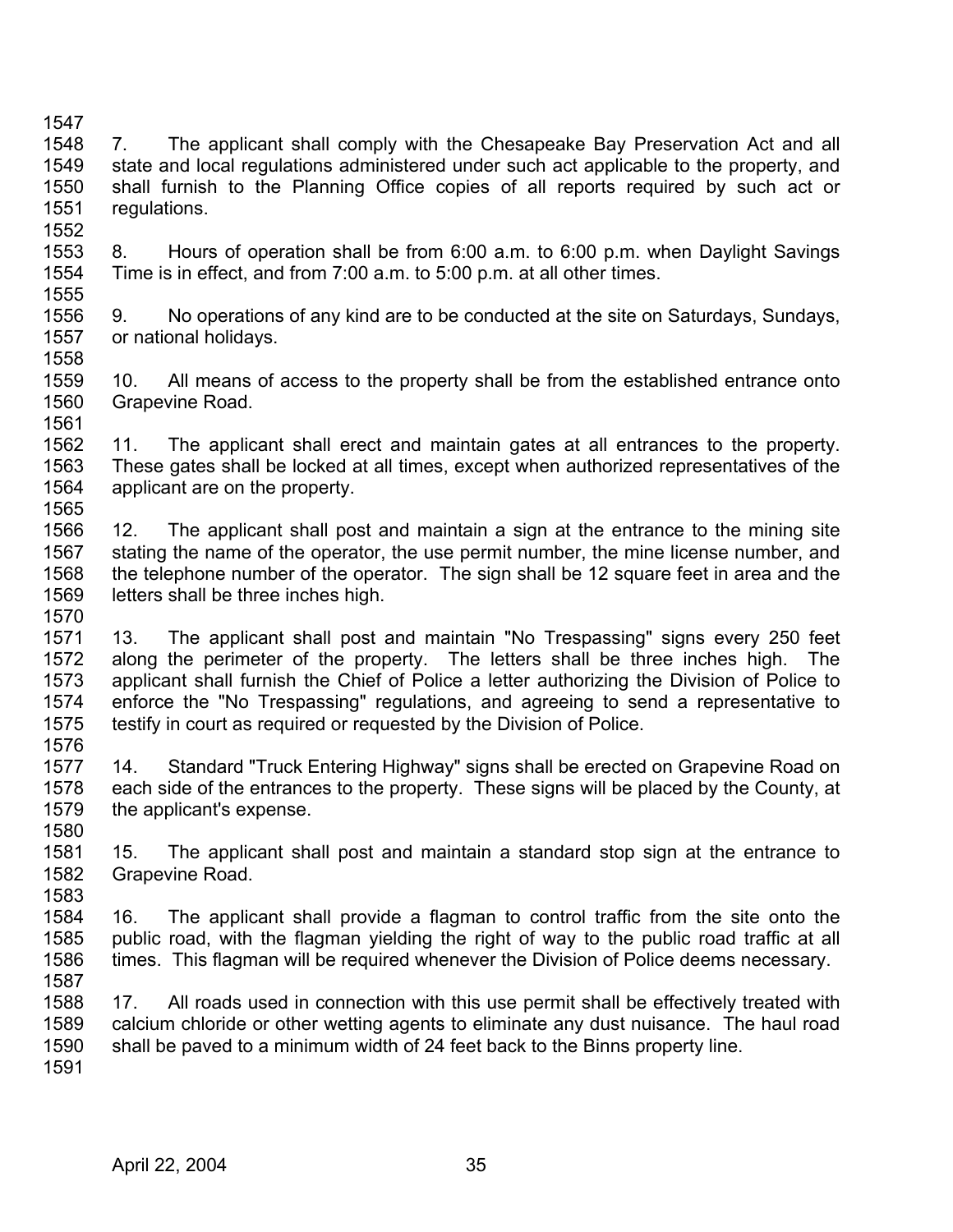- 1592 1593 1594 1595 18. All loaded trucks from this site shall travel south along Grapevine Road, west along Meadow Road and south along Drybridge Road to Route 60. Empty trucks shall return by the same route.
- 1596 1597 1598 1599 19. The operation shall be so scheduled that trucks will travel at regular intervals and not in groups of three or more. Trucks shall be loaded in a way to prevent overloading or spilling of materials of any kind on any public road.
- 1600 1601 1602 20. The applicant shall maintain the property, fences, and roads in a safe and secure condition indefinitely, or convert the property to some other safe use.
- 1603 1604 1605 1606 1607 1608 21. If, in the course of its preliminary investigation or operations, the applicant discovers evidence of cultural or historical resources, or an endangered species, or a significant habitat, it shall notify appropriate authorities and provide them with an opportunity to investigate the site. The applicant shall report the results of any such investigation to the Planning Office.
- 1609 1610 1611 1612 1613 1614 22. If water wells located on surrounding properties are adversely affected, and the extraction operations on this site are suspected as the cause, the effected property owners may present to the Board evidence that the extraction operation is a contributing factor. After a hearing by the Board, this use permit may be revoked or suspended, and the operator may be required to correct the problem.
- 1615 1616 1617 1618 23. Open and vertical excavations having a depth of 10 feet or more, for a period of more than 30 days, shall be effectively sloped to a 2:1 slope or flatter to protect the public safety.
- 1619 1620 1621 1622 1623 1624 1625 1626 24. Topsoil shall not be removed from any part of the property outside of the area in which mining is authorized. Sufficient topsoil shall be stockpiled on the property for respreading in a layer with five inches of minimum depth. All topsoil shall be stockpiled within the authorized mining area and provided with adequate erosion control protection. If the site does not yield sufficient topsoil, additional topsoil shall be brought to the site to provide the required five-inch layer of cover. All topsoil shall be treated with a mixture of seed, fertilizer, and lime as recommended by the County after soil tests have been provided to the County.
- 1627 1628 1629 1630 1631 1632 1633 1634 1635 25. No offsite-generated materials shall be deposited on the mining site without prior written approval of the Director of Planning. To obtain such approval, the operator shall submit a request stating the origin, nature and quantity of material to be deposited, and certifying that no contaminated or hazardous material will be included. The material to be deposited on the site shall be limited to imperishable materials such as stone, bricks, tile, sand, gravel, soil, asphalt, concrete and like materials, and shall not include any hazardous materials as defined by the Virginia Hazardous Waste Management Regulations.
- 1636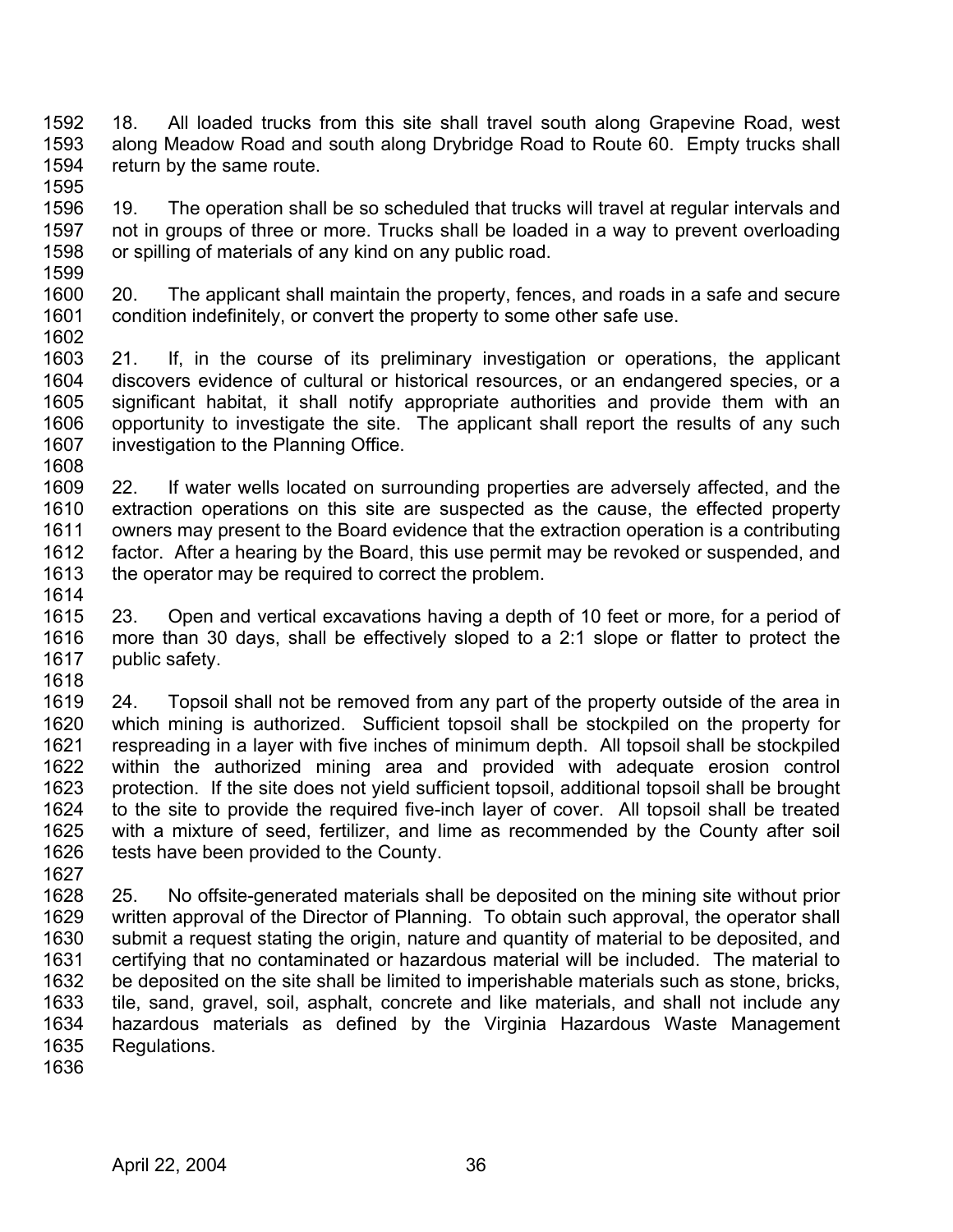1637 1638 1639 1640 1641 1642 26. A superintendent, who shall be personally familiar with all the terms and conditions of Section 24-103 of Chapter 24 of the County Code, as well as the terms and conditions of this use permit, shall be present at the beginning and conclusion of operations each work day to see that all the conditions of the Code and this use permit are observed.

1643 1644 1645 1646 1647 1648 1649 27. A progress report shall be submitted to the Board on May 31, 2005. This progress report must contain information concerning how much property has been mined to date of the report, the amount of land left to be mined, how much rehabilitation has been performed, when and how the remaining amount of land will be rehabilitated, and any other pertinent information about the operation that would be helpful to the Board.

1650 1651 1652 1653 28. Excavation shall be discontinued by May 31, 2006, and restoration accomplished by not later than May 31, 2007, unless a new permit is granted by the Board of Zoning Appeals.

1654 1655 1656 1657 29. The rehabilitation of the property shall take place simultaneously with the mining process. Rehabilitation shall not be considered completed until the mined area is covered completely with permanent vegetation.

1658 1659 1660 1661 1662 1663 30. All drainage and erosion and sediment control measures shall conform to the standards and specifications of the Mineral Mining Manual Drainage Handbook. Any drainage structures in place prior to October 14, 1992 and which do not conform to the Mineral Mining Manual Drainage Handbook may remain in place until such time as any reconstruction is required at which time said structures shall be brought into conformance with the Mineral Mining Manual Drainage Handbook.

1665 1666 31. Failure to comply with any of the foregoing conditions shall automatically void this permit.

| 1668 | Affirmative: | Dwyer, Kirkland, McKinney, Nunnally, Wright |  |
|------|--------------|---------------------------------------------|--|
| 1669 | Negative:    |                                             |  |
| 1670 | Absent:      |                                             |  |
| 1671 |              |                                             |  |

1672 1673 1674 The Board granted the request because it found the proposed use will be in substantial accordance with the general purpose and objectives of Chapter 24 of the County Code.

1675

1664

| 1676 | A-38-2004 | <b>MARGARET FIRESTONE</b> requests a variance from Section   |
|------|-----------|--------------------------------------------------------------|
| 1677 |           | 24-9 of Chapter 24 of the County Code to build a one-family  |
| 1678 |           | dwelling at 6534 Monahan Road (Parcel 820-702-5724),         |
| 1679 |           | zoned A-1, Agricultural District (Varina). The public street |
| 1680 |           | frontage requirement is not met. The applicant has 0 feet    |
| 1681 |           | public street frontage, where the Code requires 50 feet      |
| 1682 |           | public street frontage. The applicant requests a variance of |
|      |           |                                                              |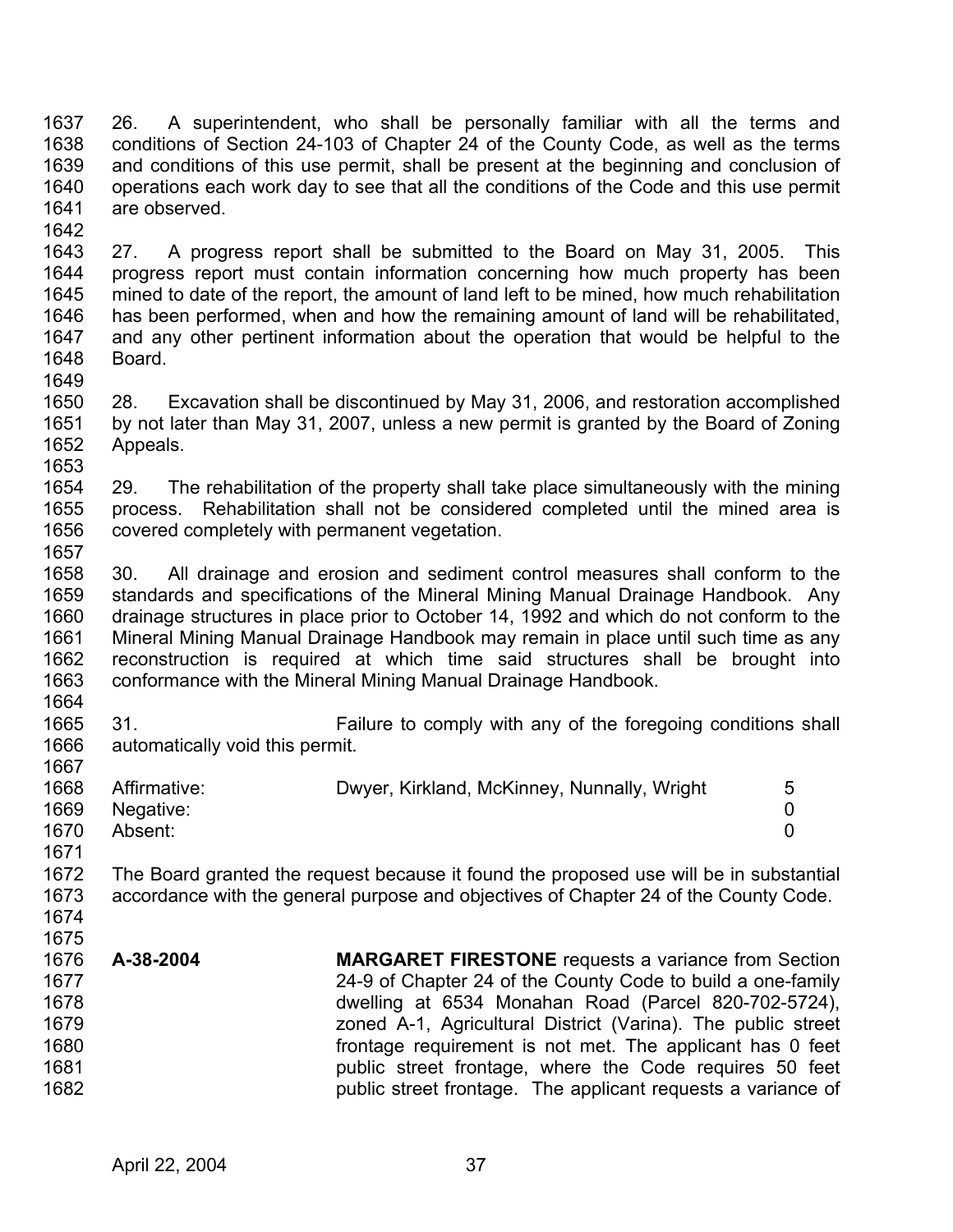1683 1684 1685 1686 1687 1688 1689 1690 1691 1692 1693 1694 1695 1696 1697 1698 1699 1700 1701 1702 1703 1704 1705 1706 1707 1708 1709 1710 1711 1712 1713 1714 1715 1716 1717 1718 1719 1720 1721 1722 1723 1724 1725 1726 1727 1728 50 feet public street frontage. Mr. Wright- **Anyone else desire to speak in reference to this case?** Please raise your right hand and be sworn. Mr. Blankinship- Do you swear that the testimony you are about to give is the truth, the whole truth, and nothing but the truth, so help you God? Ms. Margaret Firestone- I do. My name is Margaret Firestone. I'm simply requesting that I be allowed to split off from a better than 20 acre tract, a 2 acre for my daughter to build a home. I have reviewed the recommendations that the Board might ask of me concerning the deeded right of way and I'm prepared to meet the conditions. Mr. Wright- Any questions from members of the Board? Any opposition? Hearing none, that concludes the case. Wait just a second, do you desire to speak? If so, you'll need to be sworn. Mr. Blankinship- Do you swear to tell the truth, the whole truth and nothing but the truth, so help you God? Ms. Lynne Farr- I do. Lynne Farr  $-$  F-a-r-r. If she puts this dwelling back there, behind a piece of property that I have, I'd like to know how they'd access the property? Mr. Wright- Do you see the map? That is the access she proposes to use. Ms. Farr- The driveway already there? Mr. Wright- **Is the driveway already there?** Ms. Firestone- Yes, there is a driveway already there, and there would be a driveway with a deeded right-of-way on my property. It will not be on anyone else's property. Mr. Wright-<br>
Does that answer your question? Ms. Farr- Yes, it does. Mr. Wright- Thank you for appearing. Ms. Dwyer- I do have a quick question. Ms. Firestone, you've left some acreage behind this 2 acre parcel, which creates an odd shape with the remainder. Is there a reason you didn't square that off? Ms. Firestone- We are in the process of doing some perc tests on the 2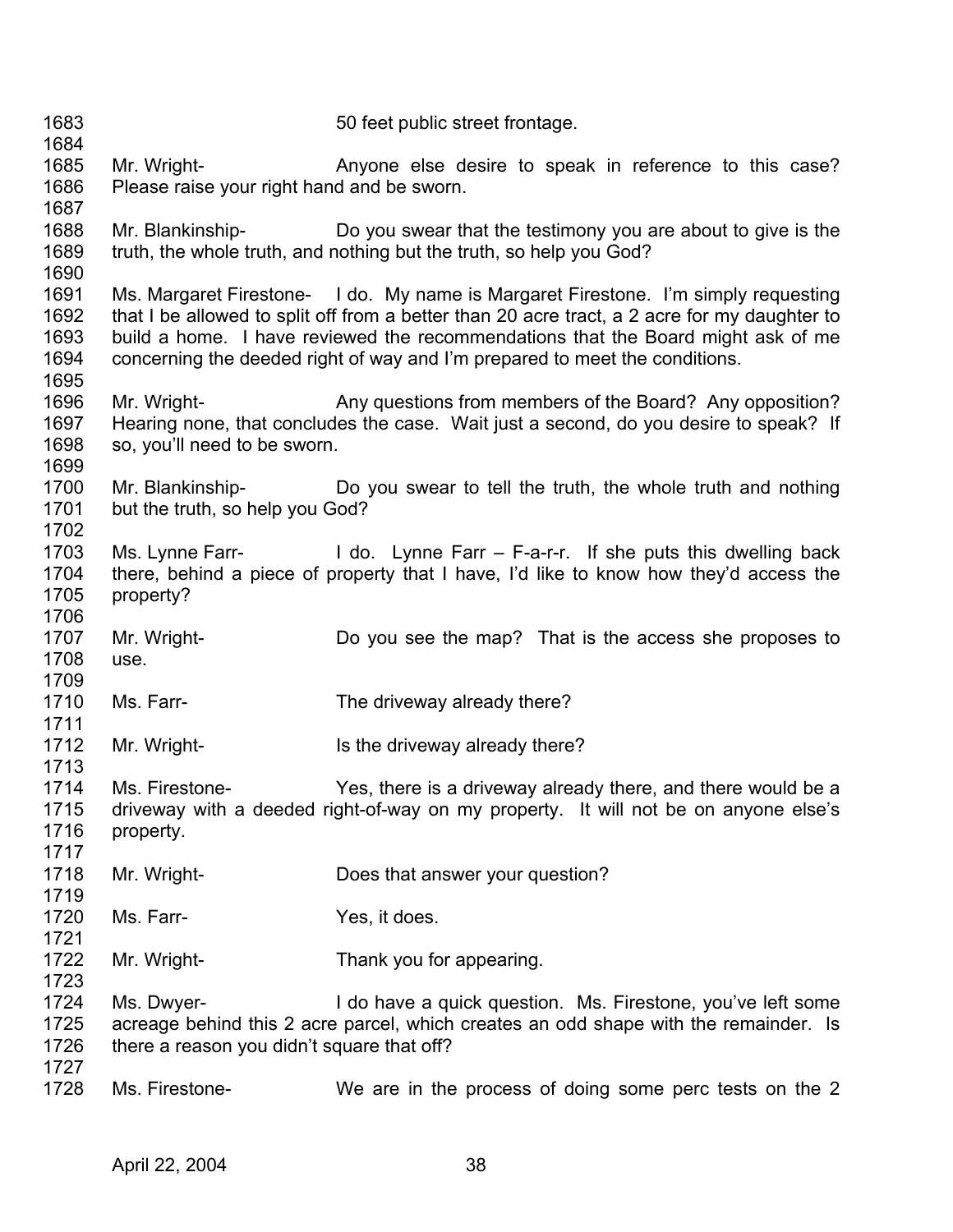1729 1730 1731 1732 1733 1734 1735 1736 1737 1738 1739 1740 1741 1742 1743 1744 1745 1746 1747 1748 1749 1750 1751 1752 1753 1754 1755 1756 1757 1758 1759 1760 1761 1762 1763 1764 1765 1766 1767 1768 1769 1770 1771 1772 1773 1774 acre site we'd like to designate for this, and most likely we're going to have to do some adjusting to the property lines of this tract, but we're still prepared to meet all the conditions. Ms. Dwyer- Does that mean she'll have to come back? Mr. Blankinship- **Probably not, unless there was something that substantially** changed the layout. Mr. Wright- This is an access problem, more than anything. Any further questions? After an advertised public hearing, and on motion by Mr. Nunnally, seconded by Mr. Kirkland, the Board **granted** application **A-38-2004** for a variance to build a one family dwelling at 6534 Monahan Road (Parcel: 820-702-5724), subject to the following conditions: 1. This variance applies only to the public street frontage requirement. All other applicable regulations of the County Code shall remain in force. 2. At the time of building permit application, the applicant shall submit the necessary information to the Department of Public Works to ensure compliance with the requirements of the Chesapeake Bay Preservation Act and the code requirements for water quality standards. 3. At the time of building permit application the owner shall demonstrate that the parcel created by this division has been conveyed to members of the immediate family, and the subdivision ordinance has not been circumvented. 4. Approval of this request does not imply that a building permit will be issued. Building permit approval is contingent on Health Department requirements, including, but not limited to, soil evaluation for a septic drainfield and reserve area, and approval of a well location. 5. The applicant shall present proof with the building permit application that a legal access to the property has been obtained. Affirmative: Dwyer, Kirkland, McKinney, Nunnally, Wright 5 Negative: 0 Absent: 0 The Board granted this request, as it found from evidence presented that, due to the unique circumstances of the subject property, strict application of the County Code would produce undue hardship not generally shared by other properties in the area, and authorizing the variance will neither cause a substantial detriment to adjacent properties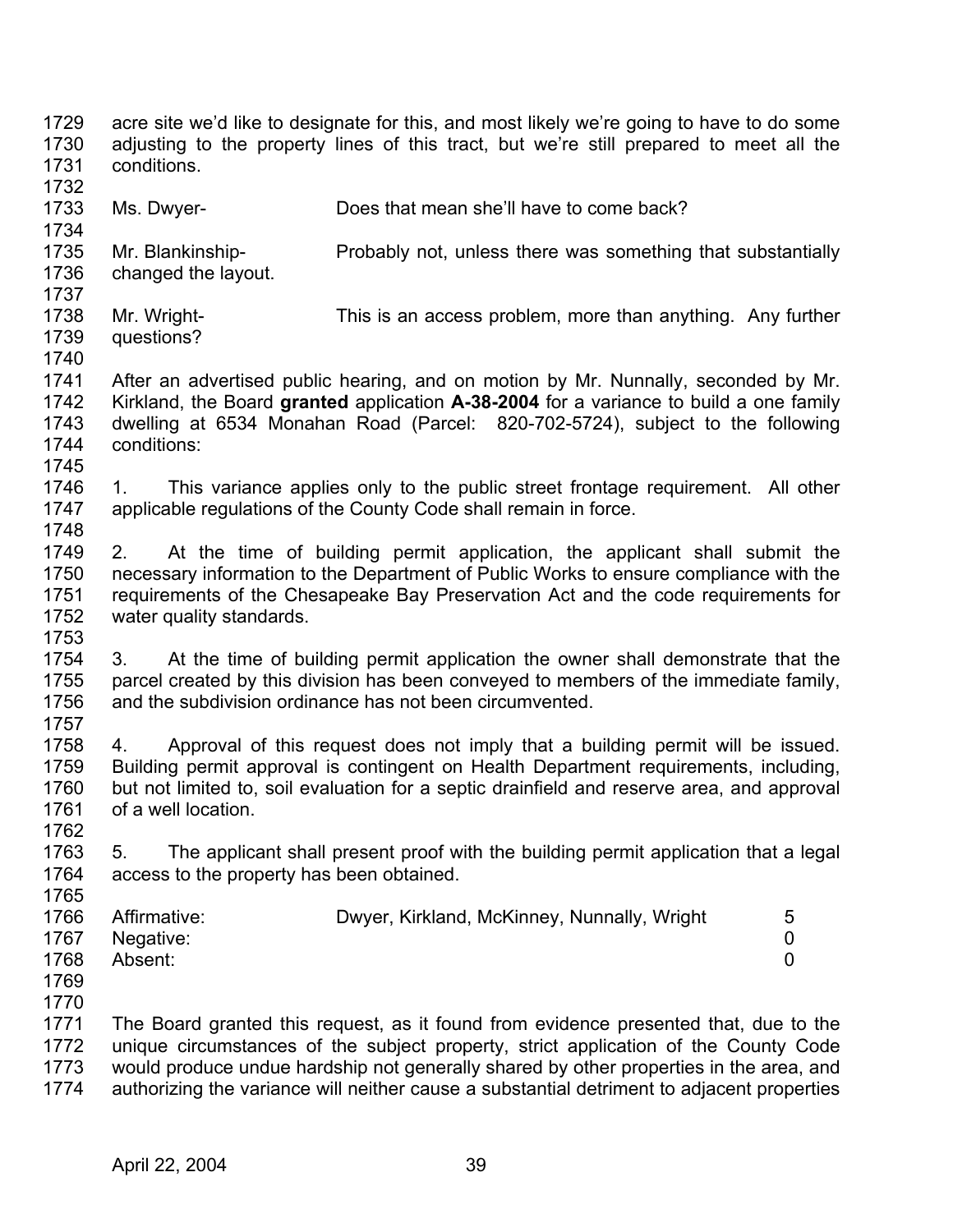- 1775 nor materially impair the purpose of the zoning regulations.
- 1776 1777

The Board took a 5-minute recess.

1778

1779 1780

Mr. Wright- Please call the 10:00 cases.

1781 1782 1783 1784 1785 1786 1787 1788 1789 1790 1791 1792 1793 1794 1795 1796 Mr. Blankinship- Mr. Chairman, Members of the Board, ladies and gentlemen. The rules for this meeting are as follows. As Secretary, I will call each case. Then at that time the applicant should come down to the podium. I will then ask all those who intend to speak, in favor or in opposition to the case, to stand and be sworn in. The applicants will then present their testimony. After the applicant has finished, anyone else who intends to speak will be given the opportunity. After everyone has spoken, the applicant, and only the applicant, will be given the opportunity for rebuttal. After hearing the case, and asking questions, the Board will take the matter under advisement. They will make all of their decisions at the end of the meeting. If you wish to know their decision on a specific case, you can either stay until the end of the meeting, or you can call the Planning Office later this afternoon, or you can check the Planning Office website. This meeting is being tape recorded, so we will ask everyone to speak directly into the microphone on the podium, and to state your name, and please spell your last name for the record. And finally, out in the foyer, there are two binders that contain the staff report for each case, including the conditions that have been recommended by the staff.

- 1798 1799 1800 1801 1802 1803 1804 1805 1806 1807 **A-39-2004 ROBERT J. RAPPOLD, III** requests a variance from Section 24-94 of Chapter 24 of the County Code to build an attached garage at 10307 Gayton Road (Canterbury East) (Parcel 744-745-2078), zoned R-2, One-family Residence District (Tuckahoe). The minimum side yard setback is not met. The applicant has 8 feet minimum side yard setback, where the Code requires 15 feet minimum side yard setback. The applicant requests a variance of 7 feet minimum side yard setback.
- 1808 1809 Mr. Wright- **Anyone else desire to speak in reference to this case?** Please raise your right hand and be sworn.
- 1811 1812 Mr. Blankinship- Do you swear that the testimony you are about to give is the truth, the whole truth, and nothing but the truth, so help you God?
- 1813

1810

- 1814 1815 1816 1817 1818 Mr. Robert Rappold- I do. My name is Robert J. Rappold, III. My wife and I own this property, where we've lived for 10 years. We're requesting to add a two-story attached garage. The garage would be entered from the house through a door. This garage would be 24 x 30 and would accommodate 2 cars, with stairs going upstairs from the interior of the addition.
- 1819
- 1820 The request is for a side yard setback variance. With the addition of the garage, there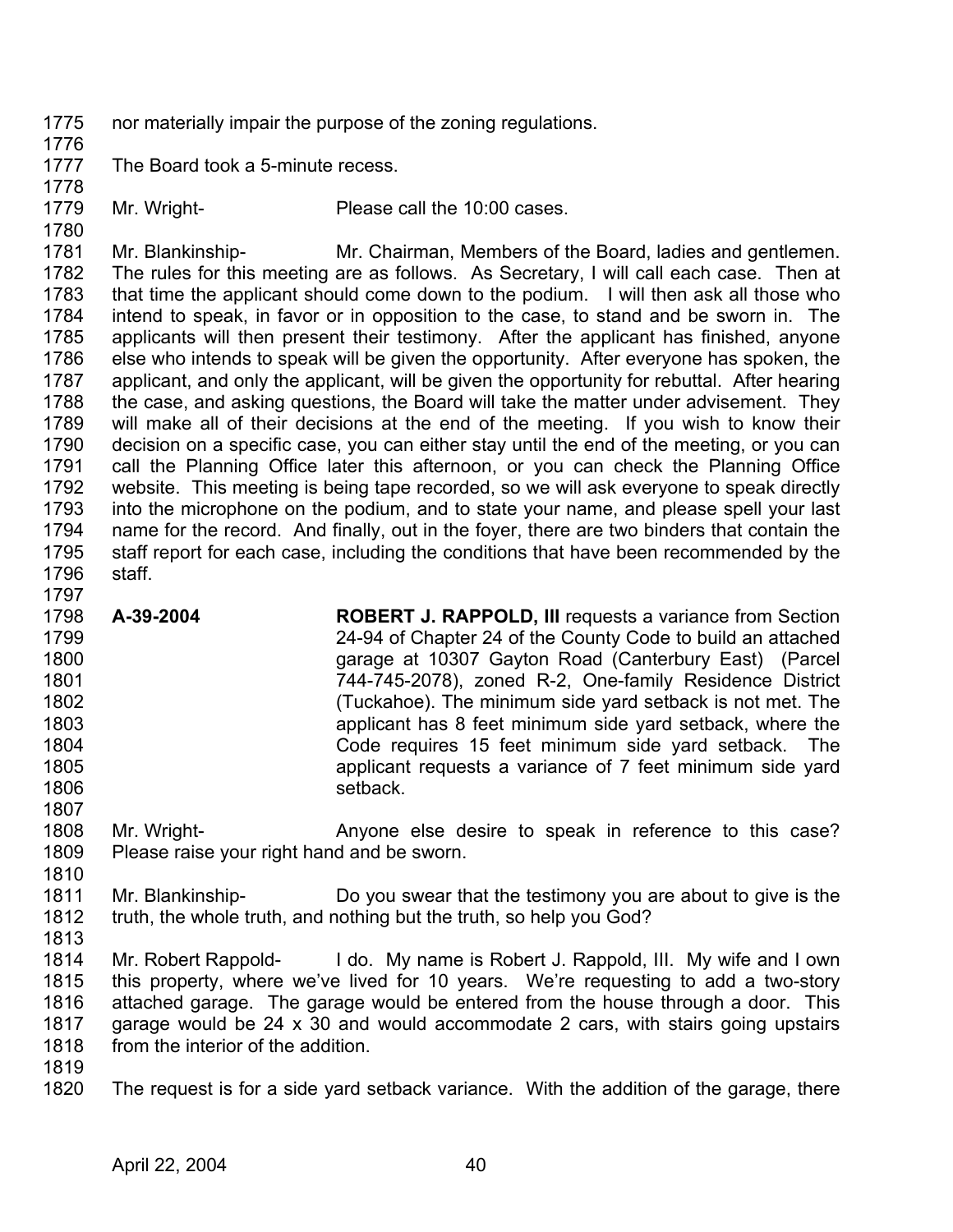1821 1822 1823 1824 1825 1826 1827 1828 1829 1830 1831 1832 1833 1834 1835 1836 1837 1838 1839 1840 1841 1842 1843 1844 1845 1846 1847 1848 1849 1850 1851 1852 1853 1854 1855 1856 1857 1858 1859 1860 1861 1862 1863 1864 1865 1866 would still be nearly 30 feet between my house and the next property. The area is partially screened by vegetation. The upstairs would be used for a sofa, TV, and ping pong table. It would just be for an office or recreational use. Mr. Wright- This is a one-story garage? Mr. Rappold- **It's a two-story garage, with an addition.** We have other houses in the area that are both one-story and two-story, split level style homes. Ms. Dwyer- So the roof line of the garage will be above the roof line of the existing home? Mr. Rappold- Yes, it will be slightly above, but it will match the construction as close as possible. Ms. Dwyer- How much taller than the house will the garage be? Mr. Rappold- About 6 feet or so. We would comply with the conditions suggested. Ms. Dwyer- We don't have any elevations of the garage. Have you made any? Mr. Rappold- No, it would be a regular two story addition. About 19 feet tall. Mr. McKinney- Is this the wing we see Mr. Rappold in the photograph? This looks like a rancher. Mr. Rappold- It is a rancher – we'd add the garage right here, with a room above it. Mr. MccKinney- So it is going to be quite a bit higher than what you've got now? Mr. Rappold- Yes, it will be higher. There are other houses near us that are two story. Mr. McKinney- But they were built that way originally? They haven't had additions added to them. Mr. Rappold- Yes, that's right. Mr. Blankinship- We do not have any building plans or elevations submitted with the application. Mr. McKinney- **How many square feet in your house, Mr. Rappold?**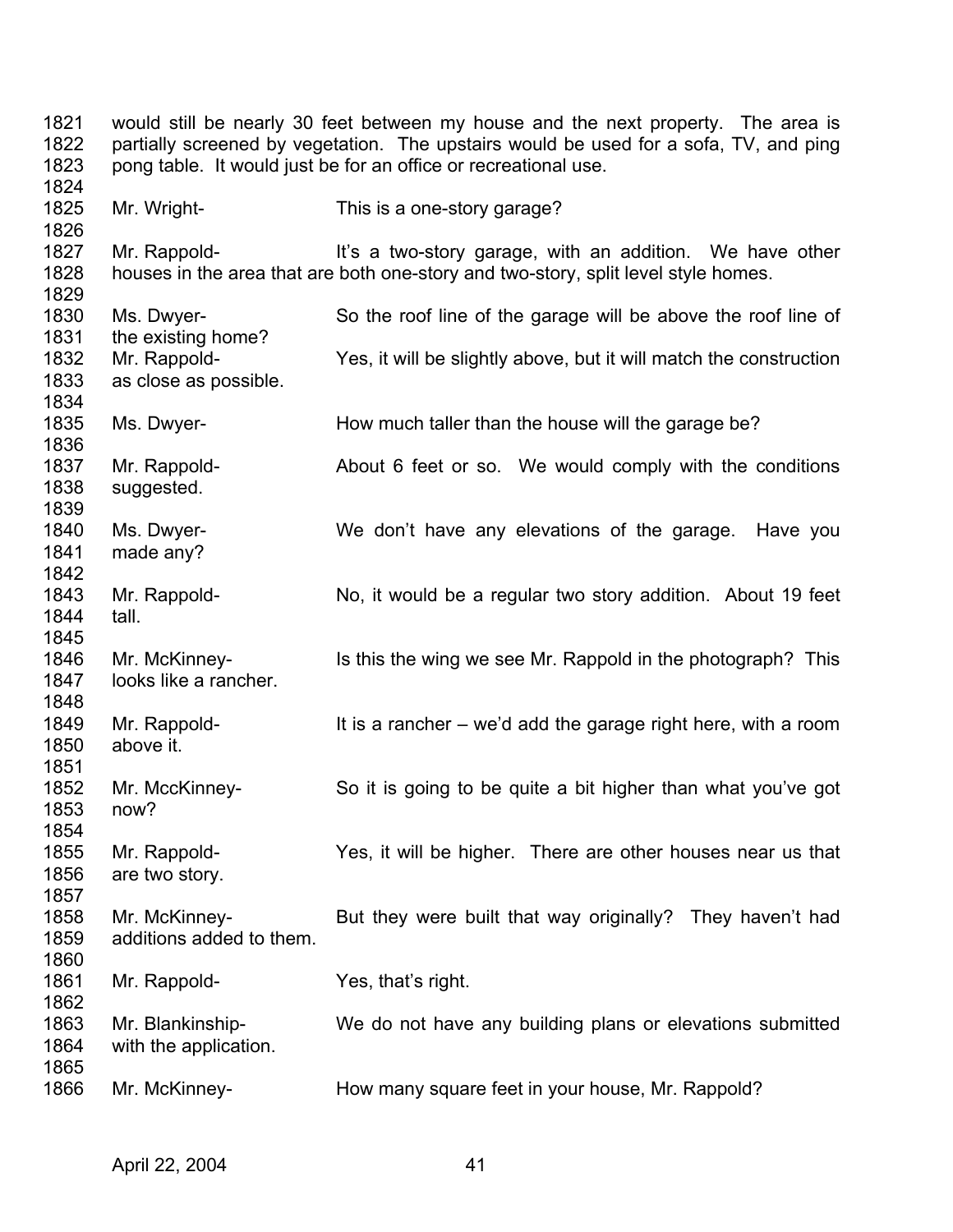| 1867 |                                       |                                                                                        |
|------|---------------------------------------|----------------------------------------------------------------------------------------|
| 1868 | Mr. Rappold-                          | It is 2600 square feet. We've had an addition added to the                             |
| 1869 | back.                                 |                                                                                        |
| 1870 |                                       |                                                                                        |
| 1871 | Mr. McKinney-                         | Three or four bedrooms?                                                                |
| 1872 |                                       |                                                                                        |
| 1873 | Mr. Rappold-                          | Four bedrooms.                                                                         |
| 1874 |                                       |                                                                                        |
| 1875 | Mr. McKinney-                         | Do you have any children in your family?                                               |
| 1876 |                                       |                                                                                        |
|      |                                       |                                                                                        |
| 1877 | Mr. Rappold-                          | We have four children, but they're all grown up.                                       |
| 1878 | Mr. McKinney-                         | It is just you and your wife?                                                          |
| 1879 |                                       |                                                                                        |
| 1880 | Mr. Rappold-                          | Yes, it is just me and my wife. We have our children come                              |
| 1881 |                                       | over regularly and my grandchild. We'd just like to have a play area for my grandchild |
| 1882 | and a recreation area.                |                                                                                        |
| 1883 |                                       |                                                                                        |
| 1884 | Mr. McKinney-                         | Did your children grow up in this house?                                               |
| 1885 |                                       |                                                                                        |
| 1886 | Mr. Rappold-                          | Well, the last ten years they did, yes.                                                |
| 1887 |                                       |                                                                                        |
| 1888 | Mr. McKinney-                         | Do you have a family room?                                                             |
| 1889 |                                       |                                                                                        |
| 1890 | Mr. Rappold-                          | Yes, we have a family room in the back. But we want to                                 |
| 1891 |                                       | have a play area as well, and an area for a ping pong table and things like that.      |
| 1892 |                                       |                                                                                        |
| 1893 | Mr. McKinney-                         | And you have no elevations of this addition?                                           |
| 1894 |                                       |                                                                                        |
| 1895 | Mr. Rappold-                          | I didn't understand that I was required to have those, but it                          |
| 1896 | will be a regular, two-story addition |                                                                                        |
| 1897 |                                       |                                                                                        |
| 1898 |                                       |                                                                                        |
|      | Mr. McKinney-                         | But Mr. Rappold, it isn't a regular two-story addition when                            |
| 1899 | you're adding it to a one-story house |                                                                                        |
| 1900 |                                       |                                                                                        |
| 1901 | Mr. Rappold-                          | I understand.                                                                          |
| 1902 |                                       |                                                                                        |
| 1903 | Mr. McKinney-                         | Could you get some elevations and show us?                                             |
| 1904 |                                       |                                                                                        |
| 1905 | Ms. Dwyer-                            | What we're concerned about is how it is going to look from                             |
| 1906 |                                       | the road and from neighboring houses. You don't have any drawings to show that.        |
| 1907 |                                       |                                                                                        |
| 1908 | Mr. Rappold-                          | I don't have a drawing at the present time. It wouldn't reach                          |
| 1909 |                                       | (unintelligible) because there's an area where you have a step-up into the house.      |
| 1910 |                                       |                                                                                        |
| 1911 | Ms. Dwyer-                            | Have you considered any alternatives, such as having a                                 |
| 1912 | garage in the backyard?               |                                                                                        |
|      |                                       |                                                                                        |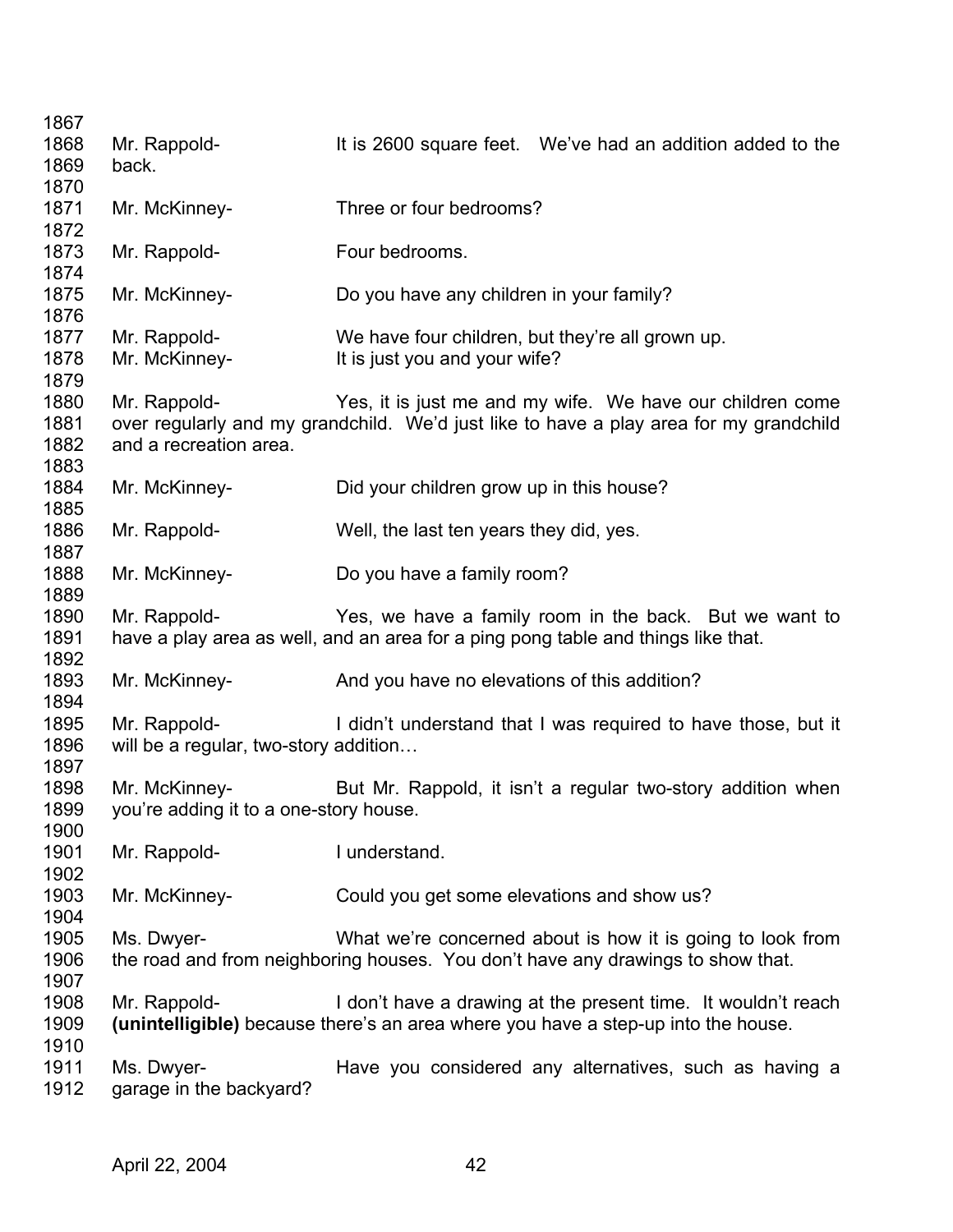1913 1914 1915 1916 1917 1918 1919 1920 1921 1922 1923 1924 1925 1926 1927 1928 1929 1930 1931 1932 1933 1934 1935 1936 1937 1938 1939 1940 1941 1942 1943 1944 1945 1946 1947 1948 1949 1950 1951 1952 1953 1954 1955 1956 1957 1958 Mr. Rappold- We did look at alternatives, but there are no other areas on the property on which to place a garage. The area we have – we'd have to ask for a variance for any other place. We only have one entrance from the street, so it would have to be on the side. Mr. Wright- You could probably have a detached garage that wouldn't violate the Zoning Ordinance, couldn't he Mr. Blankinship? Mr. Blankinship-<br>It looks like it may be possible, yes sir. He could just come back into the southeast corner. Mr. Rappold- We have a swimming pool there, and we'd have to destroy that swimming pool at the cost of thousands of dollars. Mr. Wright- Is that an in-ground pool? Mr. Rappold- **It is an aboveground pool.** That was approved by the County. We've talked to our neighbors, and they have no objections to it. We respectfully request that you approve the variance. Mr. Wright- **Are there any other questions?** Anyone here in oppostion? Hearing none, that concludes the case. After an advertised public hearing, and on motion by Ms. Dwyer, seconded by Mr. McKinney, the Board **denied** application **A-39-2004** for a variance to build an attached garage at 10307 Gayton Road (Parcel: 744-745-2078). Affirmative: Dwyer, Kirkland, McKinney, Nunnally, Wright 5 Negative: 0 Absent: 0 The Board denied your request as it found from the evidence presented that authorizing this variance would be of substantial detriment to adjacent property or would materially impair the purpose of the zoning regulations **A-40-2004 MARC AND MARIAN VERNON** request a variance from Section 24-94 of Chapter 24 of the County Code to build a two-story addition at 2564 Dunham Road (Keswick) (Parcel 738-753-6395), zoned R-3AC, One-family Residence District (Conditional) (Tuckahoe). The rear yard setback is not met. The applicants have 29 feet rear yard setback, where the Code requires 35 feet rear yard setback. The applicants request a variance of 6 feet rear yard setback. Mr. Wright- **Anyone else desire to speak in reference to this case?** Please raise your right hand and be sworn.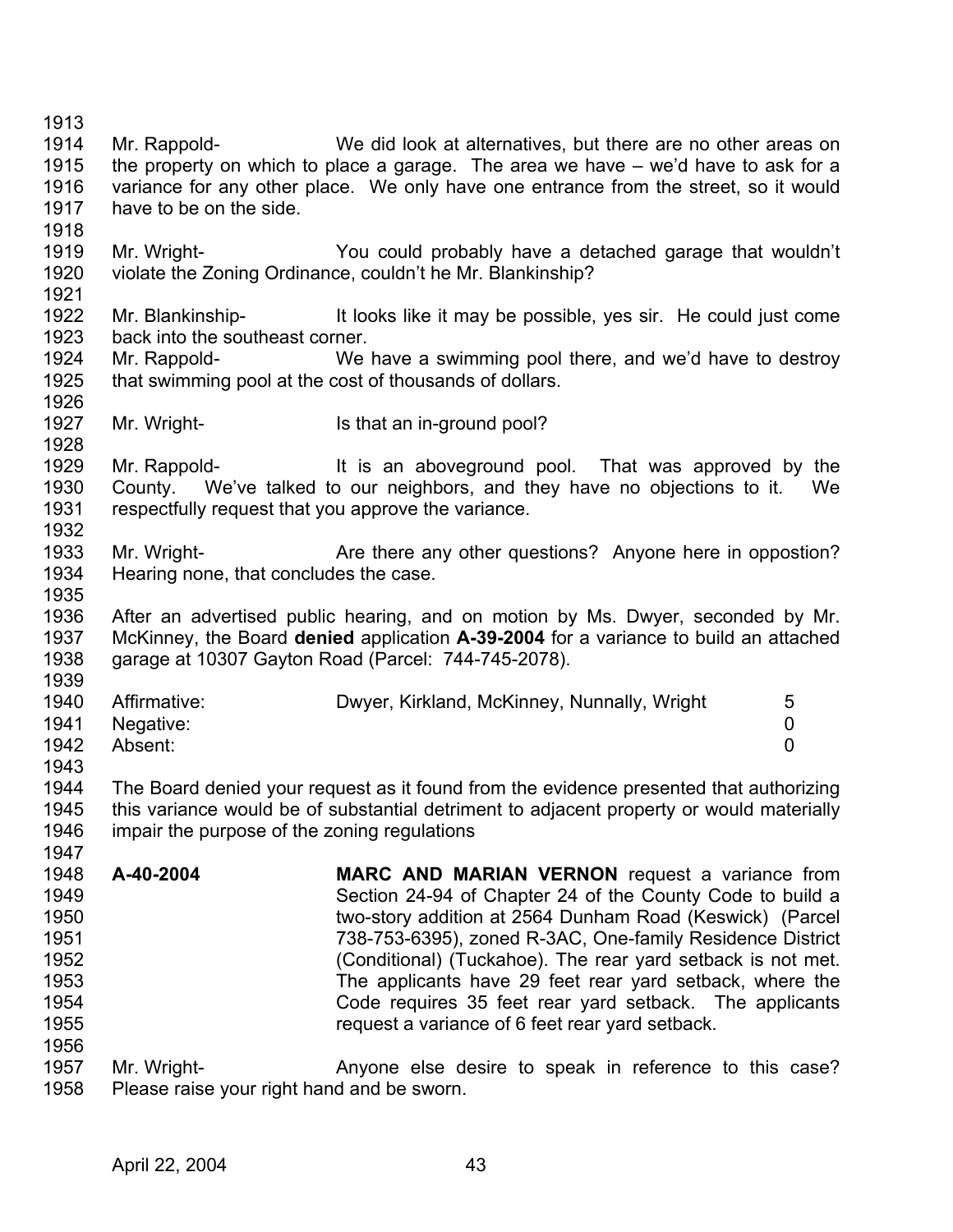1959 1960 1961 1962 Mr. Blankinship- Do you swear that the testimony you are about to give is the truth, the whole truth, and nothing but the truth, so help you God?

1963 1964 1965 1966 1967 1968 Mr. Mark Todd Vernon- I do. My wife and I have two children and we've expanded the family and we've looked at moving and selling the house. As you know the real estate market in Henrico County is absolutely booming. To move to a similar size home would increase the cost. We stopped, stepped back, and said let's expand the house we have.

1969 1970 1971 1972 1973 1974 I work out of the house, so one of the bedrooms is now dedicated to my office. That takes away part of the house. At the same time, I want to go on the record to say that if you look at the plan, it is just the back corner that sets into the setback by 6 feet. because of a very odd shaped property. Behind me are two very large problems that are part of the common area and I'm not encroaching if I were to square off my house.

1975 1976 1977 1978 1979 I've talked to my neighbors and they've just applied for a variance and been approved to put an enclosure on the back of their house. They have no opposition to pushing back and squaring off the house to add 700 square feet. In essence, we want to increase the downstairs. I've talked with an architect and everything will match the existing dwelling. The roof will be slightly lower pitch for increased drainage.

1981 1982 1983 Behind the property you can see it is all common area. There are no houses – can't be houses back there because it is all wetlands. Where the deck sits is right where the addition will sit.

- 1984 1985 Ms. Dwyer- You'll be continuing the walls and squaring off the house?
- 1986 1987 1988 Mr. Vernon- Yes, exactly. The back wall will continue to where the deck currently exists.
- 1990 Ms. Dwyer- Is that pond part of your development?
- 1992 Mr. Vernon- The first one, yes. The second one is owned by a family.
- 1994 1995 Mr. Wright- Any further questions from members of the Board? Anyone here in opposition? Hearing none, that concludes the case.
- 1996

1980

1989

1991

- 1997 1998 1999 2000 2001 After an advertised public hearing, and on motion by Ms. Dwyer, seconded by Mr. McKinney, the Board **granted** application **A-40-2004** for a variance to build a two-story addition at 2574 Dunham Road (Parcel: 738-753-6395), subject to the following conditions:
- 2002 2003 1. The new construction shall match the existing dwelling as nearly as practical.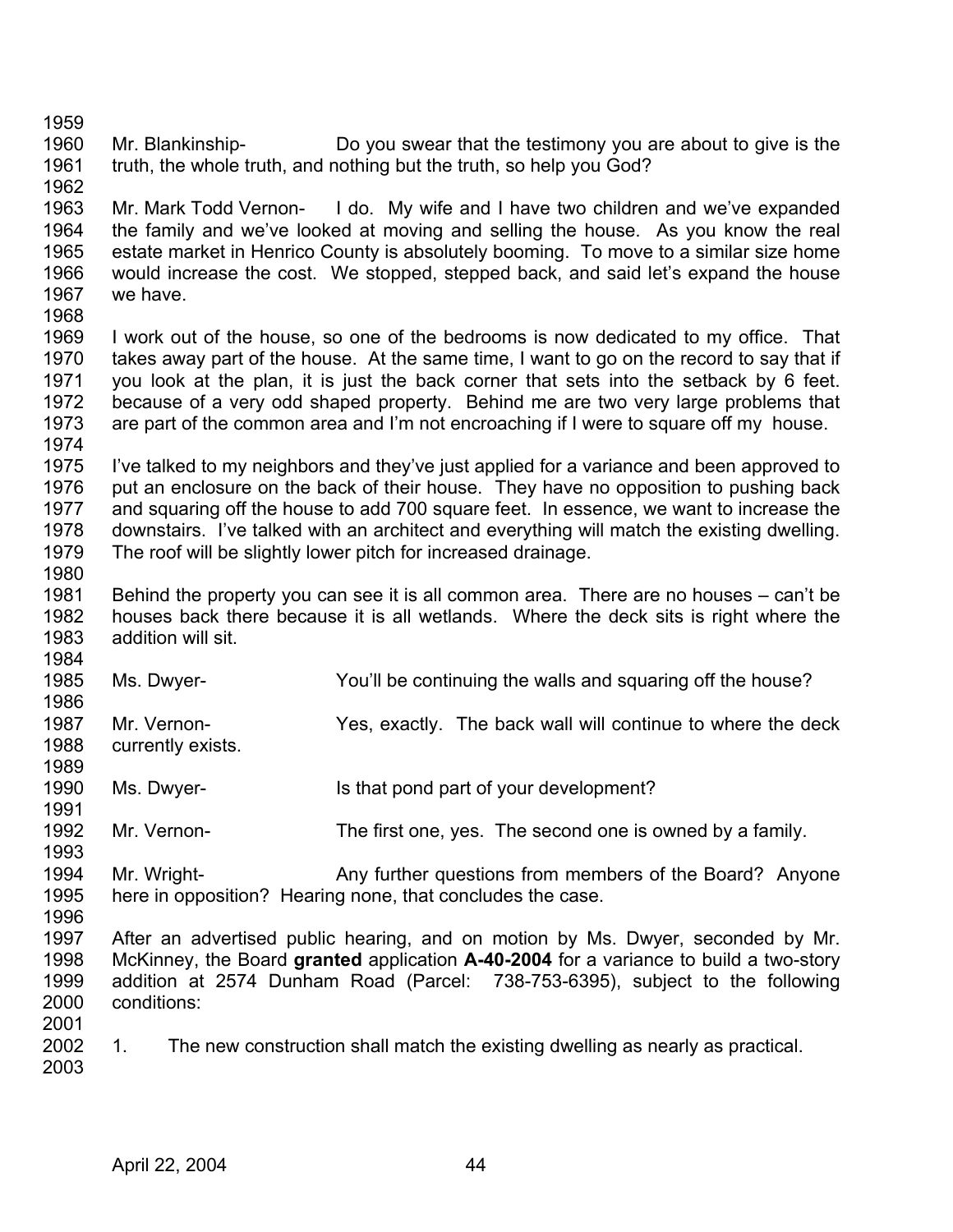2004 2005 2006 2007 2. The property shall be developed in substantial conformance with the plan filed with the application. No substantial changes or additions to the layout may be made without the approval of the Board of Zoning Appeals.

| 2008 | Affirmative: | Dwyer, Kirkland, McKinney, Nunnally, Wright | 5 |
|------|--------------|---------------------------------------------|---|
| 2009 | Negative:    |                                             |   |
| 2010 | Absent:      |                                             |   |
| 2011 |              |                                             |   |

2012 2013 2014 2015 2016 2017 The Board granted this request, as it found from evidence presented that, due to the unique circumstances of the subject property, strict application of the County Code would produce undue hardship not generally shared by other properties in the area, and authorizing the variance will neither cause a substantial detriment to adjacent properties nor materially impair the purpose of the zoning regulations.

- 2018 2019 2020 2021 2022 2023 2024 2025 2026 **A-41-2004 CHARLES T. CALLAWAY** requests a variance from Section 24-94 of Chapter 24 of the County Code to build an addition at 12004 Valleybrook Drive (Springrock at Wellesley) (Parcel 734-762-7716), zoned R-2AC, One-family Residence District (Conditional) (Three Chopt). The rear yard setback is not met. The applicant has 35 feet rear yard setback, where the Code requires 45 feet rear yard setback. The applicant requests a variance of 10 feet rear yard setback.
- 2027 2028 2029 Mr. Wright- **Anyone else desire to speak in reference to this case?** Please raise your right hand and be sworn.
- 2030 2031 2032 Mr. Blankinship- Do you swear that the testimony you are about to give is the truth, the whole truth, and nothing but the truth, so help you God?
- 2033 2034 Mr. Charles Callaway- I do. The first thing I'd like to point out is that our original request was for 15 feet. Somehow it got lowered to 10 feet.
- 2035 2036 2037 2038 2039 2040 2041 Mr. Blankinship- There was a difference between the number shown on the application form and what we could read on the drawing. We usually assume that the drawing is more specific, and apparently we were incorrect. The applicant called me last week and said the drawings were not finished, and that's why they put the 15 foot setback on the application, giving themselves some leeway. I believe that as long as the Board understands that it could be between 10 and 15 feet we'll be OK.
- 2042
- 2043 2044 2045 2046 2047 2048 2049 Mr. Callaway- You can see that our house is placed on a cul-de-sac, and as such requires a further setback in the front. It pushes the house as far back on the property as could be. We have a large family, 4 children, my wife and myself and we need more space to grow into. The bottom floor of the house has an office we are using as a playroom. My wife is an architect and she did the elevations for the addition we're proposing. We'd like to reclaim that office space so that she can work out of the home.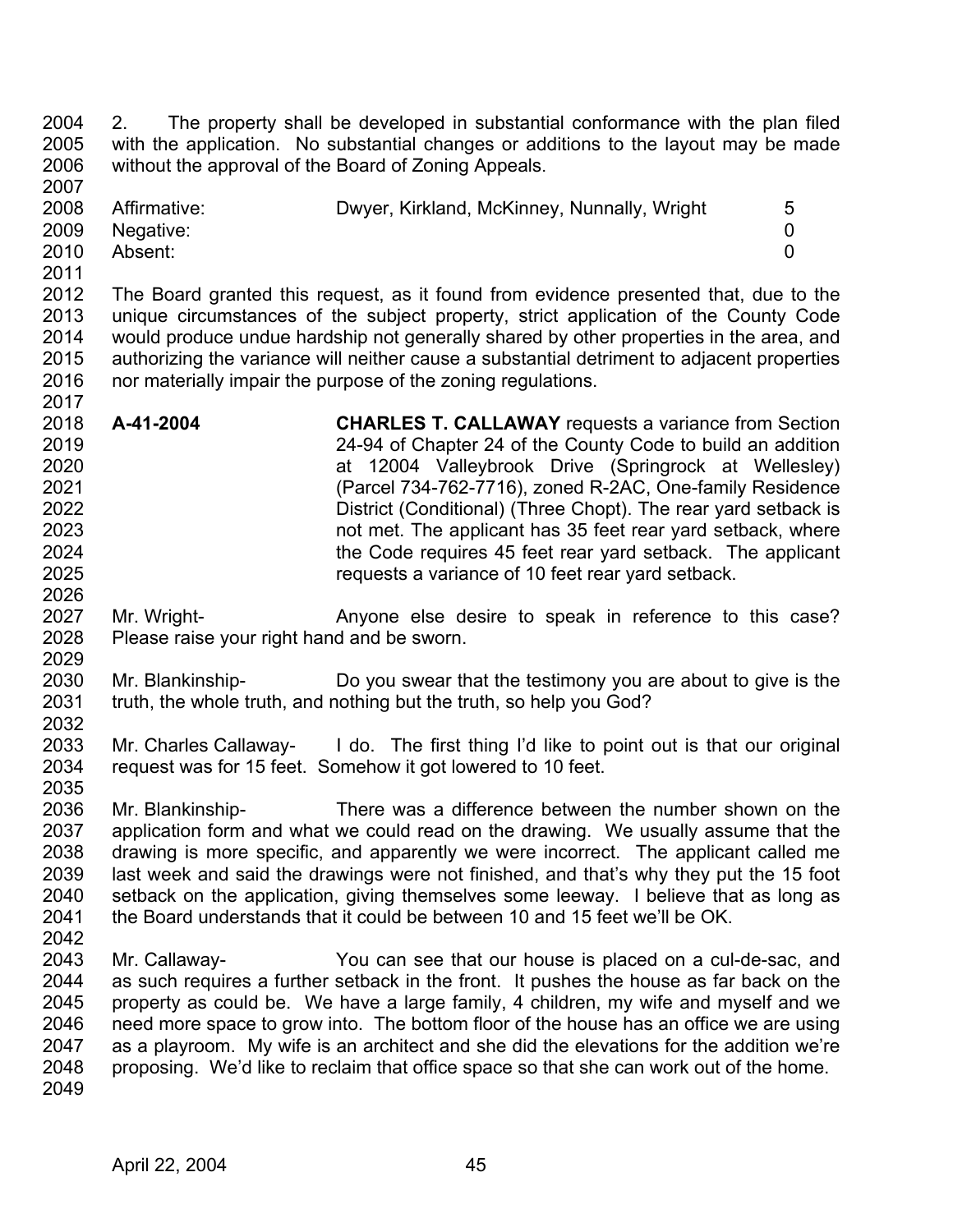2050 2051 2052 2053 2054 2055 2056 2057 2058 2059 2060 2061 2062 2063 2064 2065 2066 2067 2068 2069 2070 2071 2072 2073 2074 2075 2076 2077 2078 2079 2080 2081 2082 2083 2084 2085 2086 2087 2088 2089 2090 2091 2092 2093 2094 2095 The purpose of the addition in the back is a sunroom/playroom. Additionally, I have elderly parents and I'm assuming that they may come to live with us. The addition will also give us some space to accommodate their needs. Mr. Wright- What's located to the rear of your property? Mr. Callaway- It is an agricultural zone – it backs up to the Pruitt farm. There's nothing back there except woods. Mr. Wright- **Anything further?** Any questions from members of the Board? What type of construction will this be? Mr. Callaway- The construction will match the existing dwelling exactly. Mr. Wright- **Is this a one-story addition?** Mr. Callaway- Yes, it is a one-story addition. I'd like to point out that the addition as planned will generally follow the lines of the existing deck. Mr. Wright- **Anyone here in opposition to this request?** Hearing none, that concludes the case. After an advertised public hearing, and on motion by Mr. Nunnally, seconded by Mr. Kirkland, the Board **granted** application **A-41-2004** for a variance to build an addition at 12004 Valleybrook Drive (Parcel734-762-7716), subject to the following conditions: 1. The new construction shall match the existing dwelling as nearly as practical. 2. The property shall be developed in substantial conformance with the plan filed with the application. No substantial changes or additions to the layout may be made without the approval of the Board of Zoning Appeals. Affirmative: Dwyer, Kirkland, McKinney, Nunnally, Wright 5 Negative: 0 Absent: 0 The Board granted this request, as it found from evidence presented that, due to the unique circumstances of the subject property, strict application of the County Code would produce undue hardship not generally shared by other properties in the area, and authorizing the variance will neither cause a substantial detriment to adjacent properties nor materially impair the purpose of the zoning regulations. **A-42-2004 STEPHEN MCDANIEL** requests a variance from Section 24- 94 of Chapter 24 of the County Code to build a sunroom and ramp at 2805 Maplewood Road (Hermitage Park) (Parcel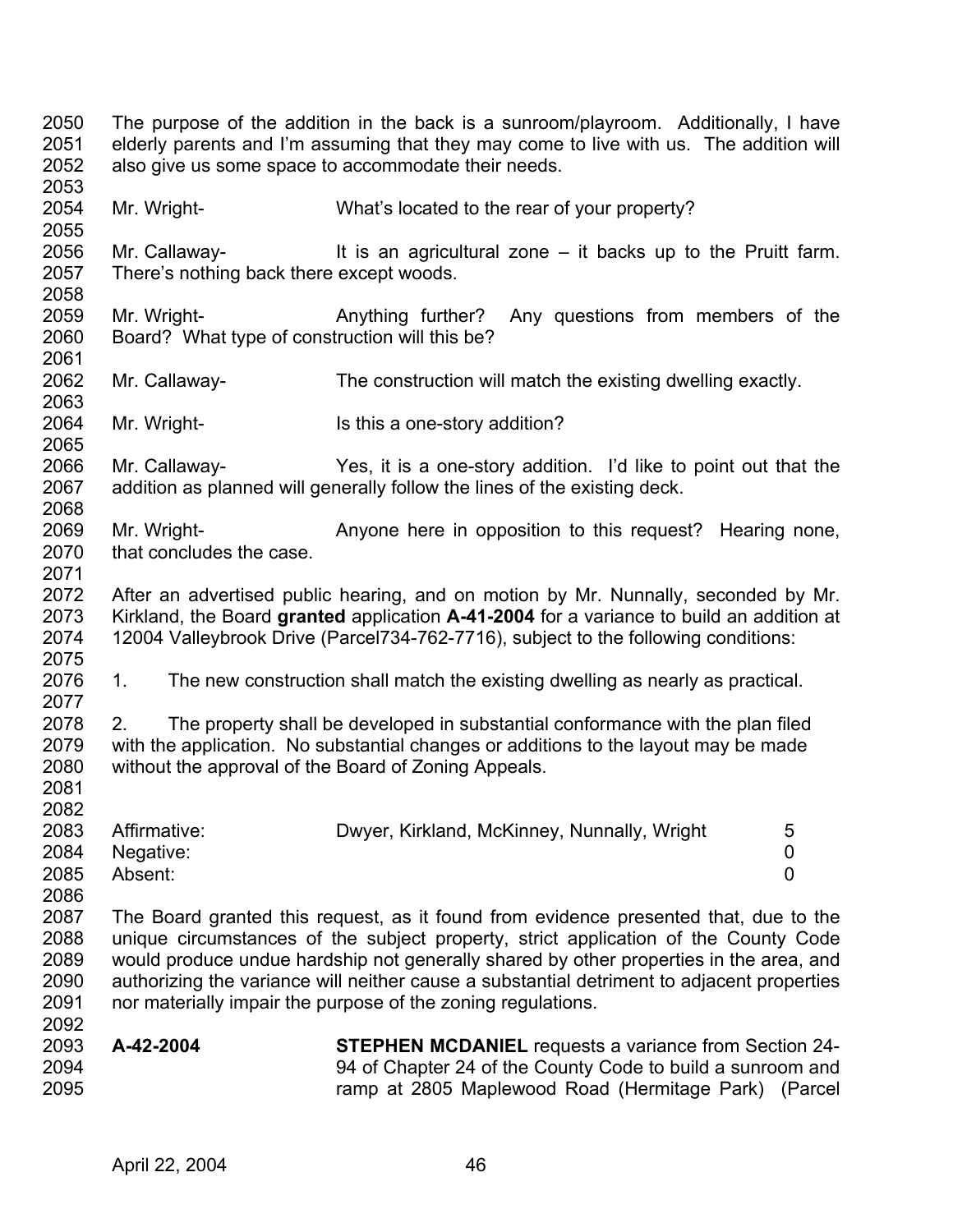| 2096<br>2097<br>2098<br>2099<br>2100<br>2101 |                                                           | 777-746-7298), zoned R-4, One-family Residence District<br>(Brookland). The front yard setback is not met. The applicant<br>has 23 feet front yard setback, where the Code requires 35<br>feet front yard setback. The applicant requests a variance of<br>12 feet front yard setback.                                                                    |
|----------------------------------------------|-----------------------------------------------------------|-----------------------------------------------------------------------------------------------------------------------------------------------------------------------------------------------------------------------------------------------------------------------------------------------------------------------------------------------------------|
| 2102<br>2103<br>2104                         | Mr. Wright-<br>Please raise your right hand and be sworn. | Anyone else desire to speak in reference to this case?                                                                                                                                                                                                                                                                                                    |
| 2105<br>2106<br>2107                         |                                                           | Mr. Blankinship- Do you swear that the testimony you are about to give is the<br>truth, the whole truth, and nothing but the truth, so help you God?                                                                                                                                                                                                      |
| 2108<br>2109<br>2110<br>2111<br>2112<br>2113 | he wants it. You need a 12 foot setback.                  | Mr. Gerald Lindsey- I do. I work for AAPCO of Richmond, and Mr. McDaniel has<br>contracted with us to build a ramp and sunroom on the front of his home. He likes to<br>work with handicapped people. He has two children and one elderly person that visit<br>him who are all in wheelchairs. His house just isn't set up for this and that's the reason |
| 2114<br>2115                                 | Mr. Wright-                                               | Are the residents of the home in wheelchairs?                                                                                                                                                                                                                                                                                                             |
| 2116<br>2117                                 | Mr. Lindsey-                                              | No, they don't live there. He brings them to his house.                                                                                                                                                                                                                                                                                                   |
| 2118<br>2119<br>2120                         | Mr. Wright-<br>correct?                                   | Our reports says "wheel-chair bound residents," but that isn't                                                                                                                                                                                                                                                                                            |
| 2121<br>2122                                 | Mr. Lindsey-                                              | That's not my understanding.                                                                                                                                                                                                                                                                                                                              |
| 2123<br>2124                                 | Mr. Wright-                                               | How many people occupy this residence?                                                                                                                                                                                                                                                                                                                    |
| 2125<br>2126                                 | Mr. Lindsey-                                              | To my knowledge, just one.                                                                                                                                                                                                                                                                                                                                |
| 2127<br>2128<br>2129                         | Mr. Wright-<br>bound people into his home.                | So he wants to construct this so he can bring wheel-chair                                                                                                                                                                                                                                                                                                 |
| 2130<br>2131                                 | Mr. Lindsey-                                              | That's my understanding, yes.                                                                                                                                                                                                                                                                                                                             |
| 2132<br>2133<br>2134                         | Ms. Dwyer-                                                | Can you explain a little bit more about what's this going to<br>look like since it is on the front of the house? Are you enclosing the front porch?                                                                                                                                                                                                       |
| 2135<br>2136<br>2137<br>2138<br>2139         | Mr. Lindsey-<br>will sort of look like.                   | No, we're going to remove what he has there. He has a<br>patio cover and small deck and concrete front porch. We'll remove that and put a 3<br>season sunroom there. It will be constructed of vinyl. I can give you a picture of what it                                                                                                                 |
| 2140<br>2141                                 | Mr. Wright-<br>that block?                                | Would this extend closer to the road than the other houses in                                                                                                                                                                                                                                                                                             |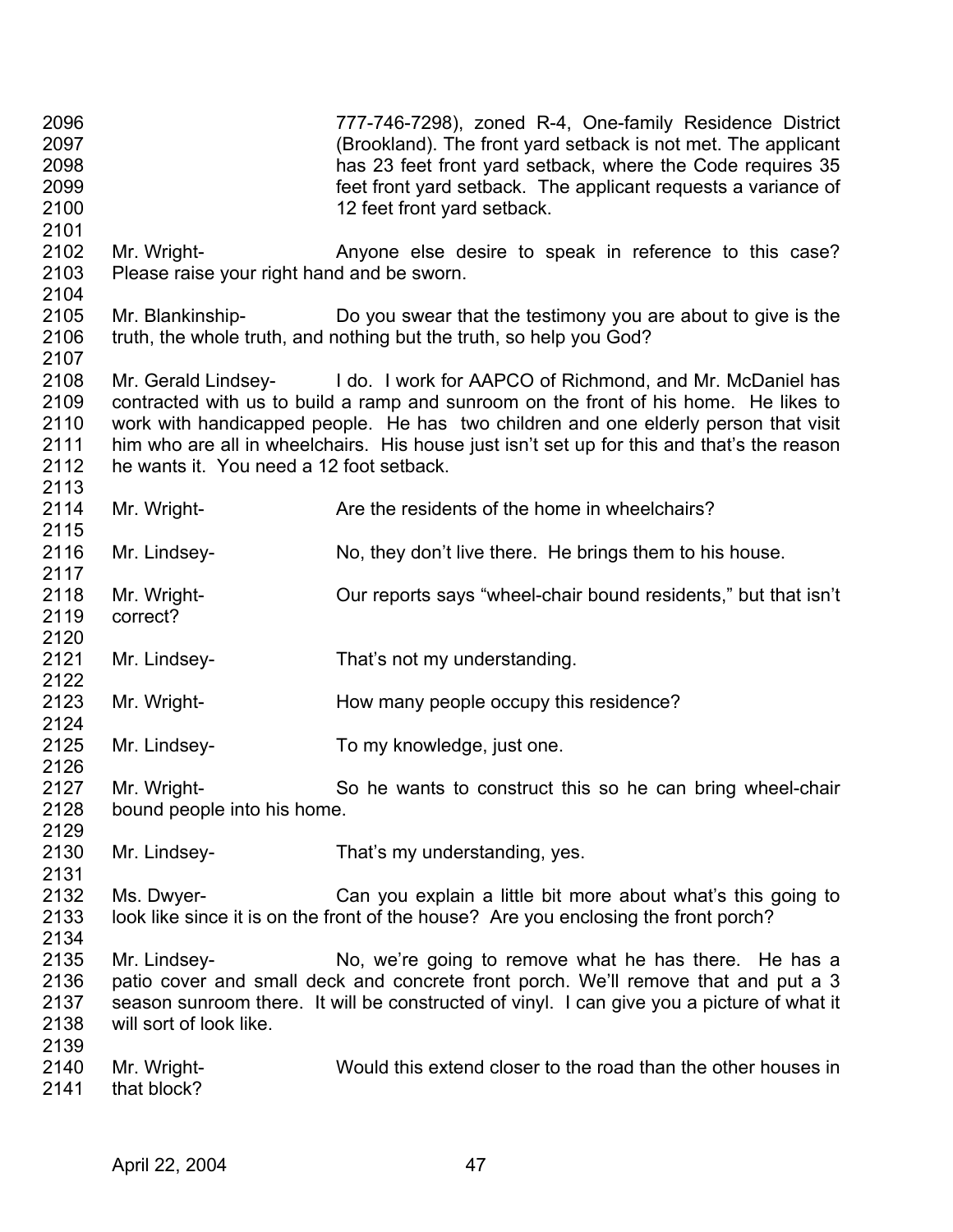| 2142 |                                                     |                                                                                      |
|------|-----------------------------------------------------|--------------------------------------------------------------------------------------|
| 2143 | Mr. Lindsey-                                        | No. The house to the left sticks our farther.                                        |
| 2144 |                                                     |                                                                                      |
| 2145 | Mr. Wright-                                         | That's 2803? Will that still be closer to the street even after                      |
| 2146 | this addition is put on?                            |                                                                                      |
| 2147 |                                                     |                                                                                      |
| 2148 | Mr. Lindsey-                                        | Yes, it would.                                                                       |
| 2149 |                                                     |                                                                                      |
|      |                                                     |                                                                                      |
| 2150 | Mr. Wright-                                         | How about the one on the other side?                                                 |
| 2151 |                                                     |                                                                                      |
| 2152 | Mr. Lindsey-                                        | No, that one will be back behind it. The fence and black top                         |
| 2153 | area is right about where the room would extend to. |                                                                                      |
| 2154 |                                                     |                                                                                      |
| 2155 | Mr. Kirkland-                                       | The existing carport roof that's there $-$ how far does that                         |
| 2156 | extend out now?                                     |                                                                                      |
| 2157 |                                                     |                                                                                      |
| 2158 | Mr. Lindsey-                                        | I believe that comes out 8 feet. But we'll be removing that                          |
| 2159 |                                                     |                                                                                      |
| 2160 | Mr. Kirkland-                                       | I understand that $-$ I'm just trying to get a little sense of                       |
| 2161 | proportion.                                         |                                                                                      |
| 2162 |                                                     |                                                                                      |
| 2163 | Ms. Dwyer-                                          | This one is coming out 12 feet?                                                      |
| 2164 |                                                     |                                                                                      |
| 2165 | Mr. Wright-                                         | The ramp is shown in blue on this diagram? Is that correct?                          |
| 2166 |                                                     |                                                                                      |
|      |                                                     |                                                                                      |
| 2167 | Mr. Blankinship-                                    | Yes, that's correct.                                                                 |
| 2168 |                                                     |                                                                                      |
| 2169 | Mr. Wright-                                         | And the Code permits that?                                                           |
| 2170 |                                                     |                                                                                      |
| 2171 | Mr. Blankinship-                                    | The Americans With Disabilities Act requires us to make                              |
| 2172 |                                                     | reasonable accommodations for wheelchair access, and if this case were only the ramp |
| 2173 |                                                     | I think we would have just approved the building permit. Enclosing the porch is what |
| 2174 | raised the question.                                |                                                                                      |
| 2175 |                                                     |                                                                                      |
| 2176 | Mr. Wright-                                         | This is not to accommodate the residents of the house,                               |
| 2177 | though.                                             |                                                                                      |
| 2178 |                                                     |                                                                                      |
| 2179 | Mr. Blankinship-                                    | I didn't realize that. The application must be ambiguous on                          |
| 2180 | that point.                                         |                                                                                      |
| 2181 |                                                     |                                                                                      |
| 2182 | Mr. Wright-                                         | Does this gentleman conduct some sort of business here?                              |
|      |                                                     |                                                                                      |
| 2183 |                                                     |                                                                                      |
| 2184 | Mr. Lindsey-                                        | No, it isn't a business. I think he just likes to take care of                       |
| 2185 | these folks.                                        |                                                                                      |
| 2186 |                                                     |                                                                                      |
| 2187 | Ms. Dwyer-                                          | Is he here today?                                                                    |
|      |                                                     |                                                                                      |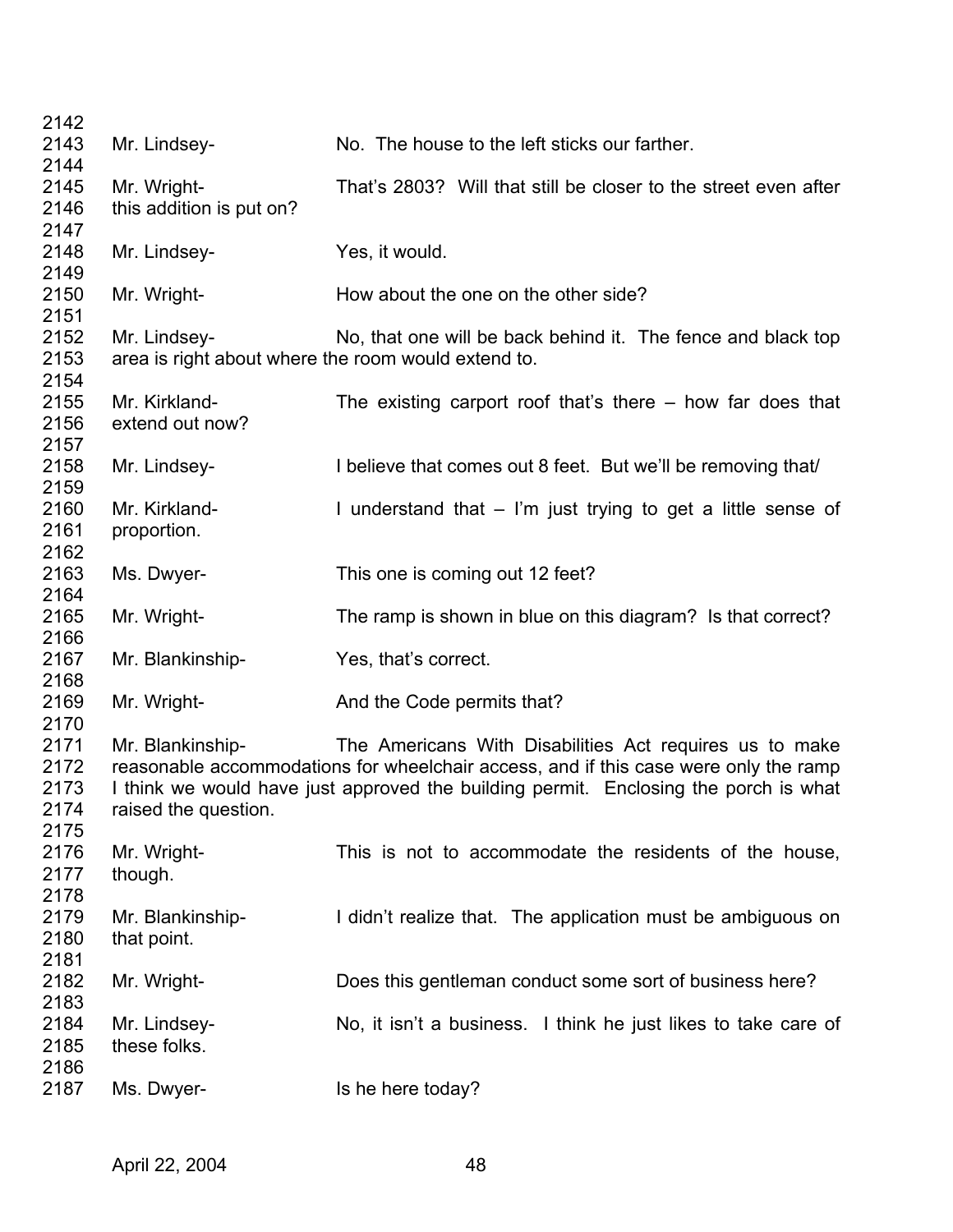| 2188 |                                               |                                                                    |
|------|-----------------------------------------------|--------------------------------------------------------------------|
| 2189 | Mr. Lindsey-                                  | No, he's not.                                                      |
| 2190 |                                               |                                                                    |
| 2191 | Mr. Wright-                                   | Can you describe just what he does?                                |
| 2192 |                                               |                                                                    |
| 2193 | Mr. Lindsey-                                  | No, I can't. He wrote us a letter saying that's what he was        |
| 2194 | interested in.                                |                                                                    |
| 2195 |                                               |                                                                    |
| 2196 | Mr. Wright-                                   | It's difficult for use to make a decision when we don't have       |
| 2197 | the applicant here to answer these questions. |                                                                    |
| 2198 |                                               |                                                                    |
| 2199 | Mr. Kirkland-                                 | Is his existing home handicapped accessible?                       |
| 2200 |                                               |                                                                    |
| 2201 | Mr. Lindsey-                                  | No, it isn't.                                                      |
| 2202 |                                               |                                                                    |
|      |                                               |                                                                    |
| 2203 | Mr. Kirkland-                                 | Is his front door wide enough to get a wheelchair through?         |
| 2204 |                                               |                                                                    |
| 2205 | Mr. Lindsey-                                  | He's got a standard 36" front door.                                |
| 2206 |                                               |                                                                    |
| 2207 | Ms. Dwyer-                                    | How will the ramp connect to the porch? Will it be covered?        |
| 2208 |                                               |                                                                    |
| 2209 | Mr. Lindsey-                                  | The ramp $-$ the long part going in front of the addition- will be |
| 2210 | covered.                                      |                                                                    |
| 2211 |                                               |                                                                    |
| 2212 | Ms. Dwyer-                                    | Will that be part of the roof of the porch, of will that be        |
| 2213 | another roof?                                 |                                                                    |
| 2214 |                                               |                                                                    |
| 2215 | Mr. Lindsey-                                  | No, that'll be part of the porch.                                  |
| 2216 |                                               |                                                                    |
| 2217 | Mr. Wright-                                   | Anything further, sir?                                             |
| 2218 |                                               |                                                                    |
| 2219 | Mr. McKinney-                                 | Mr. Lindsey, would you like to defer this case and bring the       |
| 2220 | owner in?                                     |                                                                    |
| 2221 |                                               |                                                                    |
| 2222 | Mr. Lindsey-                                  | I'd have to ask him.                                               |
| 2223 |                                               |                                                                    |
| 2224 | Mr. McKinney-                                 | It is up to you.                                                   |
| 2225 |                                               |                                                                    |
| 2226 | Mr. Lindsey-                                  | Yes, if that's what you want.                                      |
| 2227 |                                               |                                                                    |
| 2228 | Mr. McKinney-                                 | It has to be what you want, not what we want.                      |
| 2229 |                                               |                                                                    |
| 2230 | Mr. Kirkland-                                 | So you wouldn't have any problem deferring this case for 30        |
| 2231 | days?                                         |                                                                    |
| 2232 |                                               |                                                                    |
| 2233 | Mr. Lindsey-                                  | No.                                                                |
|      |                                               |                                                                    |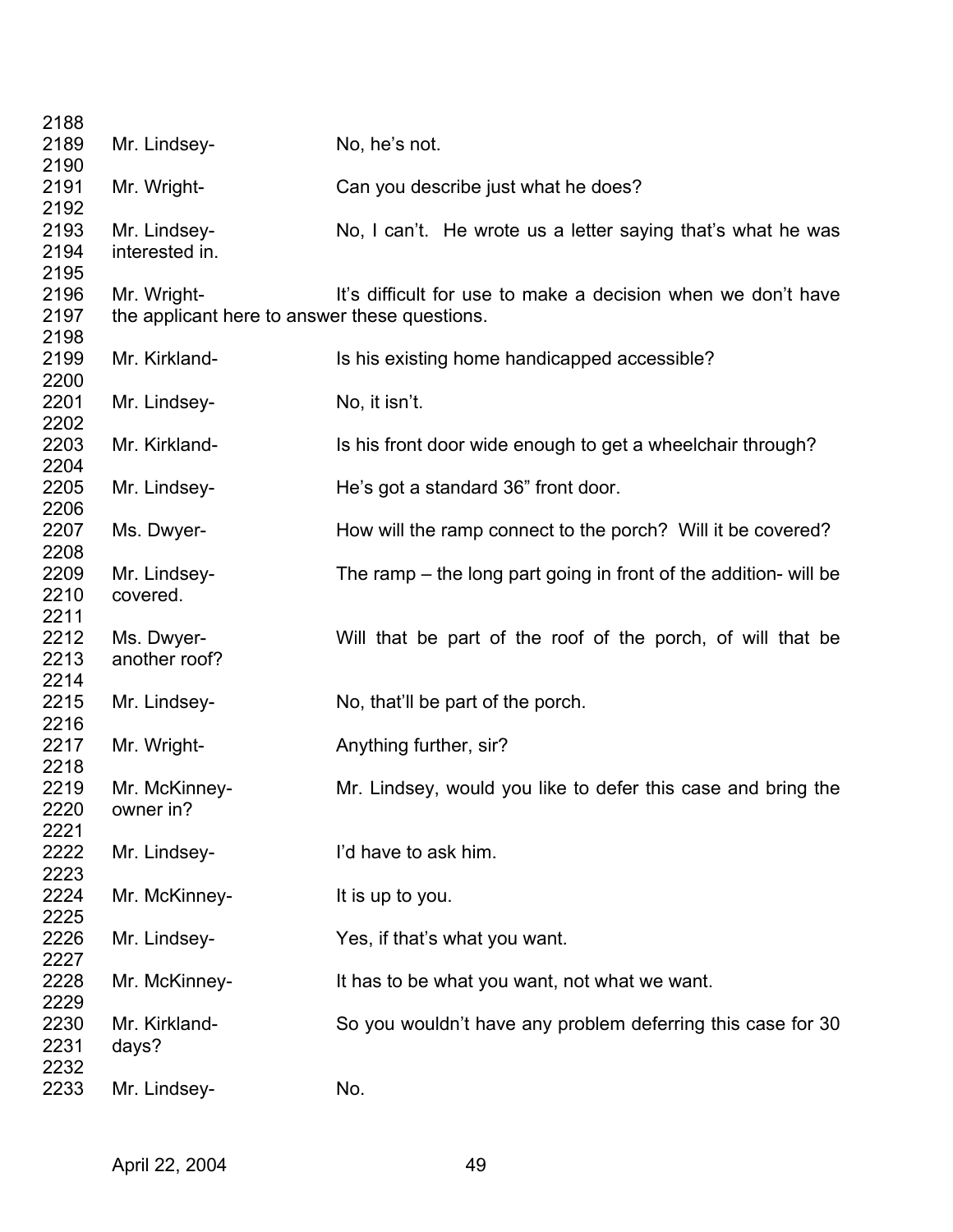2234 2235 2236 2237 2238 2239 2240 2241 2242 2243 2244 2245 2246 2247 2248 2249 2250 2251 2252 2253 2254 2255 2256 2257 2258 2259 2260 2261 2262 2263 2264 2265 2266 2267 2268 2269 2270 2271 2272 2273 2274 2275 2276 2277 2278 2279 Mr. Wright- **Anyone in opposition to this request?** Hearing none, that concludes the case. Upon motion by Mr. Kirkland, seconded by Mr. McKinney, the Board **deferred** application **A-42-2004** for a variance to build a sunroom and ramp at 2805 Maplewood Road (Parcel: 777-746-7298), from the April 22, 2004 meeting to the May 27, 2004 meeting. Affirmative: Dwyer, Kirkland, McKinney, Nunnally, Wright 5 Negative: 0 Absent: 0 **A-43-2004 RAYMOND E. CROUCH. III** requests a variance from Section 24-94 of Chapter 24 of the County Code to build an addition at 10424 Kings Grant Drive (Crown Grant South) (Parcel 742-752-0920), zoned R-4C, One-family Residence District (Conditional) (Tuckahoe). The rear yard setback is not met. The applicant has 28 feet rear yard setback, where the Code requires 35 feet rear yard setback. The applicant requests a variance of 7 feet rear yard setback. Mr. Wright- **Anyone else desire to speak in reference to this case?** Please raise your right hand and be sworn. Mr. Blankinship- Do you swear that the testimony you are about to give is the truth, the whole truth, and nothing but the truth, so help you God? Mr. Ray Crouch- **I** do. I would like to add a sunroom addition to my residence at 10424 Kings Grant Drive. On the left rear corner, you'll notice… I don't know that my lot is so irregular, but the curve at the front of the street shifts the house to the left. The left rear corner is closer to the rear of the lot. I had considered putting the addition to the right, but I don't have any access to the eastern side of the house. That entire section of house is all kitchen and garage. Mr. Wright- Your rear line does cut diagonally across your property. How much of this proposed addition is in the required setback, Mr. Blankinship? Mr. Blankinship- A 7 foot encroachment at the farthest point, and it looks like the northeast corner is about 1 foot encroachment. Ms. Dwyer- So you couldn't move the sunroom to the other side of the house? Mr. Crouch- If I move it to the right side of the house I'm still going to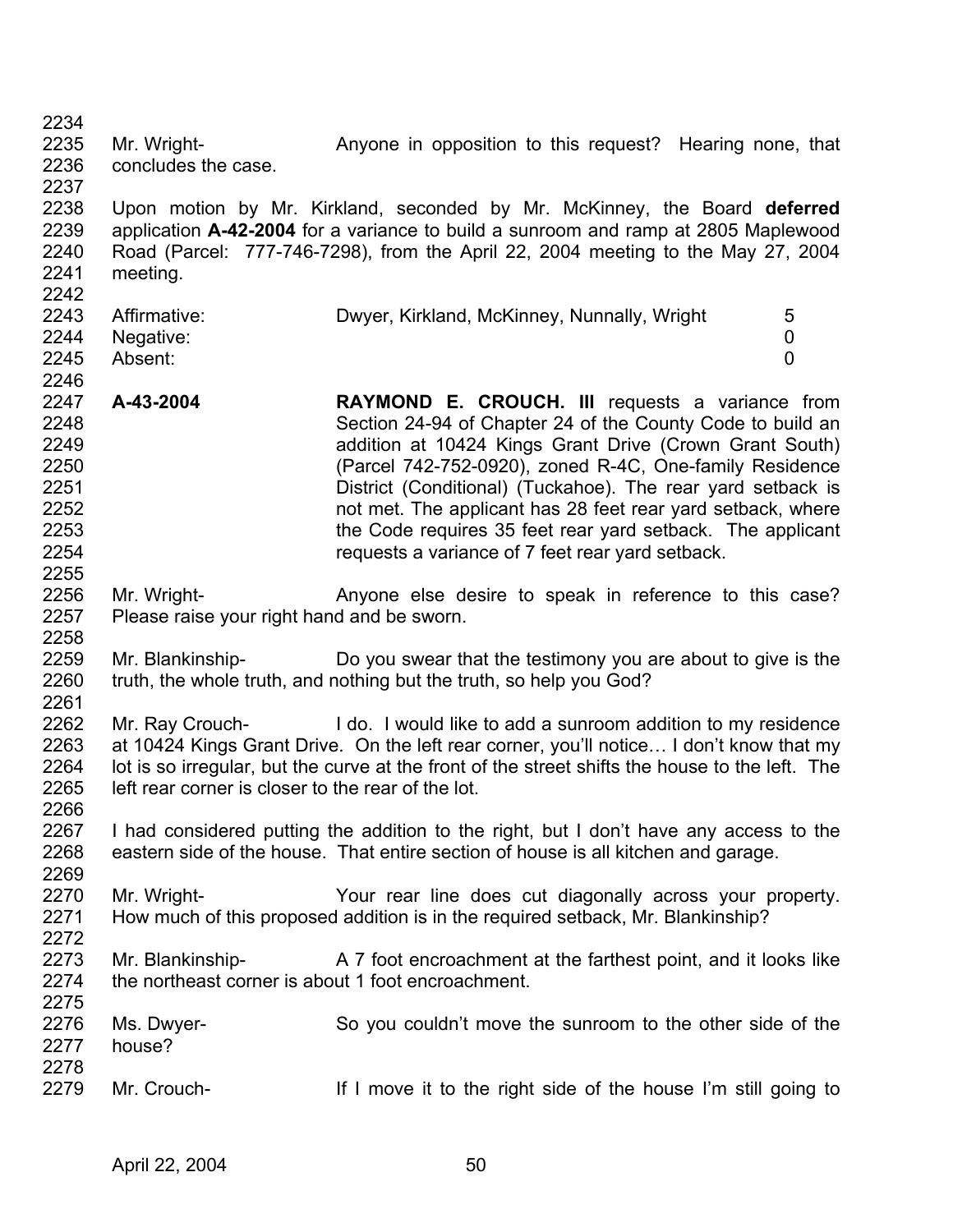| 2280<br>2281                 |                                                                 | need a variance. One of the concerns is I have a cantilever there I'd have to address.                                                                                                                                                                              |
|------------------------------|-----------------------------------------------------------------|---------------------------------------------------------------------------------------------------------------------------------------------------------------------------------------------------------------------------------------------------------------------|
| 2282<br>2283                 | Ms. Dwyer-                                                      | Is that a box window?                                                                                                                                                                                                                                               |
| 2284<br>2285<br>2286<br>2287 | Mr. Crouch-                                                     | Yes, and that's where the kitchen table is. I don't know that<br>that's the best way to do it. I'm concerned about the roof line and that whole section<br>has a cantilever to it $-$ so there's some support and cost issues.                                      |
| 2288<br>2289                 | Ms. Dwyer-                                                      | Can you show me where the cantilever is?                                                                                                                                                                                                                            |
| 2290<br>2291<br>2292         | Mr. Crouch-<br>here and that creates issues with the addition.  | The door going out is a 5' door. The rooflines are different                                                                                                                                                                                                        |
| 2293<br>2294                 | Mr. Wright-                                                     | Will this be a single story?                                                                                                                                                                                                                                        |
| 2295<br>2296                 | Mr. Crouch-                                                     | Yes, sir.                                                                                                                                                                                                                                                           |
| 2297<br>2298<br>2299         | Ms. Dwyer-<br>the houses on the adjacent street. You're higher. | I notice that your house has a higher elevation compared to                                                                                                                                                                                                         |
| 2300<br>2301<br>2302<br>2303 | Mr. Crouch-                                                     | Yes, I am. At this corner, I'm about 4.5 feet higher, and my<br>deck will be down along the side of the addition. I'm not going out any further. I'm<br>basically asking for 6 feet further than my deck is now, for the addition.                                  |
| 2304<br>2305                 | Mr. Wright-                                                     | Is there any screening to the rear of your property.                                                                                                                                                                                                                |
| 2306<br>2307                 | Mr. Crouch-                                                     | There are two Leyland cypress that I've planted.                                                                                                                                                                                                                    |
| 2308<br>2309                 | Mr. Wright-                                                     | They usually get up around 10 feet.                                                                                                                                                                                                                                 |
| 2310<br>2311<br>2312<br>2313 | Mr. Crouch-<br>what's normal for the neighborhood.              | There's another picture of the other ones I've planted. My<br>neighbor behind me has a building right on the fence line, so I'm not going outside of                                                                                                                |
| 2314<br>2315                 | Ms. Dwyer-                                                      | That's a good view of the change in elevation.                                                                                                                                                                                                                      |
| 2316<br>2317                 | Mr. Crouch-                                                     | You can also see the cantilever.                                                                                                                                                                                                                                    |
| 2318<br>2319<br>2320         | Mr. Wright-                                                     | Any further questions from members of the Board? Anyone<br>here in opposition? Hearing none that concludes the case.                                                                                                                                                |
| 2321<br>2322<br>2323<br>2324 |                                                                 | After an advertised public hearing, and on motion by Ms. Dwyer, seconded by Mr.<br>Nunnally, the Board granted application A-43-2004 for a variance to build an addition at<br>10424 Kings Grant Drive (Parcel: 742-752-0920), subject to the following conditions: |
| 2325                         | 1.                                                              | The new construction shall match the existing dwelling as nearly as practical.                                                                                                                                                                                      |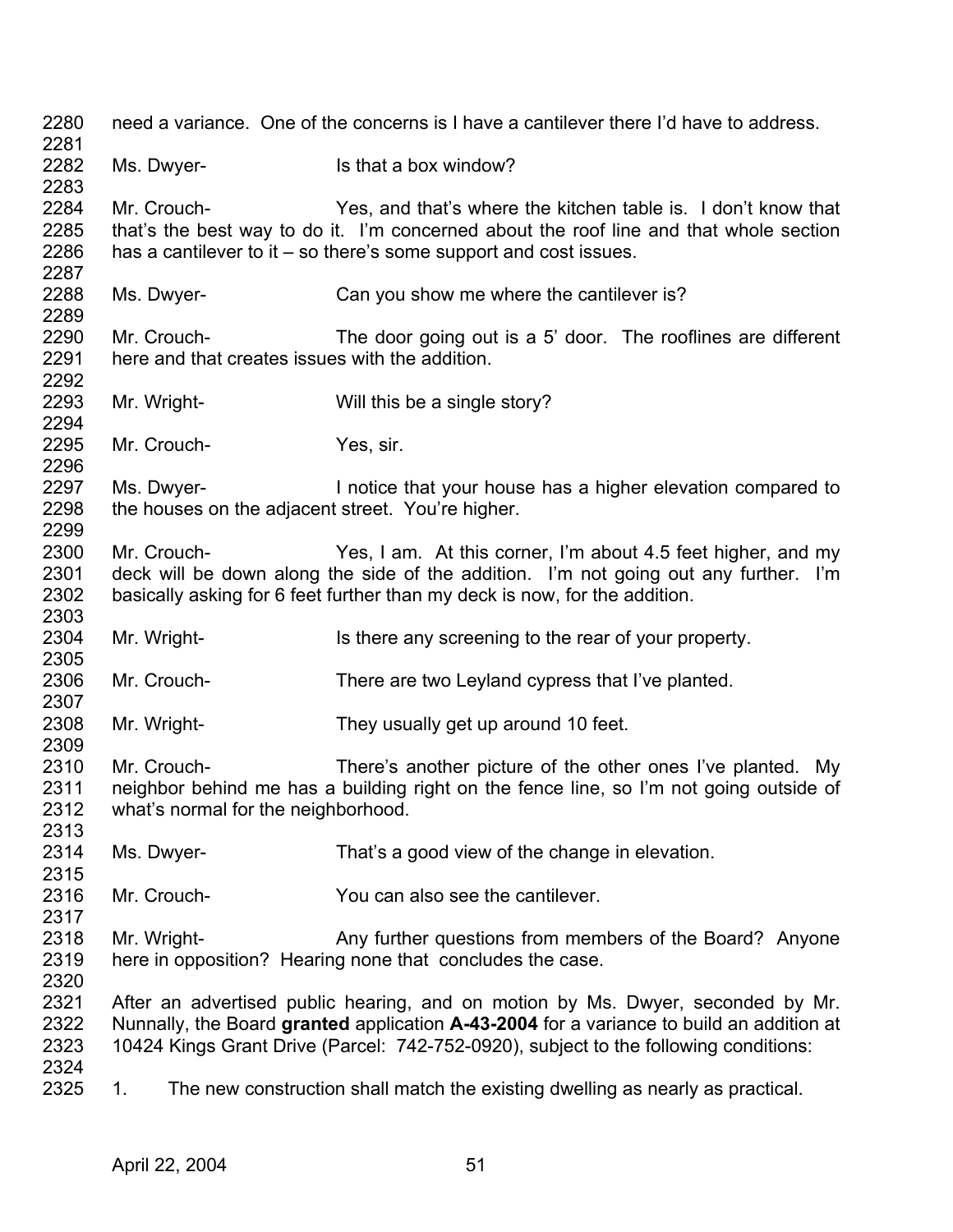2327 2328 2329 2330 2. The property shall be developed in substantial conformance with the plan filed with the application. No substantial changes or additions to the layout may be made without the approval of the Board of Zoning Appeals.

| ∼∽∽  |              |                                             |  |
|------|--------------|---------------------------------------------|--|
| 2331 | Affirmative: | Dwyer, Kirkland, McKinney, Nunnally, Wright |  |
| 2332 | Negative:    |                                             |  |
| 2333 | Absent:      |                                             |  |
| 2334 |              |                                             |  |

2335 2336 2337 2338 2339 The Board granted this request, as it found from evidence presented that, due to the unique circumstances of the subject property, strict application of the County Code would produce undue hardship not generally shared by other properties in the area, and authorizing the variance will neither cause a substantial detriment to adjacent properties nor materially impair the purpose of the zoning regulations.

- 2341 2342 2343 2344 2345 2346 2347 2348 2349 2350 2351 2352 **A-44-2004 GEORGE AND SUSAN DOBBS** request a variance from Section 24-94 of Chapter 24 of the County Code to build a garage addition at 12177 Manor Park Drive (Manor Park at Wyndham) (Parcel 740-783-1825), zoned R-4C, One-family Residence District (Conditional) (Three Chopt). The minimum side yard setback and total side yard setback are not met. The applicants have 5 feet minimum side yard setback and 16 feet total side yard setback, where the Code requires 10 feet minimum side yard setback and 25 feet total side yard setback. The applicants request a variance of 5 feet minimum side yard setback and 9 feet total side yard setback.
- 2354 2355 2356 Mr. Wright- **Anyone else desire to speak in reference to this case?** Please raise your right hand and be sworn.
- 2357 2358 2359 Mr. Blankinship- Do you swear that the testimony you are about to give is the truth, the whole truth, and nothing but the truth, so help you God?
- 2360 2361 2362 Mr. Tim Amos- I do. My name is Tim Amos and I'm the President of Lakewood Builders and I've designed the Dobbs' addition. I'd like to pass out these elevations and put his elevation up.
- 2364 2365 2366 2367 2368 2369 The Dobbs have asked me to put an addition over the second floor, which doesn't require a variance. When doing that we discussed the inaccessibility of their garage. The garage is accessed from the right side and the driveway isn't as sweeping as shown in the photo. You have to make a u-turn to get into it. They were looking for something that could get in and out of with two cars.
- 2370 2371 We tried to layout a 2 car garage that is 24 x 26 deep that didn't require a lot of foundation additions and which fit with the rest of the neighbor. The adjacent property

2326

2340

2353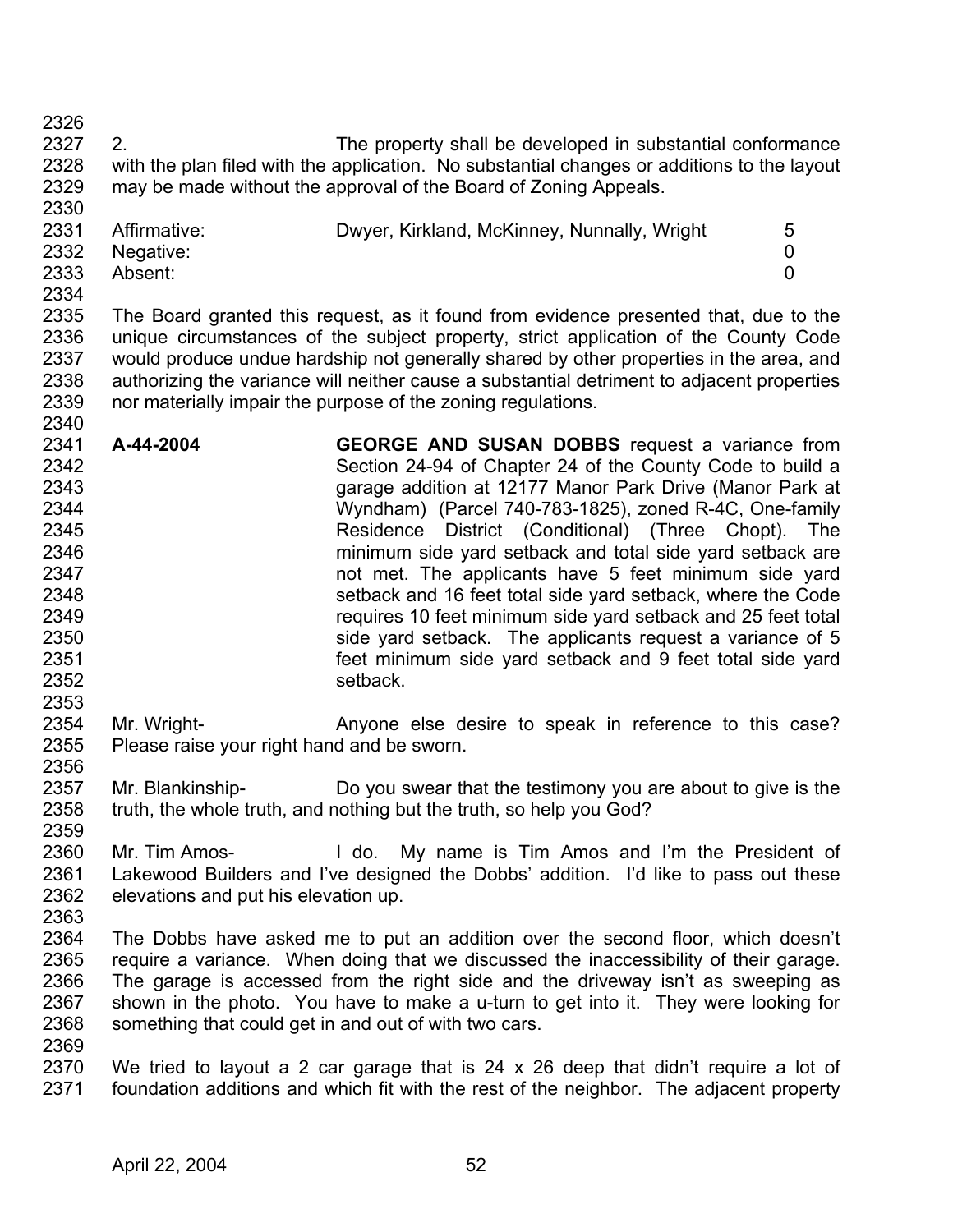2372 2373 2374 2375 2376 2377 2378 2379 2380 2381 2382 2383 2384 2385 2386 2387 2388 2389 2390 2391 2392 2393 2394 2395 2396 2397 2398 2399 2400 2401 2402 2403 2404 2405 2406 2407 2408 2409 2410 2411 2412 2413 2414 2415 2416 2417 belongs to HH Hunt for a future road, but it is also Chesapeake Bay area and a drainage easement through that property. The request is to have a more accessible garage. Mr. Wright- That side line dips in, doesn't it? Mr. Amos- Yes, sir. It is an odd shaped lot due to the right of way for the road that might come through there. Ms. Dwyer- Do other houses in the neighborhood have front-loading garages? Mr. Amos- Yes, they do, on that street. Not every house, but some do. The existing house has 3 dormers and we'll add another. We did look into putting the garage in the rear yard, but Wyndam doesn't permit that and it wouldn't look very good. We also looked at pushing the garage back, which would have minimized the request. but the rear of the house would be blocked by the addition. Mr. Wright- **Any further questions from members of the Board?** Anyone here in opposition? Hearing none, that concludes the case. After an advertised public hearing, and on motion by Mr. Nunnally, seconded by Mr. McKinney, the Board **granted** application **A-44-2004** for a variance to build a garage addition at 12177 Manor Park Drive (Parcel: 740-783-1824), subject to the following conditions: 1. The new construction shall match the existing dwelling as nearly as practical. 2. The property shall be developed in substantial conformance with the plan filed with the application. No substantial changes or additions to the layout may be made without the approval of the Board of Zoning Appeals. Affirmative: Dwyer, Kirkland, McKinney, Nunnally, Wright 5 Negative: 0 Absent: 0 The Board granted this request, as it found from evidence presented that, due to the unique circumstances of the subject property, strict application of the County Code would produce undue hardship not generally shared by other properties in the area, and authorizing the variance will neither cause a substantial detriment to adjacent properties nor materially impair the purpose of the zoning regulations. **A-45-2004 DAVID AND MARY GILLIGAN** request a variance from Section 24-95(q)(5) of Chapter 24 of the County Code to build an addition at 1700 Habwood Lane (Gates Head) (Parcel 748-749-7637), zoned R-2A, One-family Residence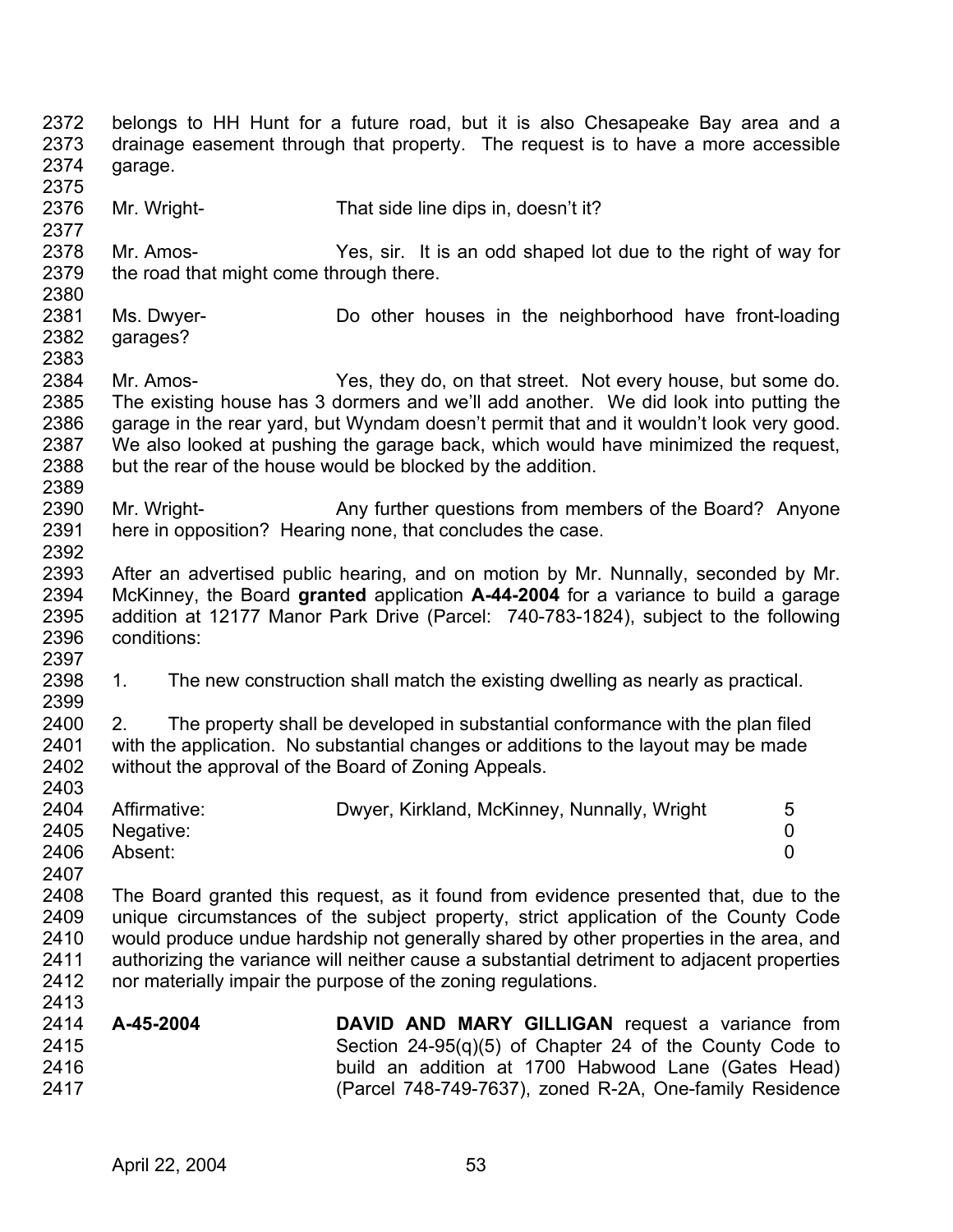| 2418<br>2419<br>2420<br>2421<br>2422 |                                                             | District (Tuckahoe). The rear yard setback is not met. The<br>applicants have 26 feet rear yard setback, where the Code<br>requires 35 feet rear yard setback. The applicants request a<br>variance of 9 feet rear yard setback.                 |
|--------------------------------------|-------------------------------------------------------------|--------------------------------------------------------------------------------------------------------------------------------------------------------------------------------------------------------------------------------------------------|
| 2423<br>2424<br>2425                 | Mr. Wright-<br>Please raise your right hand and be sworn.   | Anyone else desire to speak in reference to this case?                                                                                                                                                                                           |
| 2426<br>2427<br>2428                 | Mr. Blankinship-                                            | Do you swear that the testimony you are about to give is the<br>truth, the whole truth, and nothing but the truth, so help you God?                                                                                                              |
| 2429<br>2430<br>2431                 |                                                             | Mr. Scott Broaddus- I do. I'm an architect with SPV Studio and I'm working with<br>the owners to design a 2 story addition to the rear of their property.                                                                                        |
| 2432<br>2433<br>2434<br>2435         | 35 feet. So it is either a 9 feet or 19 feet.               | They are on a cul-de-sac, which pushes the house back on the property. One thing I'd<br>like to bring up is that table 24-94 of the Code requires 45 feet, but the staff report says                                                             |
| 2436<br>2437<br>2438                 | Mr. Blankinship-<br>feet.                                   | This is a controlled density subdivision, so the setback is 35                                                                                                                                                                                   |
| 2439<br>2440<br>2441<br>2442<br>2443 | Mr. Broaddus-<br>bedroom and relocation of the master bath. | OK, so it is 9 feet. The two story addition. The Gilligan's<br>have two young boys, and down stairs they want to provide them with a breakfast room<br>off their kitchen, along with a mult-purpose room. Upstairs, they would get an additional |
| 2444<br>2445                         | Mr. Wright-                                                 | What type of construction will this be?                                                                                                                                                                                                          |
| 2446<br>2447<br>2448                 | Mr. Broaddus-                                               | Wood frame, with siding to match the house.<br>The bay<br>window would come off. That's where the new kitchen would be.                                                                                                                          |
| 2449<br>2450                         | Ms. Dwyer-                                                  | What are the dimensions of the addition?                                                                                                                                                                                                         |
| 2451<br>2452                         | Mr. Broaddus-                                               | They are roughly 16' x25'.                                                                                                                                                                                                                       |
| 2453<br>2454<br>2455                 | Ms. Dwyer-<br>combination of rooflines.                     | I'm looking at the rooflines. It seems like an unusual                                                                                                                                                                                           |
| 2456<br>2457<br>2458                 | Mr. Broaddus-<br>of the addition.                           | Yes, they're unusual, but they're done to break up the mass                                                                                                                                                                                      |
| 2459<br>2460                         | Ms. Dwyer-                                                  | Is part of the addition one-story?                                                                                                                                                                                                               |
| 2461<br>2462<br>2463                 | Mr. Broaddus-                                               | The area of the great room. It is done to<br>Yes.<br>accommodate the bathroom. It also breaks down the scale of the addition.                                                                                                                    |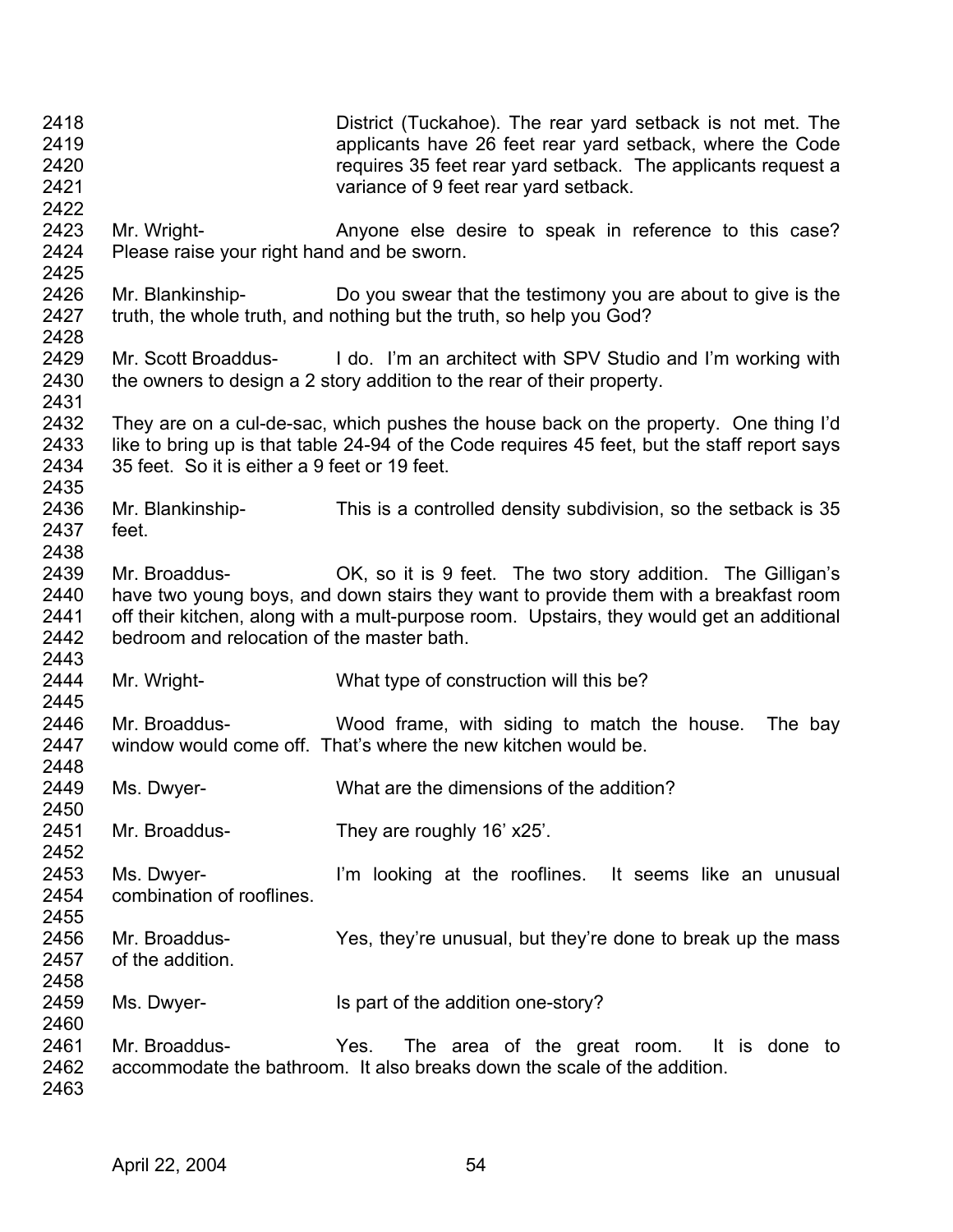2464 2465 2466 2467 2468 2469 2470 2471 2472 2473 2474 2475 2476 2477 2478 2479 2480 2481 2482 2483 2484 2485 2486 2487 2488 2489 2490 2491 2492 2493 2494 2495 2496 2497 2498 2499 2500 2501 2502 2503 2504 2505 2506 2507 2508 Mr. Wright- **Any more questions from members of the Board?** Anyone in opposition to this case? Hearing none, that concludes the case. After an advertised public hearing, and on motion by Ms. Dwyer, seconded by Mr. Kirkland, the Board **granted** application **A-45-2004** for a variance to build an addition at 1700 Habwood Lane (Parcel: 748-749-7637), subject to the following conditions: 1. The new construction shall match the existing dwelling as nearly as practical. 2. The property shall be developed in substantial conformance with the plan filed with the application. No substantial changes or additions to the layout may be made without the approval of the Board of Zoning Appeals. Affirmative: Dwyer, Kirkland, McKinney, Nunnally, Wright 5 Negative: 0 Absent: 0 The Board granted this request, as it found from evidence presented that, due to the unique circumstances of the subject property, strict application of the County Code would produce undue hardship not generally shared by other properties in the area, and authorizing the variance will neither cause a substantial detriment to adjacent properties nor materially impair the purpose of the zoning regulations. **A-46-2004 CARL MUZI** requests a variance from Section 24-94 of Chapter 24 of the County Code to build an attached garage at 9137 Olde Hartley Drive (Hartley Plantation) (Parcel 757- 771-5670), zoned R-2C, One-family Residence District (Conditional) (Brookland). The minimum side yard setback is not met. The applicant has 7 feet minimum side yard setback, where the Code requires 15 feet minimum side yard setback. The applicant requests a variance of 8 feet minimum side yard setback. Mr. Wright- **Anyone else desire to speak in reference to this case?** Please raise your right hand and be sworn. Mr. Blankinship- Do you swear that the testimony you are about to give is the truth, the whole truth, and nothing but the truth, so help you God? Mr. Carl Muzi- I do. I am the owner of the residence and I do not have the minimum setback if I were to build at 24x24-attached garage. The garage will match exactly the current structure. There is an existing garage, but it is supposed to be a two car garage and they put HVAC equipment in there and you can only get one car in there. The new garage would have an office above it. I am self-employed. The entry

2509 would be from the existing structure, there wouldn't be any external stairs.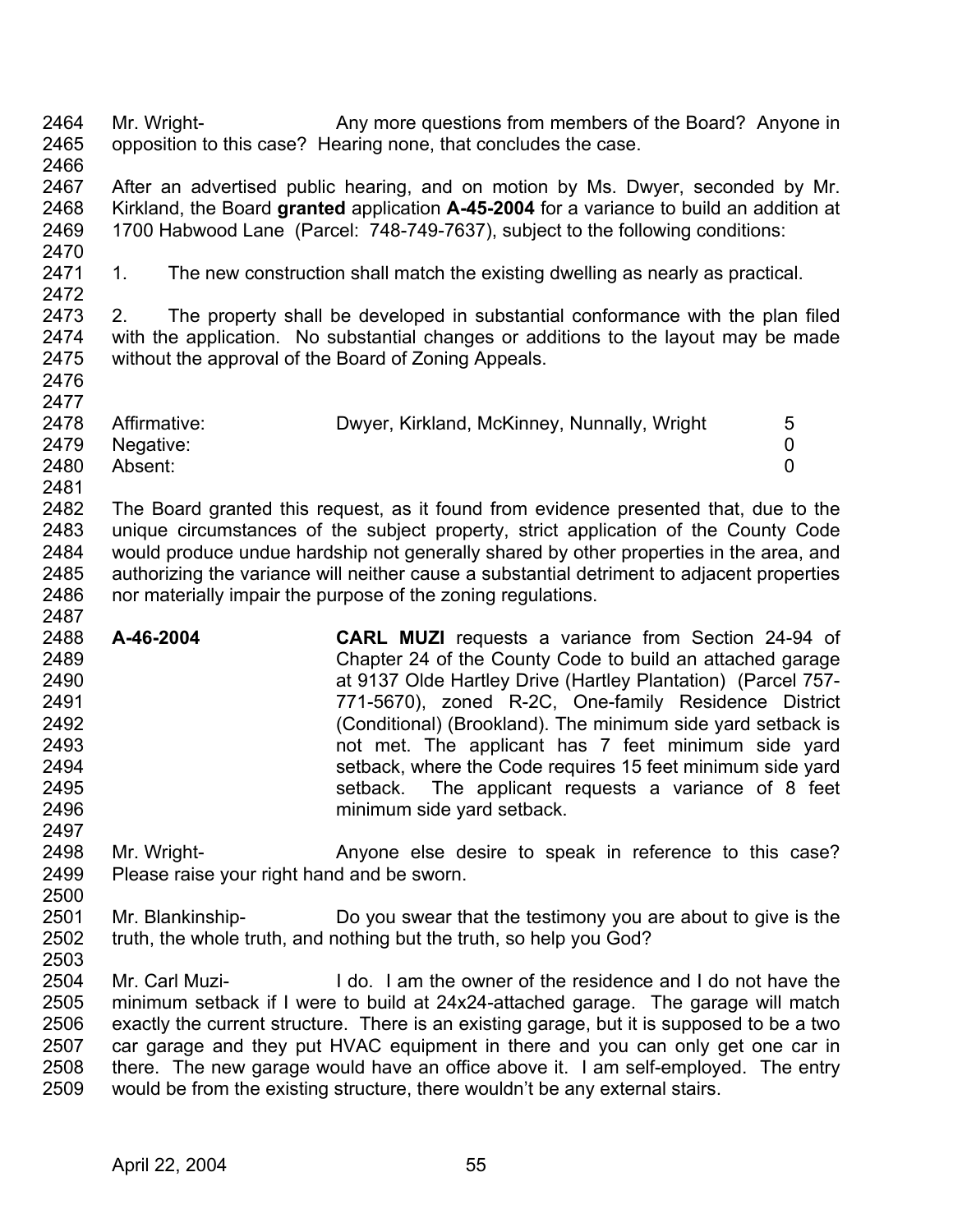| 2510                                 |                                                                                                                                                                                                                                     |                                                                                                                                                                                                                                                                                                                                      |  |  |  |
|--------------------------------------|-------------------------------------------------------------------------------------------------------------------------------------------------------------------------------------------------------------------------------------|--------------------------------------------------------------------------------------------------------------------------------------------------------------------------------------------------------------------------------------------------------------------------------------------------------------------------------------|--|--|--|
| 2511<br>2512                         | Mr. Wright-                                                                                                                                                                                                                         | So this is a two-story garage?                                                                                                                                                                                                                                                                                                       |  |  |  |
| 2513<br>2514<br>2515<br>2516<br>2517 | Mr. Muzi-                                                                                                                                                                                                                           | Yes, sir. I'm trying to take the existing garage and shift it<br>over. Several house in the neighborhood have a similar building type. It would be<br>uniform. There isn't any further area in the front to build a garage due to a drainage<br>easement. There are additional easements and the septic system on the property line. |  |  |  |
| 2518<br>2519<br>2520                 | Mr. Wright-<br>street.                                                                                                                                                                                                              | Your house seems to be set back a good distance from the                                                                                                                                                                                                                                                                             |  |  |  |
| 2521<br>2522<br>2523<br>2524         | Mr. Muzi-<br>That's part of the problem. It was the last house built in the<br>subdivision and was built in November 2000. It had to be put back to accommodate the<br>drainage that goes right through the middle of the property. |                                                                                                                                                                                                                                                                                                                                      |  |  |  |
| 2525<br>2526                         | Mr. Wright-                                                                                                                                                                                                                         | Is that covered drainage?                                                                                                                                                                                                                                                                                                            |  |  |  |
| 2527<br>2528<br>2529                 | Mr. Muzi-<br>No, sir. If you look at the cul-de-sac, all the water pours<br>down into a central line, which branches out from there.                                                                                                |                                                                                                                                                                                                                                                                                                                                      |  |  |  |
| 2530<br>2531                         | Mr. Wright-                                                                                                                                                                                                                         | What's located to the side?                                                                                                                                                                                                                                                                                                          |  |  |  |
| 2532<br>2533<br>2534                 | Mr. Muzi-<br>A wooded area. The neighbor has a fence running from the<br>cul-de-sac to the rear property line.                                                                                                                      |                                                                                                                                                                                                                                                                                                                                      |  |  |  |
| 2535<br>2536                         | Mr. Wright-                                                                                                                                                                                                                         | That's substantially behind the neighbor's house anyway?                                                                                                                                                                                                                                                                             |  |  |  |
| 2537<br>2538                         | Mr. Muzi-                                                                                                                                                                                                                           | Yes, I think it is about 75' from my house to their house.                                                                                                                                                                                                                                                                           |  |  |  |
| 2539<br>2540                         | Mr. Wright-                                                                                                                                                                                                                         | What's located to the rear of your property?                                                                                                                                                                                                                                                                                         |  |  |  |
| 2541<br>2542                         | Mr. Muzi-                                                                                                                                                                                                                           | $1-295.$                                                                                                                                                                                                                                                                                                                             |  |  |  |
| 2543<br>2544<br>2545                 | Ms. Dwyer-<br>loading garages?                                                                                                                                                                                                      | Do all the homes in the Hartley neighborhood have front                                                                                                                                                                                                                                                                              |  |  |  |
| 2546<br>2547                         | Mr. Muzi-                                                                                                                                                                                                                           | There are 4 or 5, I think.                                                                                                                                                                                                                                                                                                           |  |  |  |
| 2548<br>2549                         | Ms. Dwyer-                                                                                                                                                                                                                          | So it isn't a violation of any covenants?                                                                                                                                                                                                                                                                                            |  |  |  |
| 2550<br>2551<br>2552                 | Mr. Muzi-<br>and he said it wasn't a problem.                                                                                                                                                                                       | No, I talked to one of the member of the review committee                                                                                                                                                                                                                                                                            |  |  |  |
| 2553<br>2554<br>2555                 | Mr. Wright-<br>Any further questions from members of the Board? Anyone<br>here in opposition? Hearing none, that concludes the case.                                                                                                |                                                                                                                                                                                                                                                                                                                                      |  |  |  |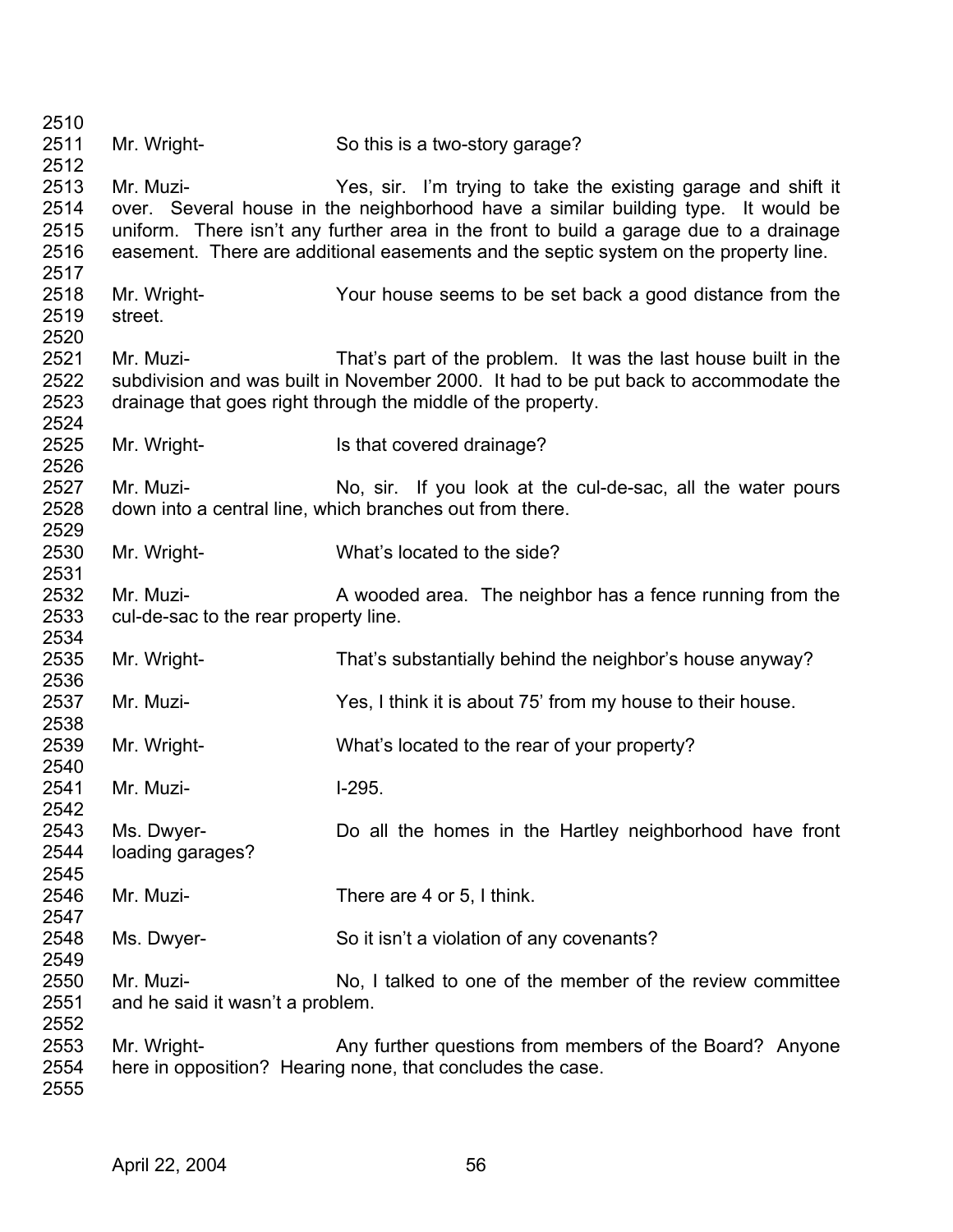2556 2557 2558 2559 2560 After an advertised public hearing, and on motion by Mr. Kirkland, seconded by Mr. McKinney, the Board **granted** application **A-46-2004** for a variance to build an attached garage at 9137 Olde Hartley Drive (Parcel: 757-771-5670), subject to the following conditions:

2561 2562 1. The new construction shall match the existing dwelling as nearly as practical.

2563 2564 2565 2566 2. The property shall be developed in substantial conformance with the plan filed with the application. No substantial changes or additions to the layout may be made without the approval of the Board of Zoning Appeals.

| ---  |              |                                             |   |
|------|--------------|---------------------------------------------|---|
| 2568 | Affirmative: | Dwyer, Kirkland, McKinney, Nunnally, Wright | 5 |
| 2569 | Negative:    |                                             |   |
| 2570 | Absent:      |                                             |   |
| 2571 |              |                                             |   |

2572 2573 2574 2575 2576 The Board granted this request, as it found from evidence presented that, due to the unique circumstances of the subject property, strict application of the County Code would produce undue hardship not generally shared by other properties in the area, and authorizing the variance will neither cause a substantial detriment to adjacent properties nor materially impair the purpose of the zoning regulations.

- 2578 2579 2580 2581 2582 2583 2584 2585 2586 2587 2588 2589 **A-47-2004 EAGLE CONSTRUCTION** requests a variance from Section 24-94 of Chapter 24 of the County Code to build a onefamily dwelling at 516 Portwest Court (Weston Hills) (Parcel 743-740-6262), zoned R-3C, One-family Residence District (Conditional) (Tuckahoe). The rear yard setback and total lot area requirement are not met. The applicant has 10,335 square feet total lot area and 34 feet rear yard setback, where the Code requires 11,000 square feet total lot area and 40 feet rear yard setback. The applicant requests a variance of 665 square feet total lot area and 6 feet rear yard setback.
- 2590 2591 Mr. McKinney- Mr. Chairman, I'm going to abstain from this case.

2592 2593 2594 Mr. Wright- **Anyone else desire to speak in reference to this case?** Please raise your right hand and be sworn.

2595 2596 Mr. Blankinship- Do you swear that the testimony you are about to give is the truth, the whole truth, and nothing but the truth, so help you God?

2598 2599 2600 Mr. Patrick Heinen- I'm an attorney representing Eagle Construction. There's a lot line that runs across the northern portion of this subdivision that was inappropriately drawn. There is currently litigation I'm hoping to resolve.

2601

2597

2567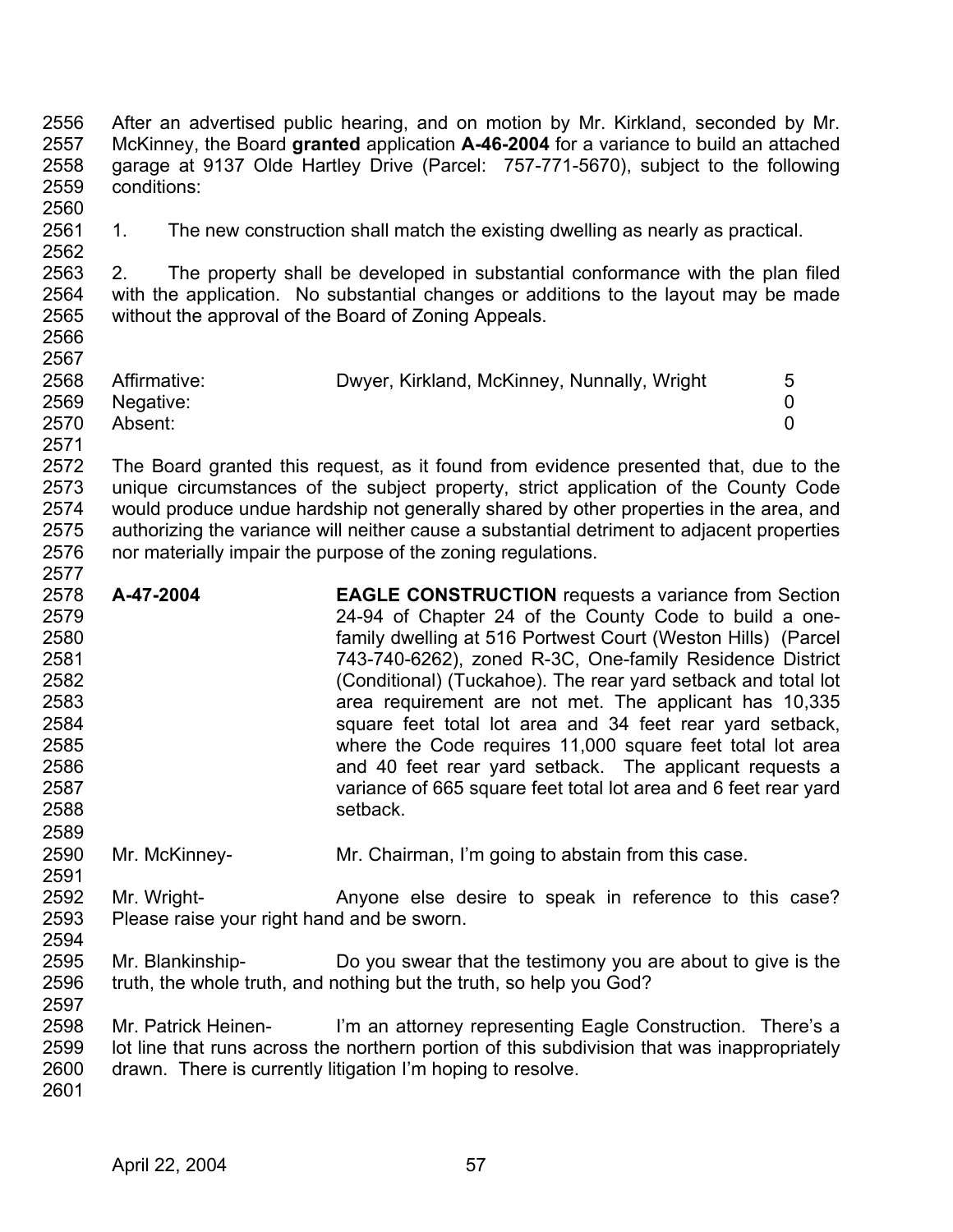2602 2603 2604 2605 2606 2607 There were 12 parcels affected. When we came to 1998 we assumed we could solve this problem rather quickly, and I think we're close. We've recorded corrected deeds for each of these lots. The common area and easements issues that came up due to the error are al that remains. I'm doing run-downs on titles to make sure that we've fixed everything to the satisfaction of Kings Crossing, which is the property owner infringed on to the rear.

2608

2622

2628

2634

2636

2639

2641

2644

2609 2610 2611 2612 2613 We're asking for the exact same variance that we asked for in 1998, which was approved, except we've found a house design that does not include a rear deck. The lot line, as it effects this parcel, came forward and rendered the lot unbuildable. We've lost 900 square feet due to the issue. As far as the conditions are concerned, they are the same as the previous variance and we have no problem with them.

- 2614 2615 Mr. Wright- What's behind you to the rear of this property?
- 2616 2617 2618 2619 Mr. Heinen- That's the Kings Crossing property. When the subdivision was approved, it was approved with a erroneous rear lot line. That's where utility and drainage easements run. The character will not change.
- 2620 2621 Ms. Dwyer- The two neighboring houses appear to be set back off the road. How will the front of this house match?
- 2623 2624 2625 Mr. Heinen- **I** think it will be right across the same spot. They got a setback variance as well. The house will match the character of the neighborhood.
- 2626 2627 Ms. Dwyer- The way that house is angled, it looks like the side of this house could be facing the front of the existing house.
- 2629 2630 2631 Mr. Heinen- **I** don't know if that's a recent picture. It does angle somewhat, but I don't know exactly how it will look.
- 2632 2633 Ms. Dwyer- What's the square footage of this house? Is it two story and comparable to the other houses in the neighborhood?
- 2635 Mr. Heinen- Yes, two story. Exactly.
- 2637 2638 Ms. Dwyer- Will there be a garage? Why don't we do it all now…sunroom variance, the works?
- 2640 Mr. Heinen- **I've been told that there will not be a deck on this house.**
- 2642 2643 Mr. Wright- If you turned the house...it looks like the house runs parallel to the rear line.
- 2645 2646 2647 Mr. Heinen- Yes, the rear line is actually at an angle to the cul-de-sac. But that's the reality of the setback issue. The 1998 application was revised because there was also a side yard issue, but they've moved the house to correct that.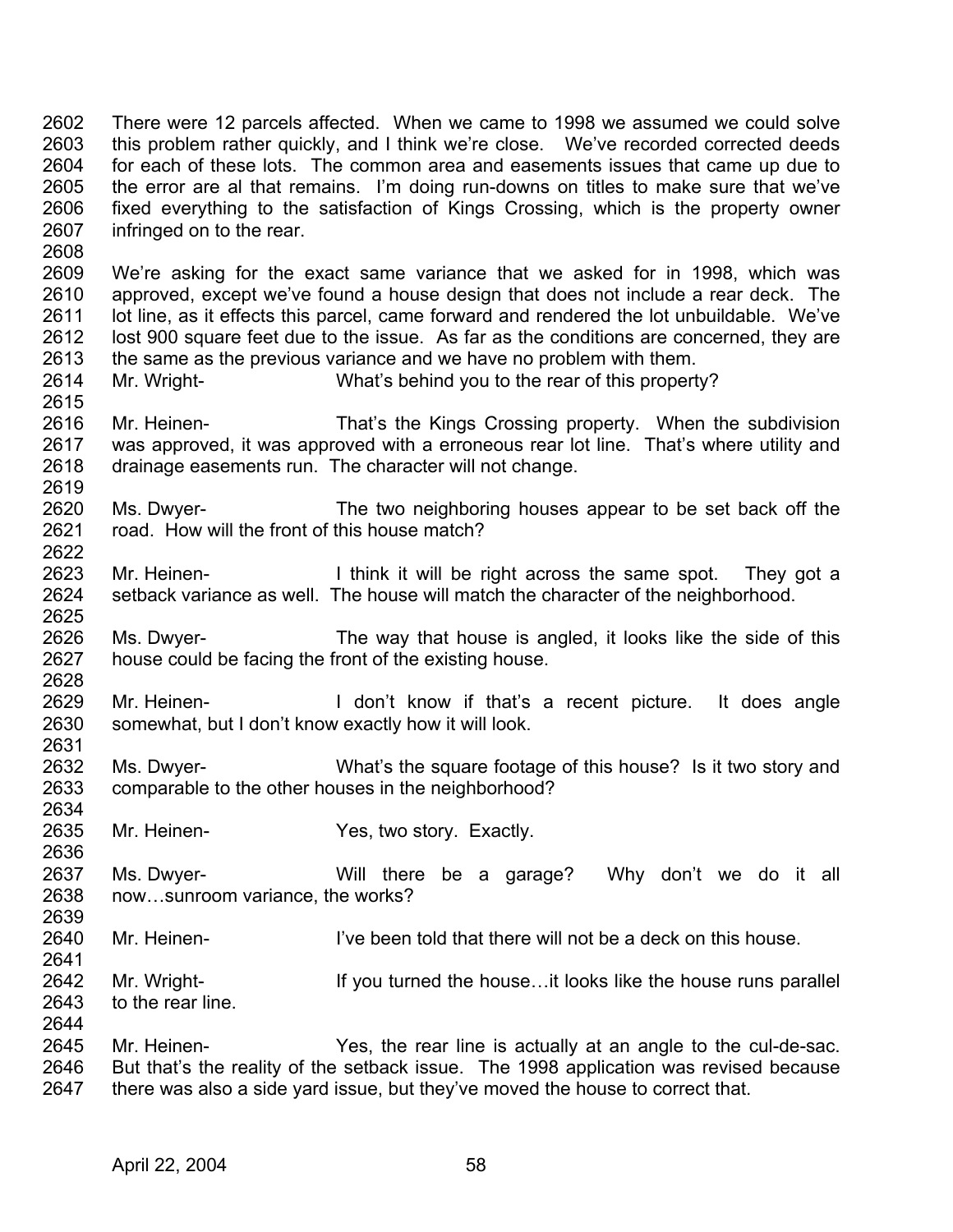- Mr. Wright- **If you turned it, you've got a side yard problem and** potentially a rear yard problem as well.
- Mr. Heinen- Yes, the survey issue created a lot of problems.
- Ms. Dwyer- The It looks like you've attempted to design a house that meets the side yard setback.
- Mr. Heinen- Yes, I think there is the exact setback required.
- Mr. Wright- **Any further questions?** Anyone in opposition to this request? Hearing none, that concludes the case.
- After an advertised public hearing, and on motion by Ms. Dwyer, seconded by Mr. Kirkland, the Board **granted** application **A-47-2004** for a variance to build a one family dwelling at 516 Portwest Court (Parcel: 743-740-6262), subject to the following conditions:
- 1. The property shall be developed in substantial conformance with the plan filed with the application. No substantial changes or additions to the layout may be made without the approval of the Board of Zoning Appeals.
- 2. Connections shall be made to public water and sewer.

|      | 2673 Affirmative: | Dwyer, Kirkland, Nunnally, Wright | 5 |
|------|-------------------|-----------------------------------|---|
|      | 2674 Negative:    |                                   |   |
| 2675 | Abstain:          | McKinney                          |   |
| 2676 |                   |                                   |   |

 The Board granted this request, as it found from evidence presented that, due to the unique circumstances of the subject property, strict application of the County Code would produce undue hardship not generally shared by other properties in the area, and authorizing the variance will neither cause a substantial detriment to adjacent properties nor materially impair the purpose of the zoning regulations.

 

# *MINUTES DEFERRED*

- 
- On a motion by Mr. Kirkland, seconded by Mr. McKinney, the Board **deferred**  approval of the Minutes of the **October 23, 2003**, Henrico County Board of Zoning Appeals meeting.
- *RECESSED*
- 
- On motion by Mr. McKinney, seconded by Mr. Nunnally, the Board **recessed** and reconvened for a work session.